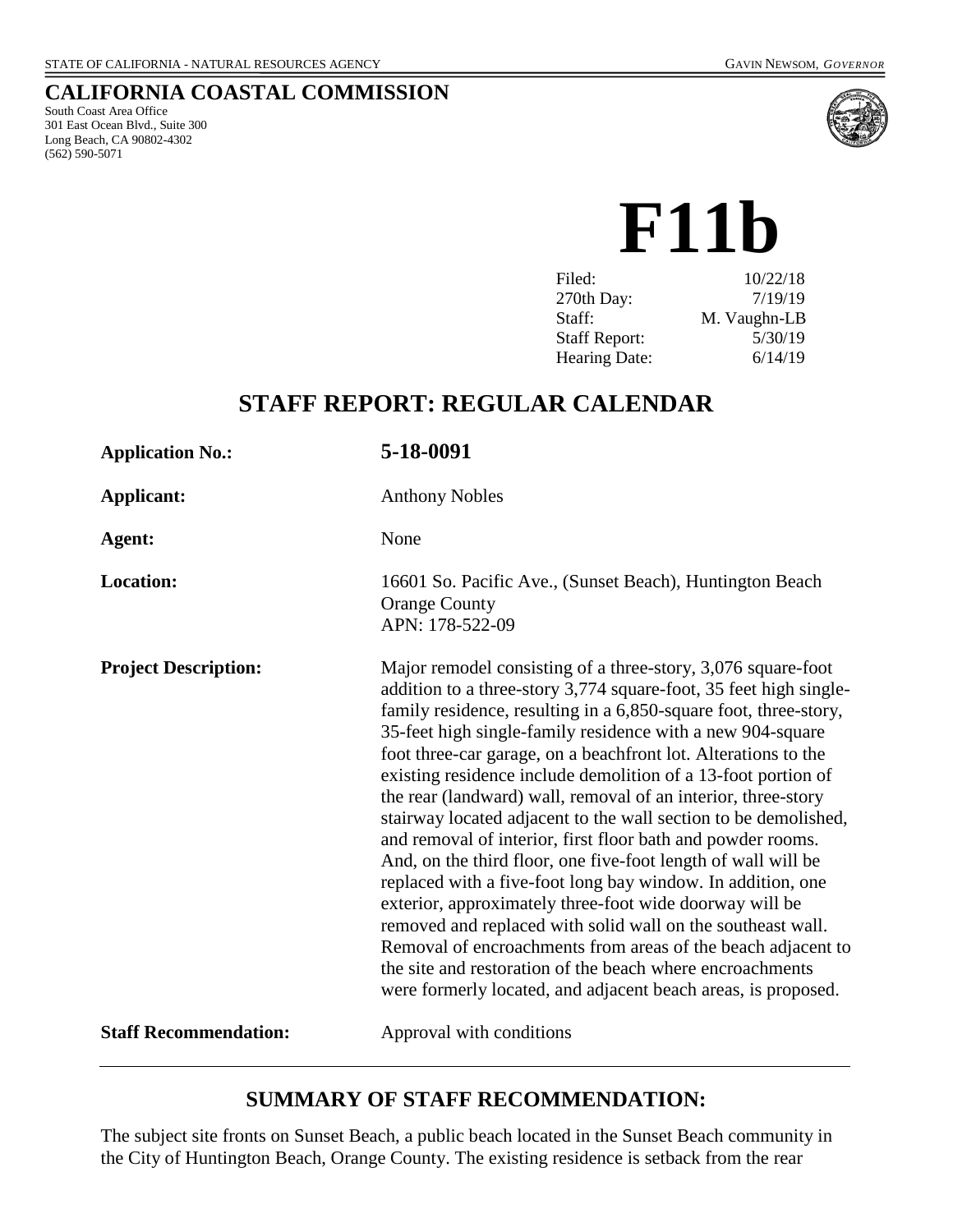property line abutting the public beach only one foot to a few inches, raising concerns about privatization of the public beach and public access. The proposed project includes a significant addition on the landward side of the residence as well as demolition of a portion of the three-story wall on the rear (landward) side of the residence, and other internal renovations, but no changes to the setback from the seaward property line. Although the beach is currently wide, the beach is likely to narrow significantly in the coming decades due to sea level rise.

An important question raised by this project is whether the proposal constitutes "redevelopment" of the existing house versus ordinary improvements to a single-family residence that are typically exempt from coastal development permitting requirements unless located in sensitive areas (i.e., Title 14, Division 5.5, Cal. Code Regs. §§ 13250, 13252). In past instances, the Commission has found that a structure will be considered redeveloped if 50% or more of the major structural components, or a 50% increase in gross floor area through alteration, would occur as a result of the proposed development. If so found, the entire redeveloped house must comply with Coastal Act policies.

In this case, while the applicant proposes to maintain most of the existing residence, the proposed addition would almost double the size and square footage of the existing house and more than double the foundation area, resulting in an 81% increase in gross floor area. In addition, the applicant proposes to demolish a 13-foot portion of the rear (landward) wall of the existing residence on all three floors, as well as other internal renovations, that will alter approximately 11% of the external walls and 9% of the internal floor area of the residence. Thus, taken together, the proposed project entails such significant improvements to the existing residence that it will result in essentially a new home that is new development such that the entire home must comply with Coastal Act requirements, including its public access and recreation policies.

Provision of a five-foot setback from public beach areas is important in this area of Sunset Beach as sea levels continue to rise and the beach area between private residential development and the ocean narrows. Therefore, staff is recommending approving the project with a special condition requiring the redeveloped house to comply with a minimum five-foot setback from the seaward property line.

The applicant has argued that to conform to the recommended setback, the existing home would need to be demolished. Based upon both the applicant's Engineers' Assessments and the Commission's Senior Coastal Engineer's review of those assessments, staff disagrees that conformance to the setback would require demolition of the existing structure. However, staff does recognize that conforming development at the subject site to the recommended five foot seaward setback would be a significant and complicated undertaking. Nevertheless, due to the significant impacts to public access from retaining the near zero setback from the public beach, and due to the precedential nature of this project, this development must conform to a minimum five foot setback from the seaward property line in order to conform the proposed development with the public access policies of the Coastal Act. If a minimum seaward setback is not imposed with this proposed development at this time on this property, then it will be difficult to impose the setback on future projects. Future projects could also propose to retain the non-conforming portion of the existing structure, in an effort to circumvent accommodating a seaward setback.

The project also raises potential coastal hazards issues. Most of Sunset Beach will be susceptible to hazards with expected future sea level rise, including this property towards the end of the economic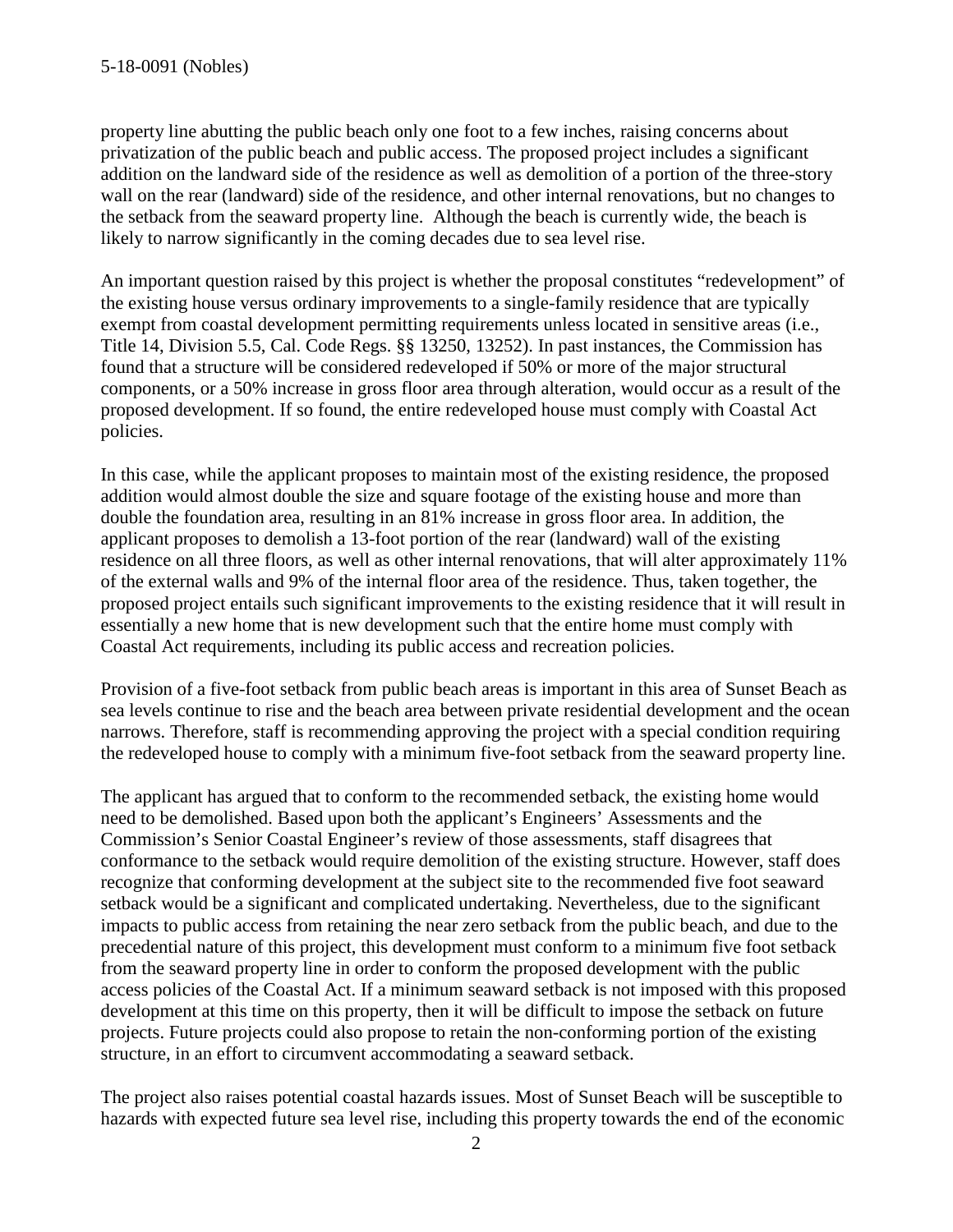life of the proposed house. Therefore, staff is also recommending a special condition that would require removal of development if (a) any government agency has ordered that the structures are not to be occupied due to coastal hazards, or if any public agency requires the structures to be removed; (b) essential services to the site can no longer feasibly be maintained (e.g., utilities, roads); (c) the development is no longer located on private property due to the migration of the public trust boundary; (d) removal is required pursuant to LCP policies for sea level rise adaptation planning; or (e) the development would require a shoreline protective device to prevent a-d above.

Unpermitted private encroachments (including, but not limited to, a 20' by 40' wood deck and related patio accessories) associated with the applicant's private residence were located on the public beach in the area between the subject site's seaward property line, extending 37 feet seaward. Although the applicant had been informed that removal of the unpermitted development would require approval of a coastal development permit, the applicant chose to remove the unpermitted development without benefit of a coastal development permit. The applicant is requesting approval of removal of the encroachments after-the-fact through this application. In an effort to offset adverse impacts resulting from unpermitted placement of the encroachments, the applicant has proposed to restore the area where the encroachments were located, and additional adjacent beach area, to dune habitat including by recontouring the area and revegetating the area with plants native to southern California coastal dunes. In addition, the applicant is proposing to remove ornamental vegetation from the street end and beach adjacent to the property for the purpose of removing impediments to public access, and to install a public access sign, in order to create a more welcoming public accessway adjacent to the site. While the encroachments have been removed and the beach is proposed to be restored, the applicant is not proposing to adequately address the temporal public access impacts that occurred due to the presence of the encroachments on the public beach for a number of years, nor the Commission's claims for monetary penalties for these violations. Therefore, the Commission's enforcement division will evaluate further actions to comprehensively resolve these Coastal Act violations.

In all, staff is recommending APPROVAL of the proposed project with thirteen (13) special conditions regarding: 1) project re-design and submittal of revised plans reflecting a minimum setback of five feet from the seaward property line; 2) revised foundation plans; 3) Revised Revegetation and Landscape Plan (Dune Restoration Plan); 4) submittal of a Public Beach Access Improvement Plan that provides details of the applicant's proposed access improvements; 5) limiting the footprint of all work not to exceed the area within the dune restoration area; 6) prohibition of future shoreline protective devices and removal of approved development if threatened, or if essential services to the site can no longer feasibly be maintained, or if located on public trust lands, or if inconsistent with the LCP; 7) submittal of a revised drainage plan modified to accommodate the required seaward setback pursuant to Special Condition 1, that shall otherwise conform with the submitted drainage plan; 8) prohibition of future private development encroachments onto the public beach; 9) appropriate storage of construction materials, mechanized equipment and removal of construction debris; 10) requirement to obtain a coastal development permits for future development; 11) protection of any public rights that exist or may exist at the subject site; 12) notice that the applicant assumes risks of development; and 13) recordation of a deed restriction against the property referencing all of the special conditions contained in this staff report.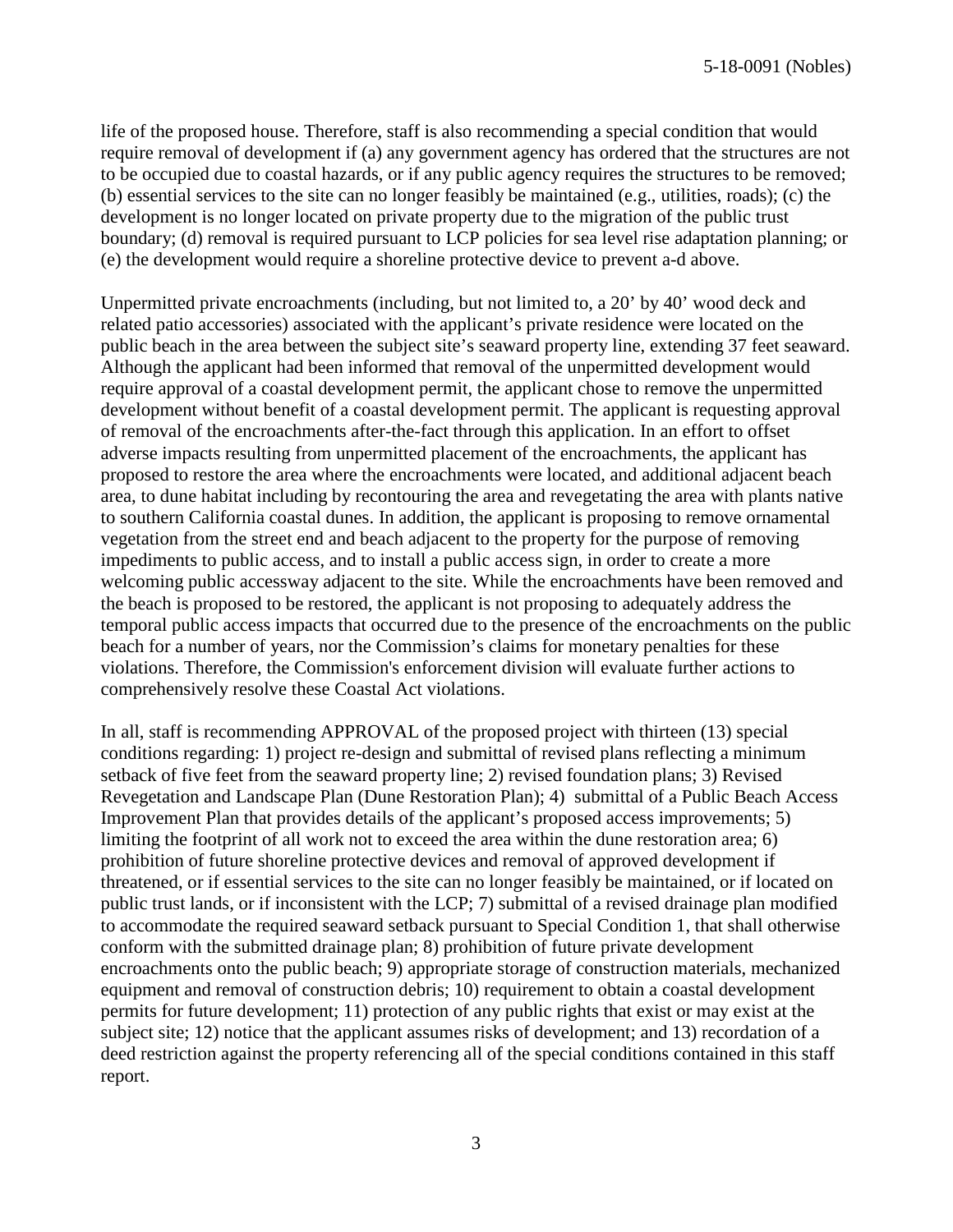# **TABLE OF CONTENTS**

| $\mathbf{I}$ . |  |
|----------------|--|
| Н.             |  |
|                |  |
|                |  |
|                |  |
|                |  |
|                |  |
|                |  |
|                |  |
|                |  |
|                |  |
|                |  |
|                |  |
|                |  |

## **APPENDICES**

Appendix A - Substantive File Documents

#### **EXHIBITS**

- Exhibit 1 Vicinity Map
- Exhibit 2 Project Plans
- Exhibit 3 Topographic Plan Showing Current Structural Setback from Seaward Property Line & Formerly Existing Private Development Encroaching Beyond Property Line
- Exhibit 4 Plan Submitted by Applicant to Indicate Previous County Approval of Wood Deck
- Exhibit 5 Google Earth Historic 2009 Photo Showing Smaller Deck
- Exhibit 6 Google Earth 2018 Photo of Site Showing Larger Deck
- Exhibit 7 Grant Deed December 2009
- Exhibit 8 USGS CoSMoS Map Showing Site with 6.6 Feet of SLR
- Exhibit 9 Engineer's Assessment, Silva, 4/19/2019
- Exhibit 10 Engineer's Assessment, Castillo, 4/26/2019
- Exhibit 11 Commission's Senior Coastal Engineer's Memo, 5/29/2019
- Exhibit 12 Revegetation and Landscape Maintenance Plan, LSA, 5/2/2019
- Exhibit 13 Maintenance Operations Manager, Public Works Dept., email correspondence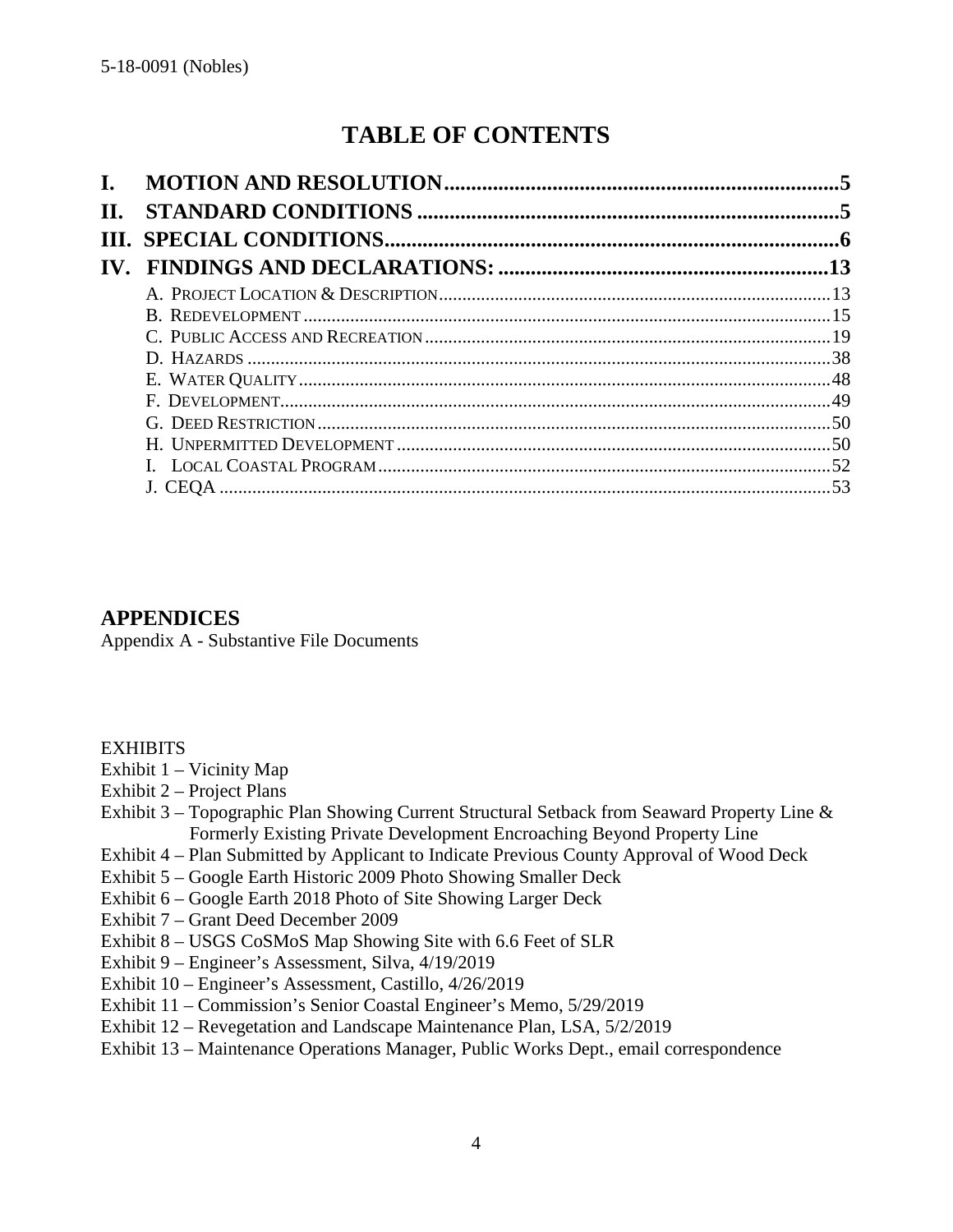## <span id="page-4-0"></span>**I. MOTION AND RESOLUTION**

## **Motion:**

*I move that the Commission approve Coastal Development Permit Application No. 5-18-0091 pursuant to the staff recommendation.*

Staff recommends a YES vote. Passage of this motion will result in approval of the permit as conditioned and adoption of the following resolution and findings. The motion passes only by affirmative vote of a majority of the Commissioners present.

#### **Resolution:**

*The Commission hereby approves a coastal development permit for the proposed development and adopts the findings set forth below on grounds that the development as conditioned will be in conformity with the policies of Chapter 3 of the Coastal Act and will not prejudice the ability of the local government having jurisdiction over the area to prepare a Local Coastal Program conforming to the provisions of Chapter 3. Approval of the permit complies with the California Environmental Quality Act because either 1) feasible mitigation measures and/or alternatives have been incorporated to substantially lessen any significant adverse effects of the development on the environment, or 2) there are no further feasible mitigation measures or alternatives that would substantially lessen any significant adverse impacts of the development on the environment.*

## <span id="page-4-1"></span>**II. STANDARD CONDITIONS:**

This permit is granted subject to the following standard conditions:

- 1. **Notice of Receipt and Acknowledgment**. The permit is not valid and development shall not commence until a copy of the permit, signed by the permittee or authorized agent, acknowledging receipt of the permit and acceptance of the terms and conditions, is returned to the Commission office.
- 2. **Expiration.** If development has not commenced, the permit will expire two years from the date on which the Commission voted on the application. Development shall be pursued in a diligent manner and completed in a reasonable period of time. Application for extension of the permit must be made prior to the expiration date.
- 3. **Interpretation.** Any questions of intent of interpretation of any condition will be resolved by the Executive Director or the Commission.
- 4. **Assignment.** The permit may be assigned to any qualified person, provided assignee files with the Commission an affidavit accepting all terms and conditions of the permit.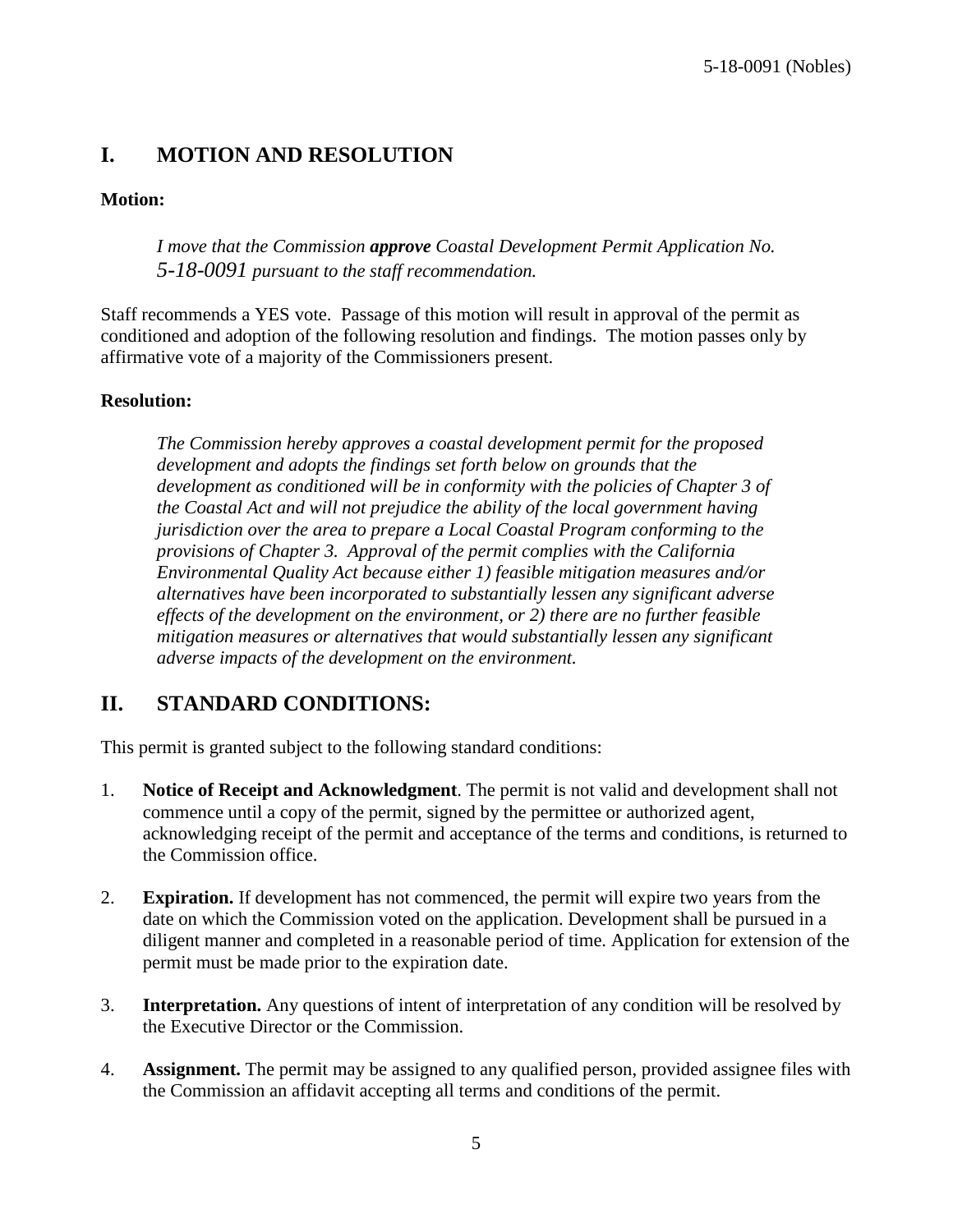5. **Terms and Conditions Run with the Land.** These terms and conditions shall be perpetual, and it is the intention of the Commission and the permittee to bind all future owners and possessors of the subject property to the terms and conditions.

## <span id="page-5-0"></span>**III. SPECIAL CONDITIONS**

This permit is granted subject to the following special conditions:

#### 1. **Revised Final Plans: Residence.**

- A. PRIOR TO ISSUANCE OF THE COASTAL DEVELOPMENT PERMIT, the applicant shall submit, for the review and written approval of the Executive Director, two full-size sets of revised final plans, including: site plan, floor plans, and elevations, modified as required below:
	- 1. The rear (seaward side) setback of the structure shall not be less than five feet from the property line on all levels. This five-foot setback shall apply to all habitable and nonhabitable areas, all floor levels, and the foundation of the structure except for ground level patios or decks.
	- 2. The property line and required minimum setback shall be depicted and labeled on all plans.
- B. All revised plans shall be prepared and certified by a licensed professional or professionals as applicable (e.g., architect, surveyor, geotechnical engineer), based on current information and professional standards, and shall be certified to ensure that they are consistent with the Commission's approval and with the recommendations of any required technical reports.
- C. The permittee shall undertake development in conformance with the approved final plans unless the Commission amends this permit or the Executive Director provides a written determination that no amendment is legally required for any proposed minor deviations.

#### 2. **Revised Final Plans: Foundations**

- A. PRIOR TO ISSUANCE OF THE COASTAL DEVELOPMENT PERMIT, the applicant shall submit, for the review and written approval of the Executive Director, two full-size sets of revised final foundation plans, modified as required below:
	- 1. The foundations to support the residential addition shall be mat foundation or similar shallow foundations; embedded pier foundations shall be prohibited unless an appropriately licensed engineering professional provides written evidence demonstrating, to the satisfaction of the Executive Director, that such foundations are not structurally feasible to support the proposed addition.
	- 2. The revised foundation plans shall be consistent with Special Condition No. 1, above.
- B. All revised foundation plans shall be prepared and certified by a registered, licensed professional engineer, based on current information and professional standards, and shall be certified to ensure that they are consistent with the Commission's approval and with the recommendations of any required technical reports.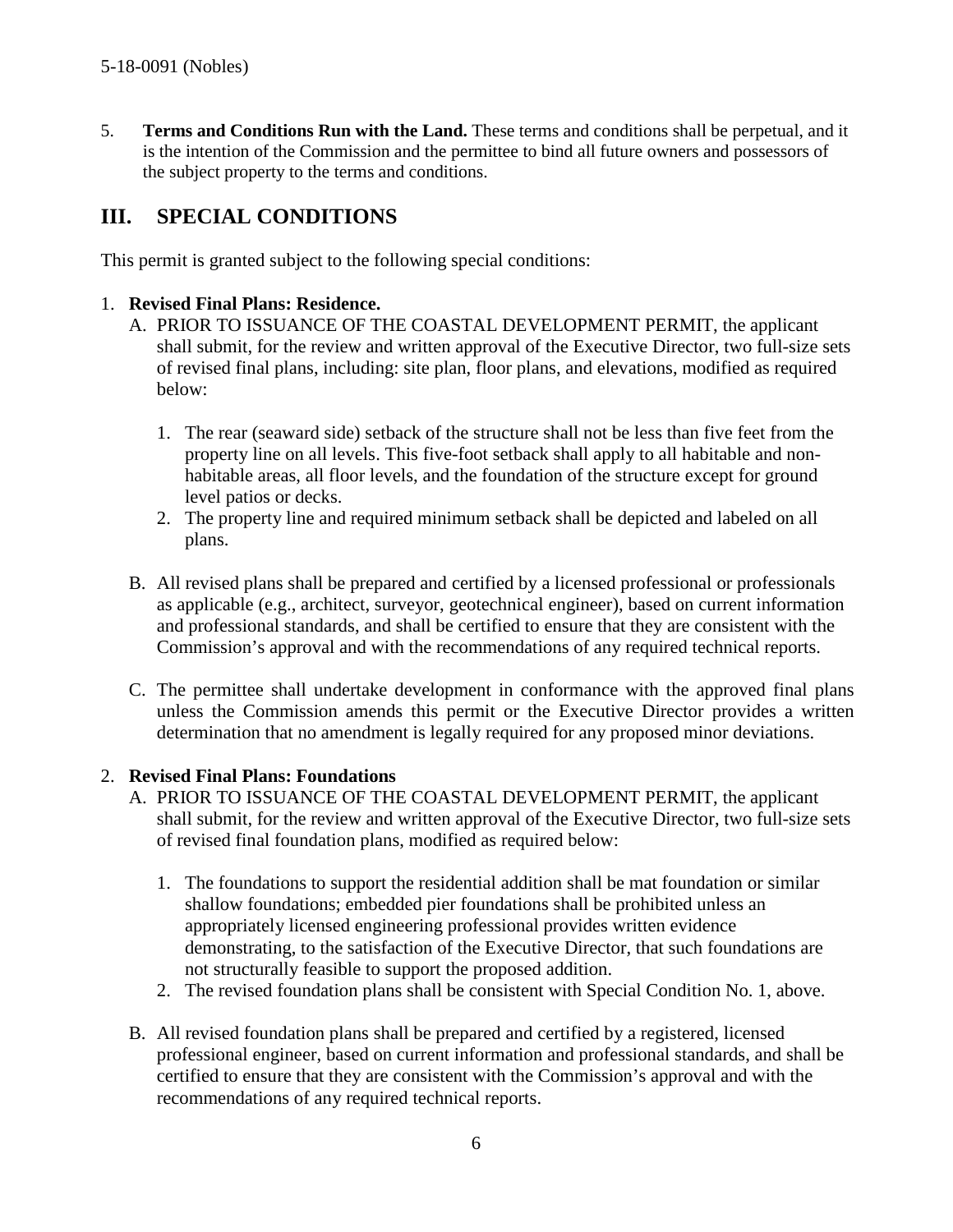C. The permittee shall undertake development in conformance with the approved final plans unless the Commission amends this permit or the Executive Director provides a written determination that no amendment is legally required for any proposed minor deviations.

#### **3. Dune Restoration Plan**

- A. PRIOR TO ISSUANCE OF THE COASTAL DEVELOPMENT PERMIT, the applicant shall submit, for the review and written approval of the Executive Director, a revised Revegetation and Landscape Monitoring Plan (Plan), prepared by a qualified restoration biologist/ecologist, consistent with the plan prepared by LSA, dated May 2, 2019, except the revised plan (to be re-titled Dune Restoration Plan) shall be modified to include the changes described below:
	- 1. Non-Native Invasive Plant Removal:
		- a. A detailed description of methods to be employed for removal of all non-native plants from the restoration area and within the area of adjacent public beach access improvements (as depicted on Figure 3 of the proposed Revegetation and Landscape Monitoring Plan);
		- b. The plan shall require on-going removal of non-native invasive plant species, including but not limited to, Hottentot-fig (*Carpobrotus edulis*), crystal ice plant (*Mesembryanthemum crystallinum*), small flowered ice plant (*M. nodiflru*), Natal plum (*Corissa macrocarpa*), and baby sun rose (*Aptenia cordifolia*).

2. Dune Species Survey:

Prior to commencement of restoration activities, the restoration site shall be surveyed for globose dune beetle (*Coelus globosus*) and silvery legless lizard (*Anniella pulchra pulchra*) and the survey included in the revised plan; if either or both of these species are discovered on the restoration site, a plan for their protection shall be included in the revised Plan.

#### 3. Dune Revegetation Plant Lists:

Tables A and B, on page 4 of the Plan, shall be modified to eliminate Mesa horkelia (*Horkelia cuenata*) and Sand Aster (*Corethrogyne filangifolia*) and to add beach saltbush (*Atriplex leucophylla*). The beach saltbush plants may be from either seed or container plant.

4. Dune Planting Plan:

The location of the initial native dune plantings (both seed and container plantings) shall be depicted graphically on restoration plans.

#### 5. Success Criteria:

Success criteria shall include 35% absolute cover of the dune recontouring area (as shown on Figure 3 of the Plan, as modified herein) by native dune plant species (consistent with natural dune coverage), species richness equal or greater than 5, and no more than 5% absolute cover of non-native invasive plants.

6. Maintenance Weeding: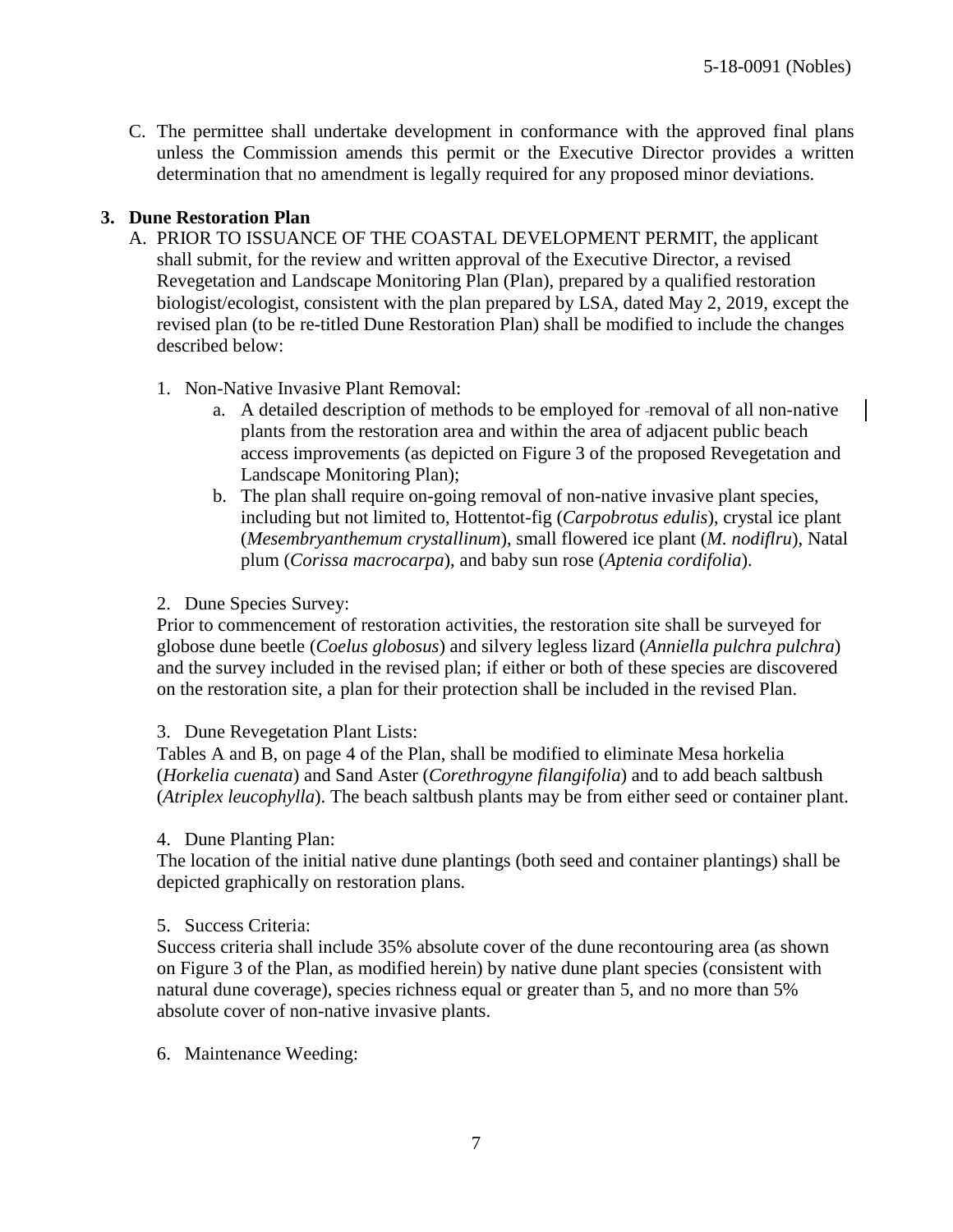Regular surveys (at least bi-annually) shall be conducted to identify invasions of non-native plant species. Invaders will be removed by hand for the duration of the restoration project (i.e. until success criteria are met).

#### 7. Irrigation:

Use of irrigation shall be avoided to the extent feasible. Hand watering with private hose is preferred with care to avoid trampling the plantings. Only minimal irrigation shall be used as necessary to establish plantings. Any irrigation lines shall be similar in color to the sand upon which they are placed. Any irrigation system that may be installed shall be removed within a maximum of two years from the date of planting.

#### 8. Monitoring:

- a. Include a requirement to monitor the restoration for a minimum of five years or until success criteria are met, whichever is longer;
- b. Vegetation monitoring: Success of the restoration project will be evaluated by comparing monitoring data with success criteria. This monitoring shall include sampling of native vegetative percent absolute cover, species diversity, and percent absolute cover of non-native invasive species before the project and annually for the duration of the project;
- c. Topographic monitoring: The topography of the site shall be documented using multiple transects perpendicular to the shore. This monitoring following dune contouring and then annually for the duration of the project;
- d. Photographic monitoring: Photographs from fixed locations shall document change at the restoration site over time. This photographic monitoring shall be done prior to non-native plant removal, immediately following (within one week) dune recontouring; and at least bi-annually for the duration of the project;
- e. Comprehensive annual monitoring of vegetation and topography will be used to determine the success of the restoration in establishing native habitat.
- f. Monitoring Reports shall be prepared annually and shall provide analyses, interpretation, and presentation of all monitoring results. The Monitoring Reports shall be submitted to the Executive Director of the Coastal Commission for review and comment.
- 9. Dune Recontouring:
	- a. Sediment Analysis: Sand samples from the subject site shall be taken prior to commencement of dune recontouring. Grain size and chemistry analysis shall be performed on each of the sand samples consistent with US Army Corps of Engineers and US Environmental Protection Agency established protocols as outlined in the Inland Testing Manual (USEPA and USACE 1998). Sand Compatibility Opportunistic Use Program (SCOUP) guidelines (M&N 2006) shall also be used to evaluate the site material. The grain size and chemistry of clean sand to be imported for the dune recontouring shall also be analyzed. Only clean imported sand found, to be compatible in grain size and chemistry, shall be allowed to be imported to the site for the dune recontouring;
	- b. Topography maps of the proposed dune restoration profile shall be included in the revised Plan;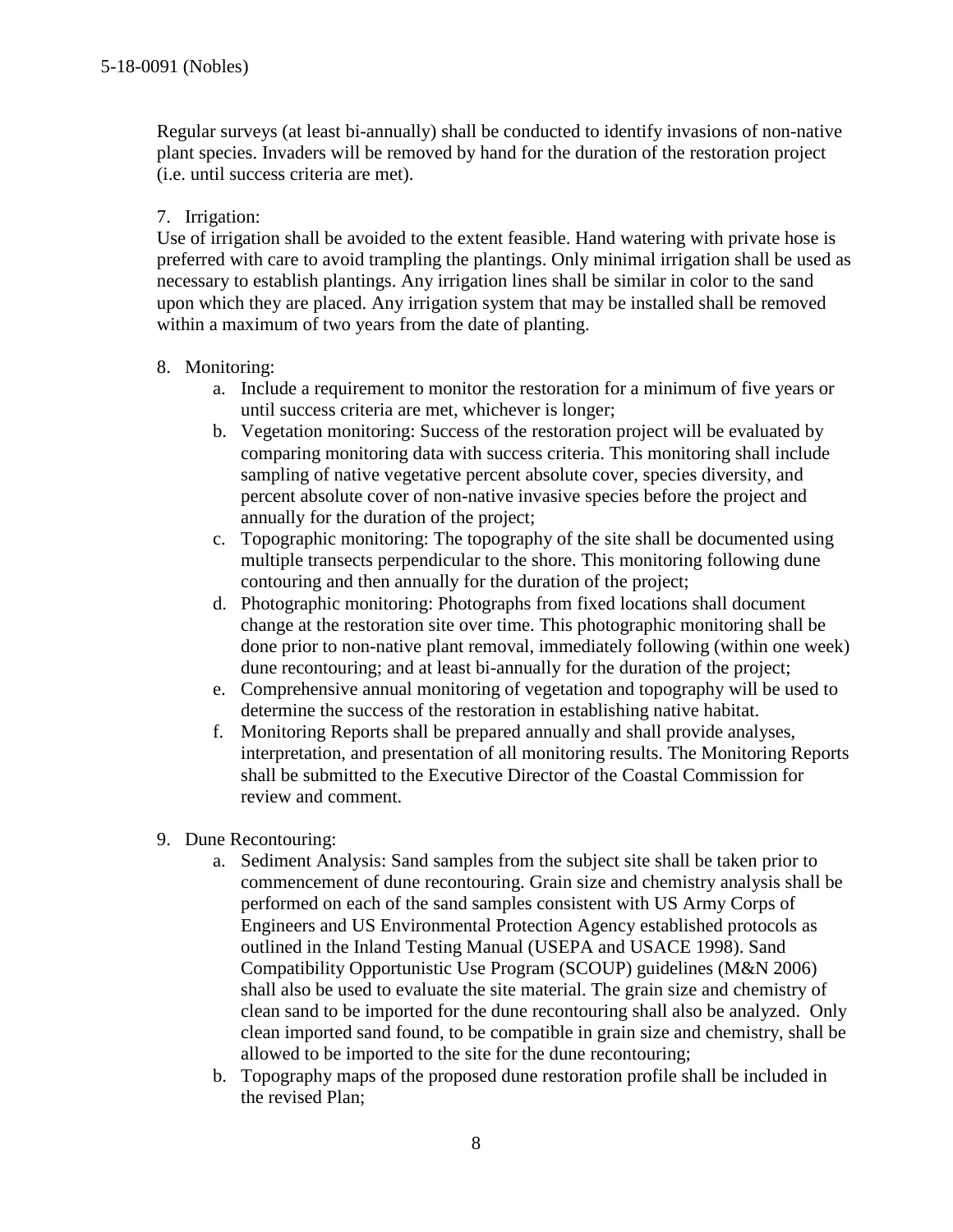- c. The restored dune configuration and elevation shall be similar to the sand dune fronting other South Pacific Avenue development fronting on the sandy beach, to elevation 16 feet NAVD88 across the width of the restored area (40 feet width), tapering to meet the elevation of the subject site on the landward side and to meet the elevation of the beach on the seaward side of the restored dune. The sand shall be arranged such that it mimics a natural sand dune with hummocks and mounds;
- d. Profiles/cross section plans (minimum of two) of the proposed dune recontouring area shall be included in the revised Plan;
- e. The six (6) foot wide strip of land labeled "maintained beach access", shown in the middle of the area labeled "dune recontouring" (Figure 3 of Plan) shall be eliminated and the area shall instead be included within the area to be recontoured and the entire length of six foot width shall be subject to dune revegetation;
- f. The strip of land within the restoration area shown adjacent to but outside and north of the dune recontouring area on Figure 3 of the Plan, shall be included in the dune recontouring area;
- g. Temporary wooden sand fencing (installed perpendicular to the prevailing wind direction) shall be used to slow wind-driven movement of sand through the site, reduce sand encroachment, and allow native hummock-forming dune plants to establish. This dune fencing shall remain in place only as long as necessary for the dune plants to become established and the dune hummocks to form. The fencing shall remain in place only as long as needed, but in no case longer than three (3) years;
- h. Straw bundles (made from a weed-free straw material) may be employed to slow sand movement and provide sheltered planting locations.
- 10. Within the area between the applicant's seaward property line and the dune recontouring area (20 feet seaward of the applicant's seaward property line) as shown on Figure 3 of the Plan shall be maintained free of invasive and non-native plant species. No native dune species that establish within this area shall be removed or harmed.
- 11. Minimal fencing to demarcate the restoration area shall be placed along the -outer edges of the restoration area and shall include signage stating "Dune Restoration Area" or words to that effect.
- 12. Future private encroachments shall be prohibited seaward of the private property, including within the entire restoration area.
- 13. Dune Restoration Timing:

The Dune Restoration Plan shall be implemented within sixty (60) days of completion of construction of the residence and shall be pursued in a diligent manner and completed in a reasonable period of time.

B. If the final report indicates that the restoration project has been unsuccessful, in part, or in whole, based on the approved performance standards, the applicant shall submit within 90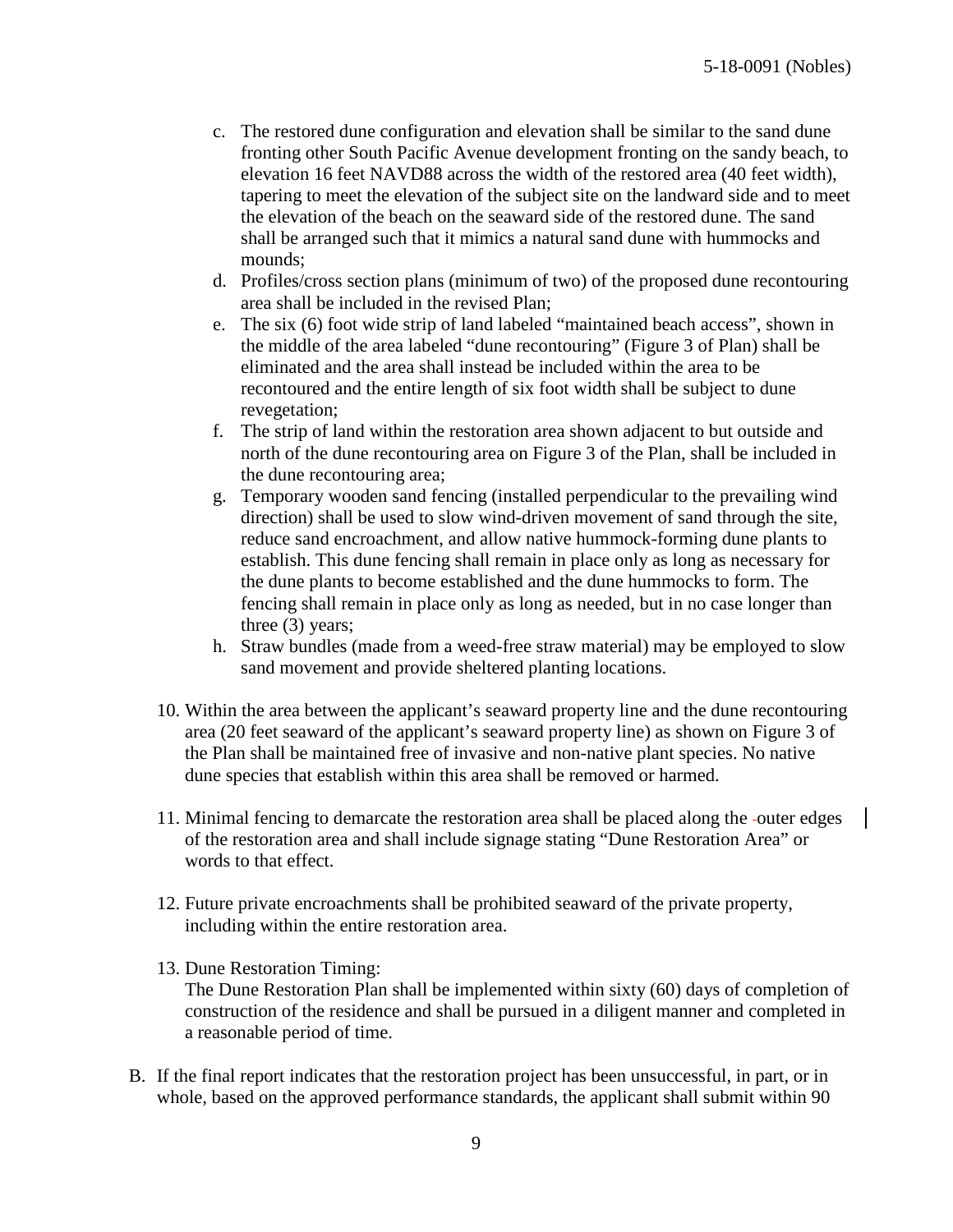days a revised or supplemental restoration program to compensate for those portions of the original program that were necessary to offset project impacts which did not meet the approved performance standards. The revised restoration program, if necessary, shall be processed as an amendment to this coastal development permit.

- C. The permittee shall undertake dune restoration in conformance with the approved final plans unless the Commission amends this permit or the Executive Director provides a written determination that no amendment is legally required for any proposed minor deviations.
- 4. Public Beach Access Improvement Plan.
	- A. Prior to issuance of the coastal development permit the applicant shall submit, for the review and approval of the Executive Director, a Public Beach Access Improvement Plan. In order to improve the public beach accessway located at the  $20<sup>th</sup>$  Street streetend, as proposed by the applicant , the Public Beach Access Improvement Plan shall include removal of all nonnative vegetation from the area adjacent to and northeast of the subject site as depicted on Figure 3 of the Revegetation and Landscape Monitoring Plan (Plan) consistent with the plan prepared by LSA, dated May 2, 2019, (proposed by the applicant) except that the plan shall also include the following:
		- 1. A detailed description of methods to be employed for removal of the non-native plants from the public beach accessway (as depicted on Figure 3 of the proposed Revegetation and Landscape Monitoring Plan), including equipment to be used, methods of disposal of the removed vegetation;
		- 2. A detailed description of how public access will be maintained at all times during the proposed non-native vegetation removal;
		- 3. Public access signage to be placed at the oceanward end of  $20<sup>th</sup>$  Street in the area of the proposed public access improvements; including details of the public access signage, including but not necessarily limited to: the location of the sign(s), the method of posting the sign, the sign(s) materials, the wording of the sign(s), the size of the lettering on the sign(s), the size of the face of the sign(s), the height of the sign(s), timing for installation of the sign(s);
		- 4. Timing within which the non-native vegetation will be removed and within which the sign(s) will be posted.
		- 5. Implementation of the Public Beach Access Improvement Plan shall not interfere with or disturb the dune restoration described in Special Condition 3 above;
	- B. The permittee shall implement the Public Beach Access Improvement Plan in conformance with the approved final plan unless the Commission amends this permit or the Executive Director provides a written determination that no amendment is legally required for any proposed minor deviations.
- **5.** All work shall be contained within the smallest footprint practicable. No work shall occur on the public beach beyond the area of the dune restoration.

#### **6. No Future Shoreline Protective Device.**

A. By acceptance of this permit, the applicant agrees, on behalf of himself and all other successors and assigns, that no shoreline protective device(s) shall be constructed to protect the development approved pursuant to Coastal Development Permit No. 5-18-0091 including, but not limited to, the redeveloped residence, garage, foundations, and any future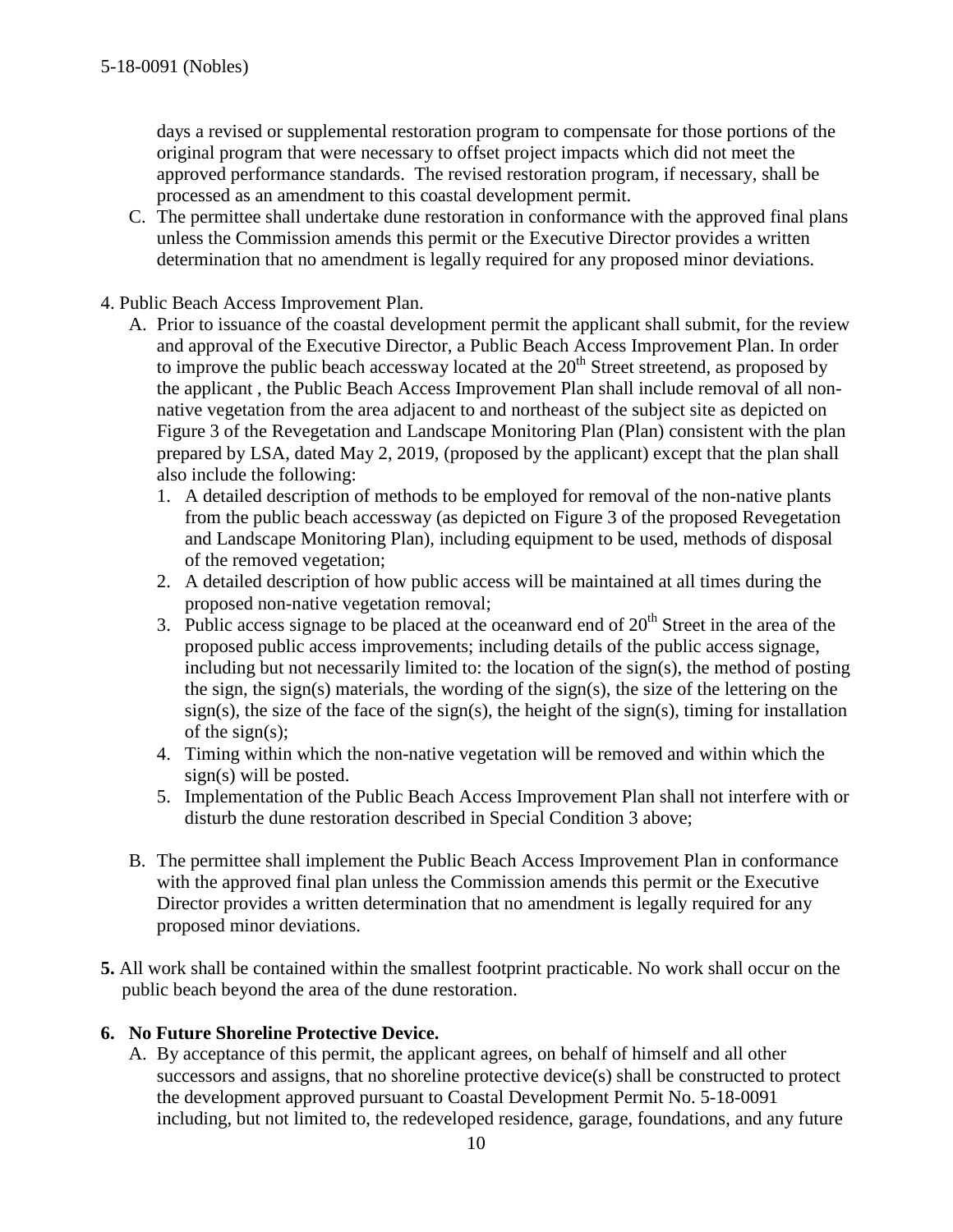improvements, in the event that the development is threatened with damage or destruction from waves, erosion, storm conditions, sea level rise, or other natural hazards in the future. By acceptance of this permit, the applicant acknowledges that the project is new construction for which there is no right to construct shoreline protective devices, and hereby waives, on behalf of himself and all successors and assigns, any rights to construct such devices that may exist under applicable law.

- B. By acceptance of this permit, the applicant further agrees, on behalf of himself and all successors and assigns, that the landowner(s) shall remove the development authorized by this permit, including the redeveloped residence, garage, foundations, and hardscape if: (a) any government agency has ordered that the structures are not to be occupied due to coastal hazards, or if any public agency requires the structures to be removed; (b) essential services to the site can no longer feasibly be maintained (e.g., utilities, roads); (c) the development is no longer located on private property due to the migration of the public trust boundary; (d) removal is required pursuant to LCP policies for sea level rise adaptation planning; or (e) the development would require a shoreline protective device to prevent a-d above.
- C. In the event that portions of the approved development fall to the beach before they are removed, the landowner(s) shall remove all recoverable debris associated with the development from the beach and ocean and lawfully dispose of the material in an approved disposal site. Such removal shall require a coastal development permit. Prior to removal, the permittee shall submit two copies of a Removal Plan to the Executive Director for review and written approval. The Removal Plan shall clearly describe the manner in which such development is to be removed and the affected area restored so as to best protect coastal resources, including the beach and Pacific Ocean.

7. **Revised Drainage Plan.** PRIOR TO ISSUANCE OF THE COASTAL DEVELOPMENT PERMIT, the applicant shall submit, for the review and written approval of the Executive Director, two full-size sets of revised drainage plans, modified as required pursuant to Special Condition No. 1, above. The revised drainage plan shall otherwise include the site drainage details depicted in the On-site Retention Exhibit prepared by Priority Engineering, received in the Commission's South Coast District office on 6/11/2018 (Exhibit 2e) indicating site drainage, including roof downspouts, will be directed to pervious side yard area. Any proposed changes to the approved final plan shall be reported to the Executive Director. No changes to the approved plan shall occur without a Commission amendment to this coastal development permit unless the Executive Director determines that no amendment is legally required.

#### **8. No Future Encroachments**

By acceptance of this permit, the applicant agrees, on behalf of himself and all other successors and assigns, that any future encroachments shall be prohibited seaward of the private property, including within the entire restoration area (except as provided in the approved Revised Revegetation and Landscape Monitoring Plan, to be re-titled Dune Restoration Plan, as required in Special Condition 3 above).

**9. Storage of Construction Materials, Mechanized Equipment and Removal of Construction Debris.** The permittee shall comply with the following construction-related requirements: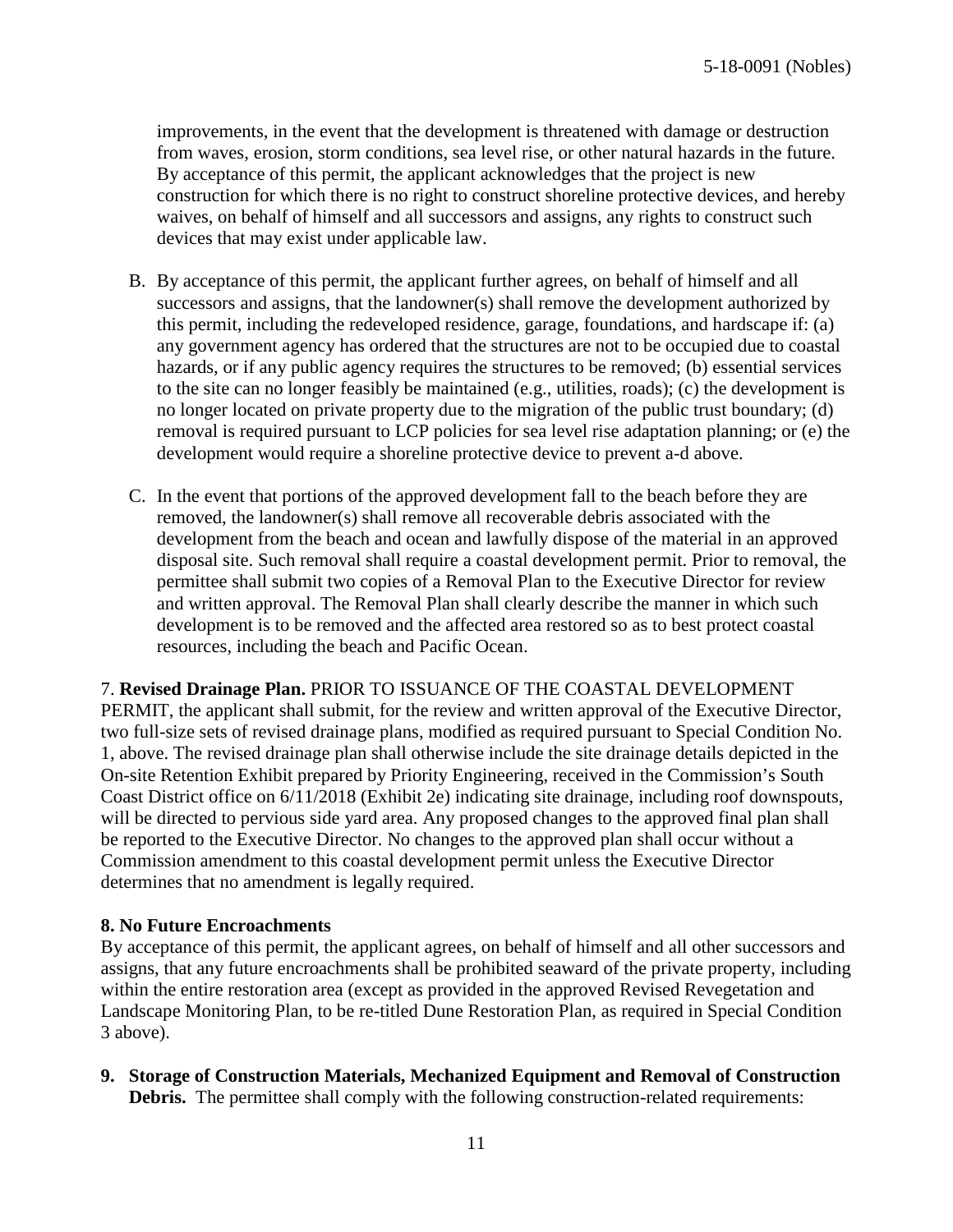- (a) No demolition or construction materials, debris, or waste shall be placed or stored on the beach or anywhere it may enter sensitive habitat, receiving waters or a storm drain, or be subject to wave, wind, rain, or tidal erosion and dispersion.
- (b) No demolition or construction equipment, materials, or activity shall be placed in or occur in any location that would result in impacts to environmentally sensitive habitat areas, streams, wetlands or their buffers.
- (c) Any and all debris resulting from demolition or construction activities shall be removed from the project site within 24 hours of completion of the project.
- (d) Demolition or construction debris and sediment shall be removed from work areas each day that demolition or construction occurs to prevent the accumulation of sediment and other debris that may be discharged into coastal waters.
- (e) All trash and debris shall be disposed in the proper trash and recycling receptacles at the end of every construction day.
- (f) The applicant shall provide adequate disposal facilities for solid waste, including excess concrete, produced during demolition or construction.
- (g) Debris shall be disposed of at a legal disposal site or recycled at a recycling facility. If the disposal site is located in the coastal zone, a coastal development permit or an amendment to this permit shall be required before disposal can take place unless the Executive Director determines that no amendment or new permit is legally required.
- (h) All stock piles and construction materials shall be covered, enclosed on all sides, shall be located as far away as possible from drain inlets and any waterway, and shall not be stored in contact with the soil.
- (i) Machinery and equipment shall be maintained and washed in confined areas specifically designed to control runoff. Thinners or solvents shall not be discharged into sanitary or storm sewer systems.
- (j) The discharge of any hazardous materials into any receiving waters shall be prohibited.
- (k) Spill prevention and control measures shall be implemented to ensure the proper handling and storage of petroleum products and other construction materials. Measures shall include a designated fueling and vehicle maintenance area with appropriate berms and protection to prevent any spillage of gasoline or related petroleum products or contact with runoff. The area shall be located as far away from the receiving waters and storm drain inlets as possible.
- (l) Best Management Practices (BMPs) and Good Housekeeping Practices (GHPs) designed to prevent spillage and/or runoff of demolition or construction-related materials, and to contain sediment or contaminants associated with demolition or construction activity, shall be implemented prior to the on-set of such activity.
- (m)All BMPs shall be maintained in a functional condition throughout the duration of construction activity.
- (n) During construction of the project, no runoff, site drainage or dewatering shall be directed from the site into any street, alley or stormdrain, unless specifically authorized by the California Regional Water Quality Control Board.
- **10. Future Development.** This permit is only for the development described in Coastal Development Permit No. 5-18-0091. Pursuant to Title 14 California Code of Regulations Section 13250(b) (6), the exemptions otherwise provided in Public Resources Code Section 30610(a) shall not apply to the development governed by Coastal Development Permit No. 5- 18-0091. Accordingly, any future improvements to the single-family residence and associated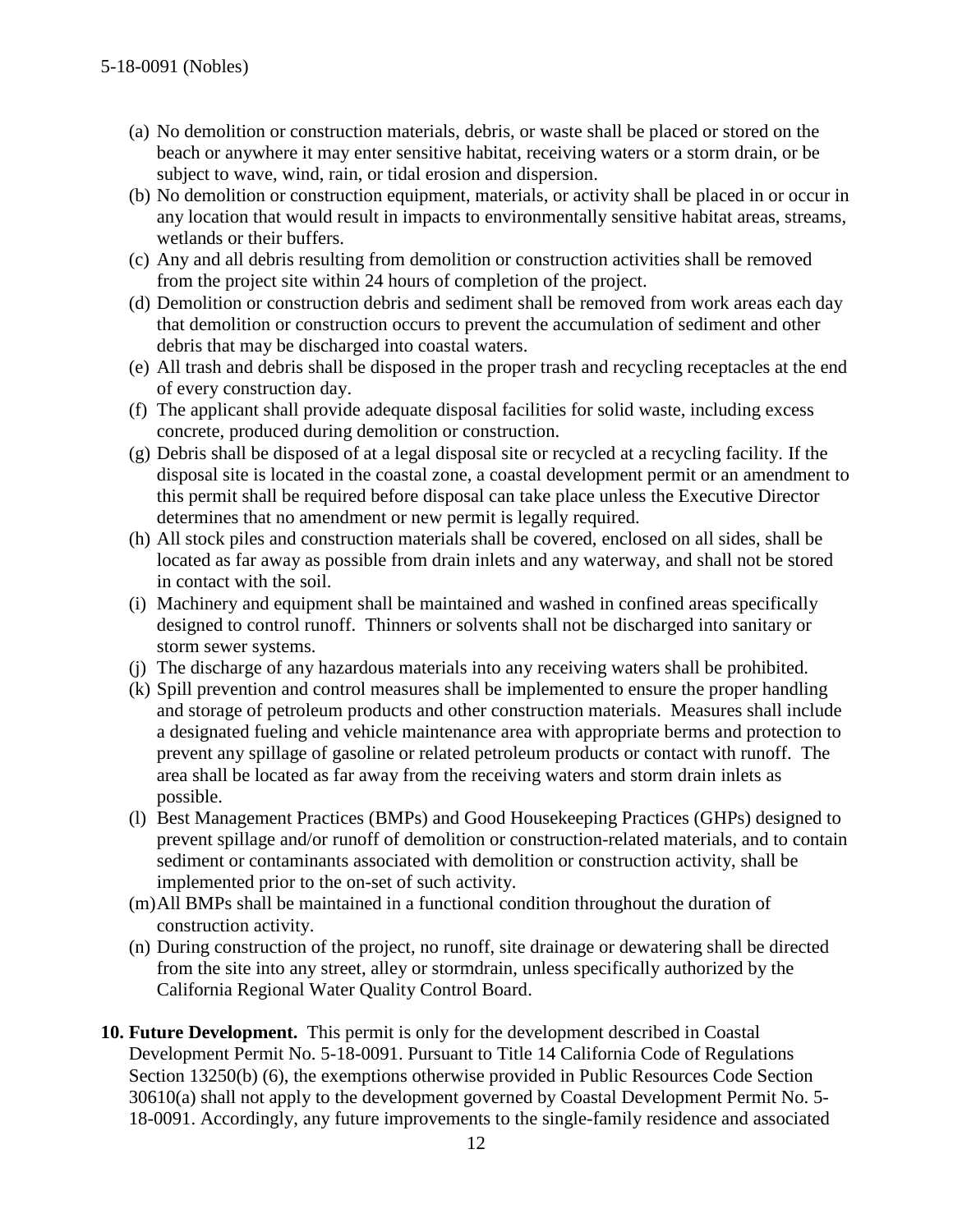garage authorized by this permit shall require an amendment to Permit No. 5-18-0091 from the Commission or shall require an additional coastal development permit from the Commission or from the applicable certified local government. In addition, an amendment to CDP No. 5-18- 0091 from the Commission or an additional CDP from the Commission or from the applicable certified local government shall be required for any repair or maintenance to the redeveloped residence and garage identified as requiring a permit pursuant to PRC Section 30610(d) and Title 14 CCR Sections 13252(a)-(b).

**11. Public Rights.** The approval of this permit shall not constitute a waiver of any public rights that exist or may exist within the project site now or in the future. The permittee shall not use this permit as evidence of a waiver of any public rights that may exist on the project site now or in the future.

**12. Assumption of Risk, Waiver of Liability and Indemnity.** By acceptance of this permit, the applicant acknowledges and agrees (i) that the site may be subject to hazards including, but not limited to, erosion, flooding, wave uprush, and sea level rise; (ii) to assume the risks to the applicant and the property that is the subject of this permit of injury and damage from such hazards in connection with this permitted development; (iii) to unconditionally waive any claim of damage or liability against the Commission, its officers, agents, and employees for injury or damage from such hazards; and (iv) to indemnify and hold harmless the Commission, its officers, agents, and employees with respect to the Commission's approval of the project against any and all liability, claims, demands, damages, costs (including costs and fees incurred in defense of such claims), expenses, and amounts paid in settlement arising from any injury or damage due to such hazards.

**13. Deed Restriction.** PRIOR TO ISSUANCE OF THE COASTAL DEVELOPMENT PERMIT, the applicant shall submit to the Executive Director for review and approval documentation demonstrating that the landowner(s) have executed and recorded against the parcel(s) governed by this permit a deed restriction, in a form and content acceptable to the Executive Director: (1) indicating that, pursuant to this permit, the California Coastal Commission has authorized development on the subject property, subject to terms and conditions that restrict the use and enjoyment of that property; and (2) imposing the Special Conditions of this permit as covenants, conditions and restrictions on the use and enjoyment of the Property. The deed restriction shall include a legal description of the entire parcel or parcels governed by this permit. The deed restriction shall also indicate that, in the event of an extinguishment or termination of the deed restriction for any reason, the terms and conditions of this permit shall continue to restrict the use and enjoyment of the subject property so long as either this permit or the development it authorizes, or any part, modification, or amendment thereof, remains in existence on or with respect to the subject property.

## <span id="page-12-1"></span><span id="page-12-0"></span>**IV. FINDINGS AND DECLARATIONS A. PROJECT LOCATION & DESCRIPTION**

The applicant is proposing a major remodel to a single family residence consisting of a three-story, 3,076 square-foot addition to the existing three story 3,774 square-foot, 35 feet high (measured from centerline of frontage road) single family residence. The resultant structure would be a 6,850 square foot, three-story, 35 foot high single family residence with a new 904 square foot, three-car garage. The 3,076 square foot addition is proposed entirely at the landward side of the subject site. Only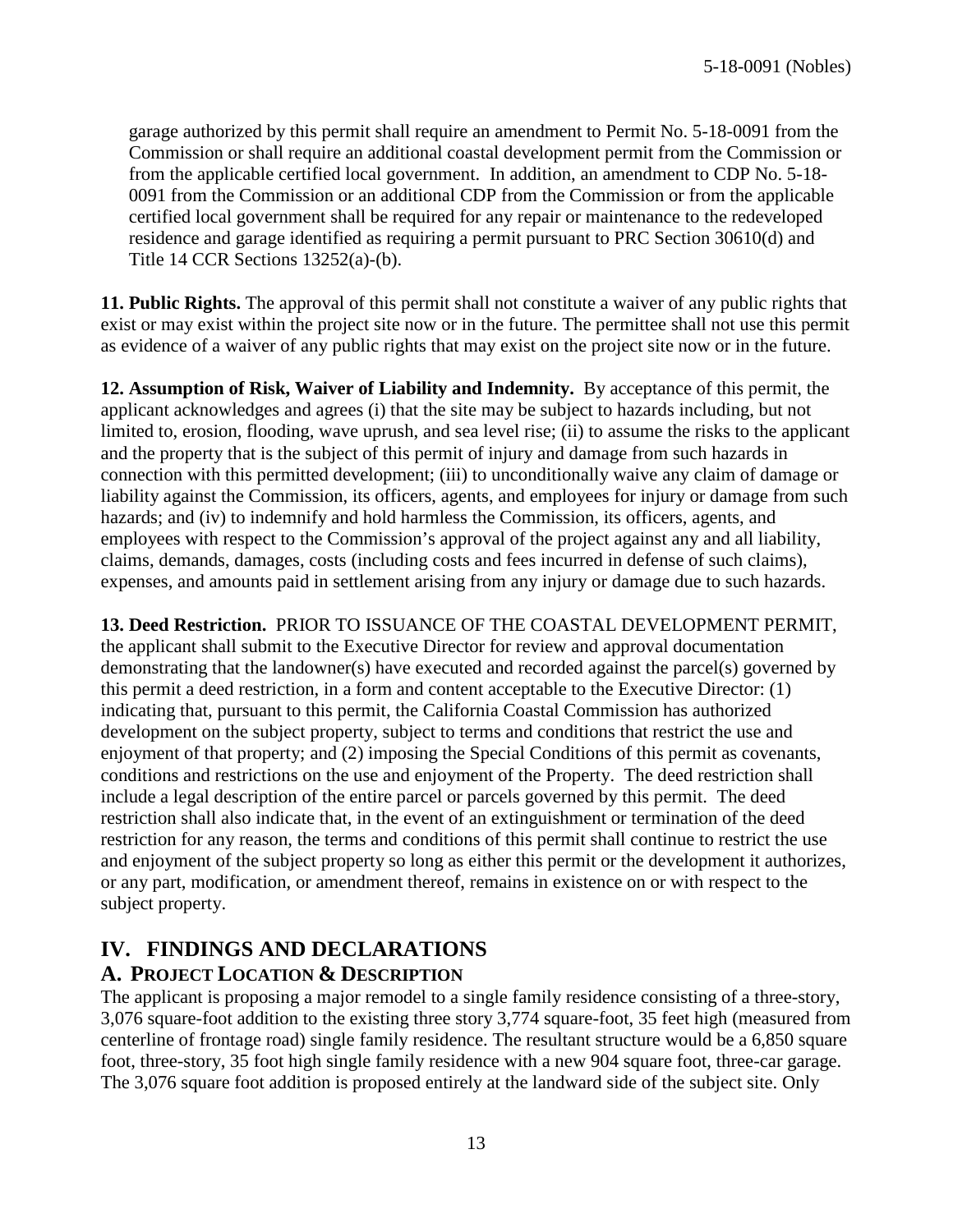limited work (described below) is proposed to the existing structure. The project site is roughly rectangular, approximately 40 feet wide by 77 feet long. The subject site is an ocean-facing, beachfront lot and is immediately adjacent to the 20<sup>th</sup> Street street-end public accessway. Proposed project plans are included as Exhibit 2. The City issued an Approval in Concept for the proposed project (City of Huntington Beach Initial Plan and Zoning Review No. 17-020 (Nobles, 1/31/18)).

The residential addition is proposed to be constructed on shallow wall footings and isolated column footings that will be interconnected with girder beams. The foundations proposed to support the addition will include pier footings along the edge of the proposed addition adjacent to the existing structure. Three 24-inch diameter piers are proposed to be embedded 22-feet below grade.

Staff has concluded that violations of the Coastal Act that are associated with the subject property have been undertaken by the applicant on the adjacent public beach, including placement of private development that encroaches beyond the applicant's seaward property line including a 40-foot wide wood deck that encroaches 20 feet beyond the property line and, approximately 17 feet beyond that, a low wall comprised of stacked paver stones, within which a concrete fire pit, stairs, and patio furniture are present. Accessories associated with the encroaching wood deck include 5-foot high glass windscreen, concrete fire ring, and barbeque, space heaters, and patio furniture. In early April 2019, despite having been informed that approval of a coastal development permit was required, the applicant removed the encroachments without benefit of the required coastal development permit.

Because limited encroachments were previously recognized in the lapsed LCP for the area, the majority (though not all) of the beach front properties have varying degrees of encroachments; staff has found no evidence, nor has the applicant provided evidence, that the applicant obtained the necessary coastal development permit from Orange County for the encroachments pursuant to its now lapsed Local Coastal Program. Moreover, portions of the encroachments extend seaward of the area on which encroachments were previously recognized by the LCP. Thus, in addition to being unpermitted as a whole, portions of the encroachment appear to be inconsistent with the LCP that previously applied to this area. More recently, new applications have included proposals to remove these encroachments. CDP applications that proposed removal of encroachments include: 5-13- 0678 (Senn); 5-13-0650 (Valenzuela); 5-16-0420 (Smith Alakor); 5-16-0419 (Von Blasingame); 5- 17-0016 (Redhill); 5-17-0524 (Perricone); 5-17-0678 (Bassaly); 5-17-0680 (Bassaly); 5-18-0241 (Poulis, withdrawn prior to Commission action for other reasons); and, 5-18-0295 (Senn, withdrawn prior to Commission action for other reasons).

In an effort to offset impacts due to the unpermitted development, the applicant is proposing to restore the area of former encroachments to dune habitat. In addition, the applicant is proposing to remove non-native vegetation from the public accessway and to post a public access sign at the  $20<sup>th</sup>$ Street streetend accessway. However, consideration of the proposed development has been based solely on the Chapter 3 policies of the Coastal Act. The Commission's enforcement division will consider options to address the Coastal Act violations that have occurred at the subject site as a separate matter.

The subject site is located at 16601 South Pacific Avenue in the Sunset Beach community of the City of Huntington Beach, Orange County (Exhibit 1, Vicinity Map). Sunset Beach is located on a low-lying, relatively narrow strip of land between two water bodies – the ocean to the southwest and Huntington Harbour to the northeast. The project is located within an existing urban residential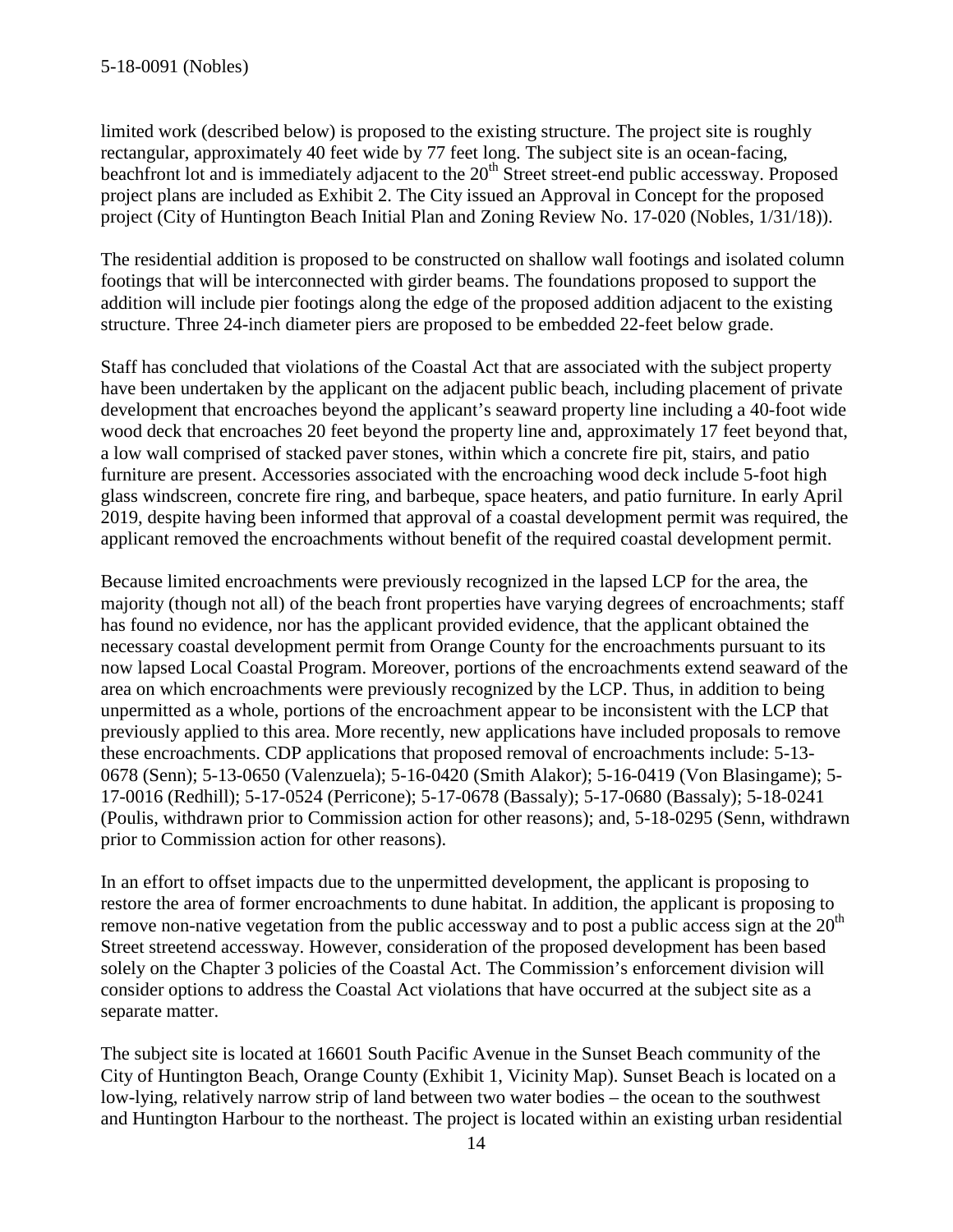area. The subject lot is located between the first public road (South Pacific Avenue) and the sea. The site fronts the wide sandy public beach (approximately 350 feet wide) known as Sunset Beach located between the subject property and the Pacific Ocean.

Sunset Beach is an area that was formerly unincorporated Orange County. Under the County's jurisdiction, Sunset Beach was subject to a certified Local Coastal Program (LCP). However, in August 2011, Sunset Beach was annexed by the City of Huntington Beach, resulting in the lapse of a certified LCP for Sunset Beach. The Sunset Beach area has not yet been incorporated into the City of Huntington Beach's certified LCP. Therefore, the Commission is the permit-issuing entity for the proposed project and the Chapter 3 policies of the Coastal Act are the standard of review. The County's previously certified Sunset Beach LCP may be used as guidance; however, it should be noted that the previously certified LCP did not adequately address a number of issues of current concern including appropriate development setbacks from the seaward property line of beach fronting lots and sea level rise concerns, which are likely to be among the significant issues in the future LCP amendment for the area, given the high degree of sea level rise vulnerability in the area.

The City has adopted equivalent land use and zoning designations for the site as those set forth in the former Orange County LCP for Sunset Beach. However, the Commission has not yet certified land use designations or zoning for the Sunset Beach area since it was annexed into the City. Nevertheless, it is worth noting that the proposed project (a single-family residence) is consistent with the City's adopted zoning for the area. The lapsed LCP designated the site *Sunset Beach Residential – High Density*. The proposed single-family residence is consistent with this City zoning designation. The project meets the former LCP's height restriction of 35 feet for the *Sunset Beach Residential* zone, which is also the City's current height limit. In addition, the design of the proposed single-family residence project is consistent with existing surrounding residential development on South Pacific Avenue in Sunset Beach.

## **B. REDEVELOPMENT**

The issue of whether this project constitutes "new development" or "redevelopment" or more ordinary improvements is important because, as discussed more fully below, the existing house is not consistent with Coastal Act public access policies because it is inadequately set back from the public beach. "New development" must comply with all Coastal Act Chapter 3 policies—and, hence, include sufficient setbacks from public beach areas. (14, Cal. Code Regs. §§ 13250).

While the dividing line between an improvement (or repair and maintenance) and "redevelopment" is not always clear, at a certain point, substantial alterations to a home can no longer be considered minor improvements, but instead must be considered new development. Thus, Coastal Act Section 30610(a) allows certain types of "improvements" to existing single-family residences without a coastal development permit, which may include modest additions. Although the Coastal Act and its implementing regulations do not define "improvement," the regulations acknowledge that "improvements" generally include additions that result in an increase of at least up to 10 percent of internal floor area of an existing home. (see 14 Cal. Code Regs § 13250(b)(4).) In addition, at least in the context of requiring new public access, the Coastal Act defines relatively large additions to existing structures as new development, rather than improvements to existing structures. (See Pub. Res. Code § 30212: project constitutes "new development" if it increases the floor area, height, or bulk of a structure by more than 10 percent.) Section 13252(b) of the Commission's regulations also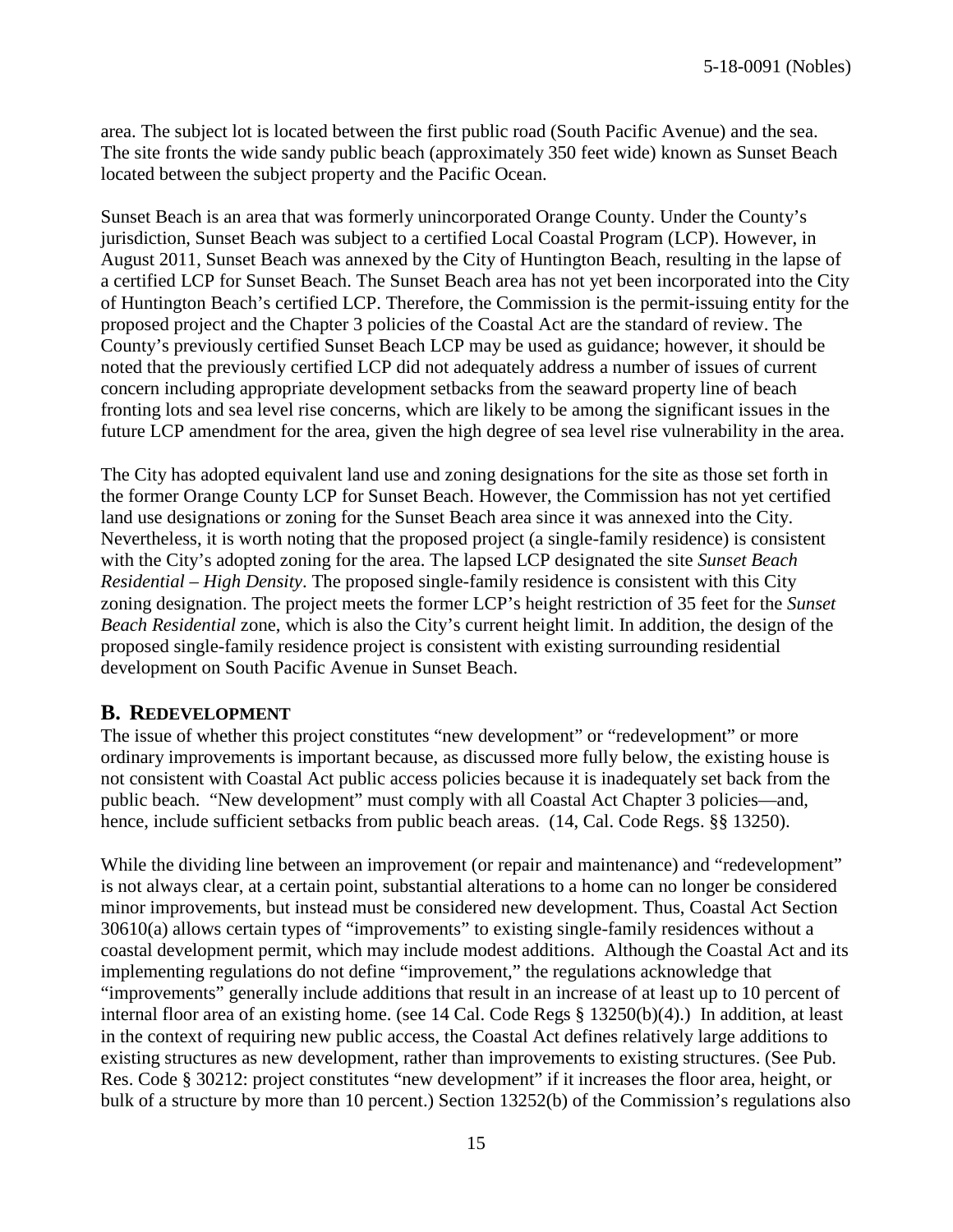states that the "replacement" of 50 percent or more of a single-family residence constitutes a replacement structure requiring a coastal development permit, rather than repair or maintenance.

In applying Section 13252(b), the Commission has found (see A-5-VEN-17-0009 (Thomas), A-5- LGB-18-0012 (Bracamonte); 6-18-0182 (Harris); 5-18-0223 (Walsh)) that a structure is considered redeveloped if one of the following takes place: 1) 50% or more of the major structural components are replaced; 2) there is a 50% increase in gross floor area; 3) replacement of less than 50% of a major structural component results in cumulative alterations exceeding 50% or more of that major structural component (taking into account previous replacement work undertaken); and/or 4) less than a 50% increase in floor area where the alteration would result in a cumulative addition of 50% or more of the floor area, taking into account previous additions to the structure.<sup>[1](#page-15-0)</sup>

Thus, in the past, the Commission has looked at the size of a proposed addition to an existing residence to determine whether it alters the existing residence to such a significant degree that the entire structure constitutes "new development" that must, as a whole, comply with Coastal Act policies. For instance, in A-5-VEN-17-0009 (Thomas), the Commission found that even though a proposed residential project would retain 50 percent of the existing residence, because it would also include an addition far larger than the existing home (2,694 sq. ft. addition to an existing 1,020 sq. ft. 1-story single family residence), it "would result in the construction of what is, in practical effect, a new single-family residence" and was not exempt from coastal development permitting requirements. Likewise, when considering A-5-VEN-16-0081 (Marciano), the Commission found that the project would result in a 235 percent increase in the size of the structure – more than doubling its size –constituting a substantial redevelopment of the project site; thus resulting in the construction of what is, in practical effect, a new single-family residence**,** rather than an improvement to the existing home.

Although not the standard of review for this project, the City of Huntington Beach's certified LCP (which does not currently apply to Sunset Beach) includes policies addressing non-conforming structures. Section 236.06 of the LCP's implementation plan allows for the construction of additions to non-conforming structures; however, the policy requires that the "area of enlargement to a nonconforming structure in any five-year period shall not exceed 50% of the area of the structure as it exists on the effective date of this ordinance."<sup>[2](#page-15-1)</sup> Thus, rather than require a

<span id="page-15-0"></span><sup>&</sup>lt;sup>1</sup> For example, in A-3-STC-16-0016 (Honjo), the Commission found that the proposed changes to the singlefamily residence "include a completely new foundation structure, as well as substantial changes to other major structural components, meaning that the main house constitutes a redeveloped structure", and thus, the residence must conform to the minimum bluff setback requirement of the LCP. Similarly, the Commission denied CDP application 5-10-031 (Paicius) because the extent of the proposed project's alterations to the existing single-family residence (including demolition of 64% of the existing, exterior walls, removal of all interior walls on the lower living level, removal of all interior walls on the upper living level with the exception of 16 feet along the existing stairwell, and removal and replacement of the entire roof) constituted a major remodel/new development and, consequently, the non-conforming structure must be brought into conformance with the bluff top setback. The Commission denied the project because it proposed to retain its non-conforming location seaward of the bluff setback.<br><sup>2</sup> The Commission has certified other LCPs recognizing a 50% structural alteration threshold for determining when a

<span id="page-15-1"></span>project should be considered new development and thus when existing non-conformities (such as seaward development setbacks) should be brought into conformance with current standards. For example, the certified City of Laguna Beach LCP Land Use Element defines Major Remodel as "*Alteration of or an addition to an existing building or structure that*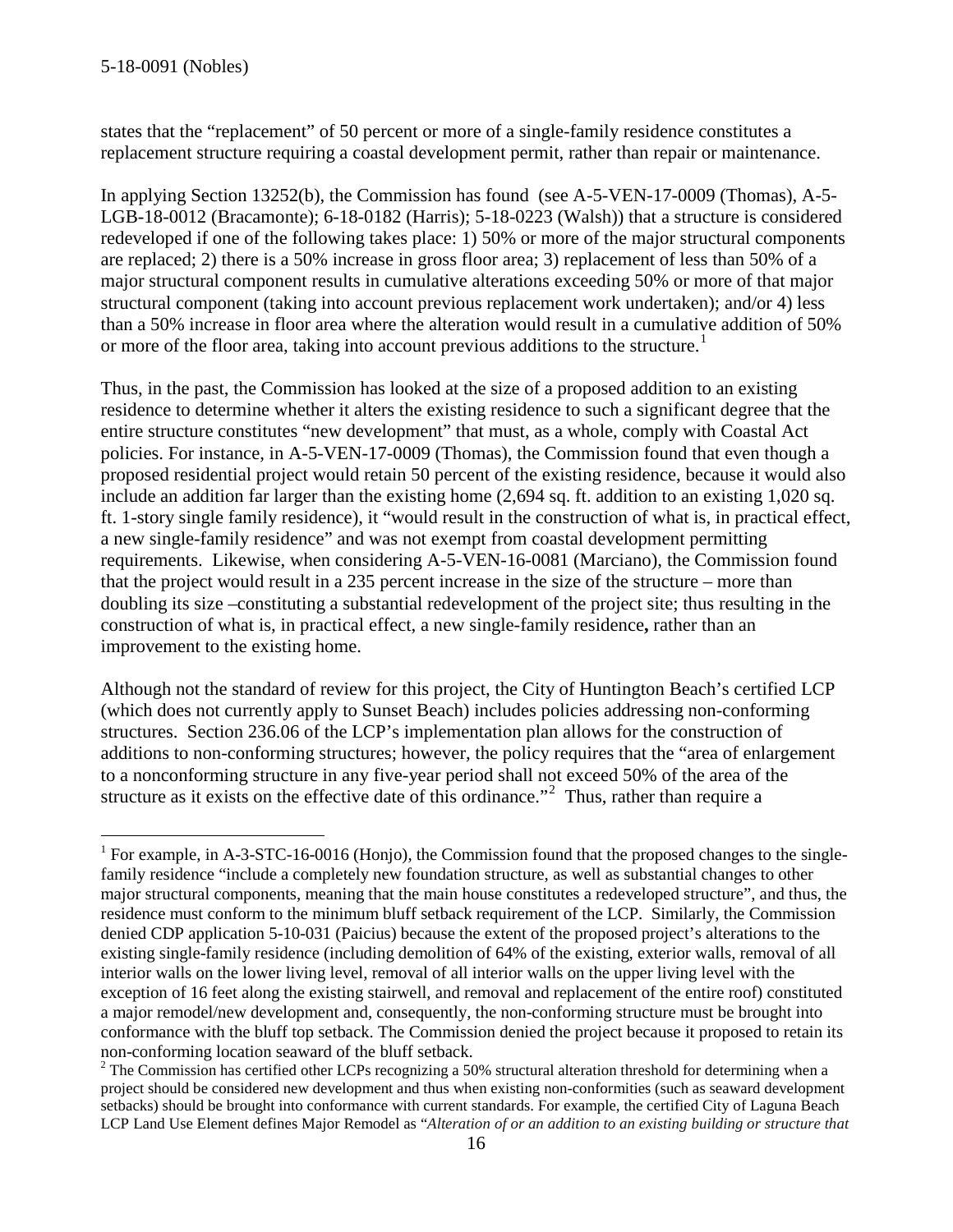redeveloped structure to be brought into conformance with the certified LCP, this IP policy would simply prohibit proposed development that would enlarge a non-conforming structure (such as a structure that does not adhere to appropriate setbacks) more than 50% of the area of the structure that existed on the effective date of the ordinance.

In this case, although the 3,076 square-foot addition is proposed entirely at the landward side of the subject site, the proposed addition would add approximately 81% of the area of the existing 3,774 square-foot structure. Moreover, the proposed project would result in enlargement of the existing foundations by more than 100% of the existing foundation. In addition to this substantial enlargement of the existing residence, the applicant proposes alterations to the existing structure, including: demolition of a 13-foot portion of what is currently the rear (landward) wall of the existing structure on each of the three stories, removal of an interior, three-story stairway located adjacent to the wall section to be demolished, and removal of interior, first floor bath and powder rooms. On the northwest/upcoast wall, an existing window will be replaced with a five-foot long bay window, representing five square feet of demolition. In addition, one exterior, approximately three-foot wide doorway will be removed and replaced with solid wall on the southeast wall.

Of the 3,078 square feet of existing exterior wall area, 459 feet of exterior wall area will be altered, resulting in alteration of approximately 11% of existing exterior wall area. Interior alterations proposed to the existing structure amount to roughly 9% alteration of the existing structure, which include: ground floor (removal of a 60 square foot bathroom + removal of 90 square feet of powder room/stairs) = 150 square feet of alterations; third floor interior alterations = 93 square feet removal of interior stairway. Thus, the total interior alterations proposed to the existing building are 33 square feet, which is approximately 9% of the existing 3,744 square-foot structure. Although the interior renovations would not, on their own, require treating the project as "new development," they are not insignificant when viewed in conjunction with the very significant addition being proposed that would almost double the size of the existing house.

Therefore, taken together, the Commission finds that the proposal entails such significant improvements to the existing residence that the project, if approved, would for all practical purposes result in a new house, and cannot be treated as minor improvements under the Coastal Act and implementing regulations. Thus, the redeveloped residence must comply with the applicable standards of the Coastal Act, discussed further below.

At the Commission's April 12, 2019 hearing on this matter (which was continued), the applicant indicated that the staff recommendation to remove the portion of the existing residence located within five feet of the seaward property line, was tantamount to requiring that the existing structure be demolished. The Commission advised the applicant to provide Commission staff with an

<u>.</u> *increases the square footage of the existing building or structure by 50% or more; or demolition, removal, replacement and/or reconstruction of 50% or more of the existing structure . . ."* In addition, the La Jolla Community Plan in the City of San Diego includes a policy requiring that if a non-conforming bluff top home increases in size by more than fifty percent, it must all be brought up to current code. Relatedly, in the City of San Diego's Land Development Code, which serves as their IP, Section 127.0106(c) the La Jolla community Plan policy states, in pertinent part: *Additions that increase the size of the structure by 50 percent or more, shall not be authorized unless the structure is brought into conformance with the policies and standards of the Local Coastal Program.*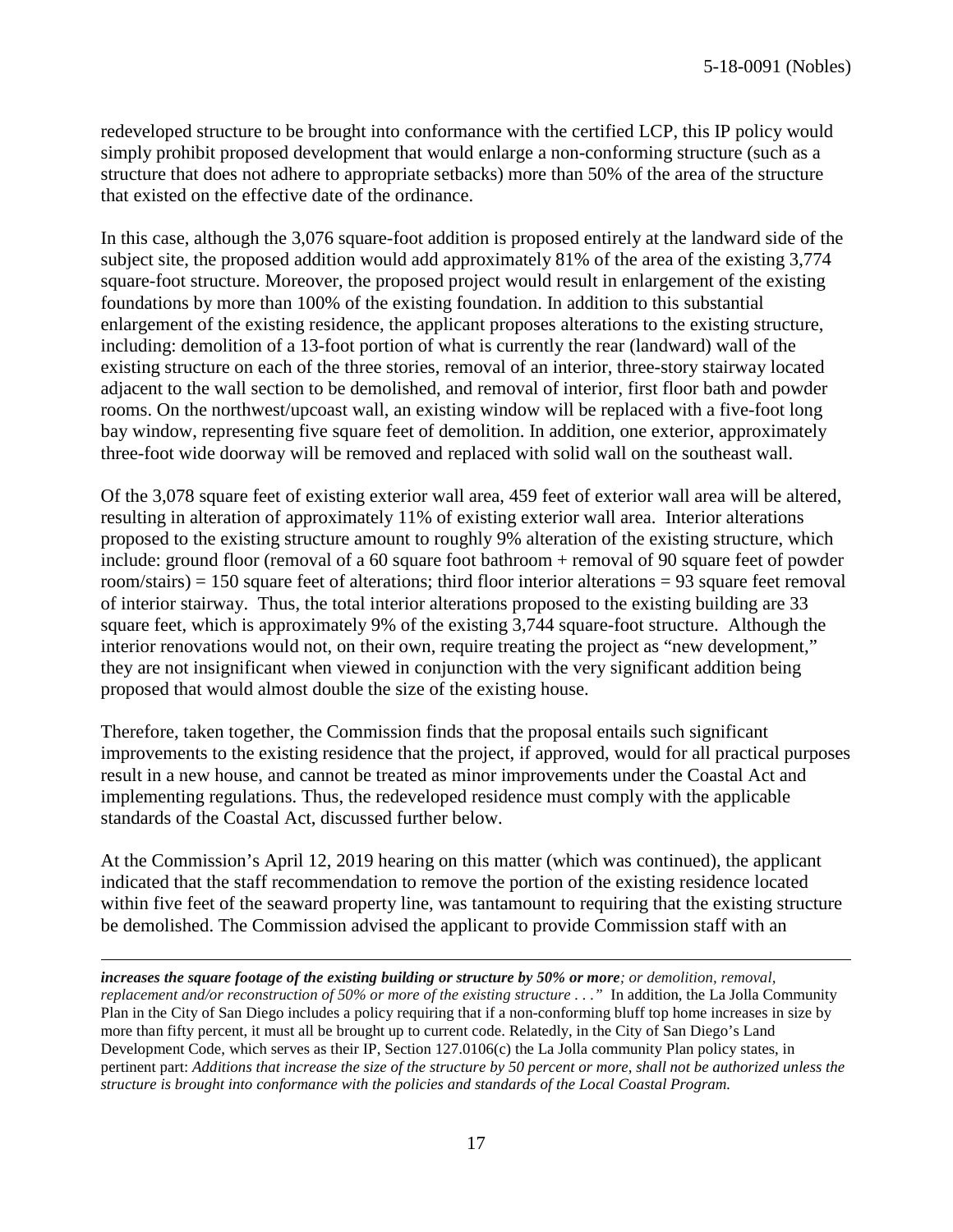Engineer's Assessment addressing structural consequences of imposing the five foot setback. In response, the applicant submitted separate structural assessments from two engineers: Christina R. Silva, P.E., and Margarito Castillo, S.E., Castillo Engineering (Exhibits 9 and 10). Both structural Engineers' Assessments note that the existing home is supported by a three story, single bay, steel moment frame embedded in a large concrete grade beam located at the seaward face of the existing structure. The two Engineers' Assessments further note that removal of this moment frame structural support would leave the entire structure susceptible to failure from lateral loads which the moment frame was originally designed and constructed to support.

The Commission's Senior Coastal Engineer has reviewed both of the applicant's Engineers' Assessments (Memo 5/29/19, Exhibit 11). The Commission's Senior Coastal Engineer concurs that the existing structure relies on the moment frame. However, removal of the seaward five feet of the structure could nevertheless be accomplished by constructing new structural support inland of the moment frame prior to removing the moment frame (Exhibit 11).

One of the applicant's engineering consultant's (Castillo, 4/26/2019) states: "*Even with professional engineering, construction drawings, designed by a licensed professional, due to the risk of potential structural failure and subsequent life-safety concerns that there can be no assurance that the structure will be safe to inhabit.*" However, what this is saying is that when the structure is opened up in the first steps to conform to the new setback, existing problems may be discovered within the structure, which would be unsafe if left unattended; or, if the new structural elements and related changes are not constructed properly, they would be unsafe. However, neither of these conditions would be caused by the work needed to conform the structure to the new setback. Regarding this point, the Commission's Senior Coastal Engineer (Memo 5/29/2019) states:

"*The engineers hired by the applicant to comment on the possibility of removing the seaward 5-feet of the existing structure note that the changes to the foundation and framing could introduce weaknesses in the framing and for assured safety, it would be better to completely demolish the existing house and build a brand new house. When any old building is opened up, it is possible that previously unidentified weaknesses can be exposed. The discussion about modifying the existing building assumes that it has not suffered any damage that would result in existing weaknesses to the moment frame. If problems are identified when the framing is exposed, they would not be the result of the proposed modifications to the building, but would still need to be addressed, along with the modifications to the building, foundation and framing that would be needed to meet the required setback. In addition, one of the steps in the process for modifying the foundation and framing would be to test the modified system to determine whether the new elements are providing sufficient stiffness, load bearing and load resistance to keep the structure safe. If testing shows weaknesses or flaws in the frame modification, the engineer of record would need to address these before the work could be approved.*"

That is to say that if the existing structure has flaws that exist but are not known until exposed during construction, such structural flaws are not caused by the construction, but rather simply exposed by it. Similarly, if the new structural elements are not properly constructed, again that is not caused by the requirement to revise the structure's existing setback. Such flaws would be avoided, not by eliminating the work to conform the home to the new setback, but by properly constructing the new structural elements.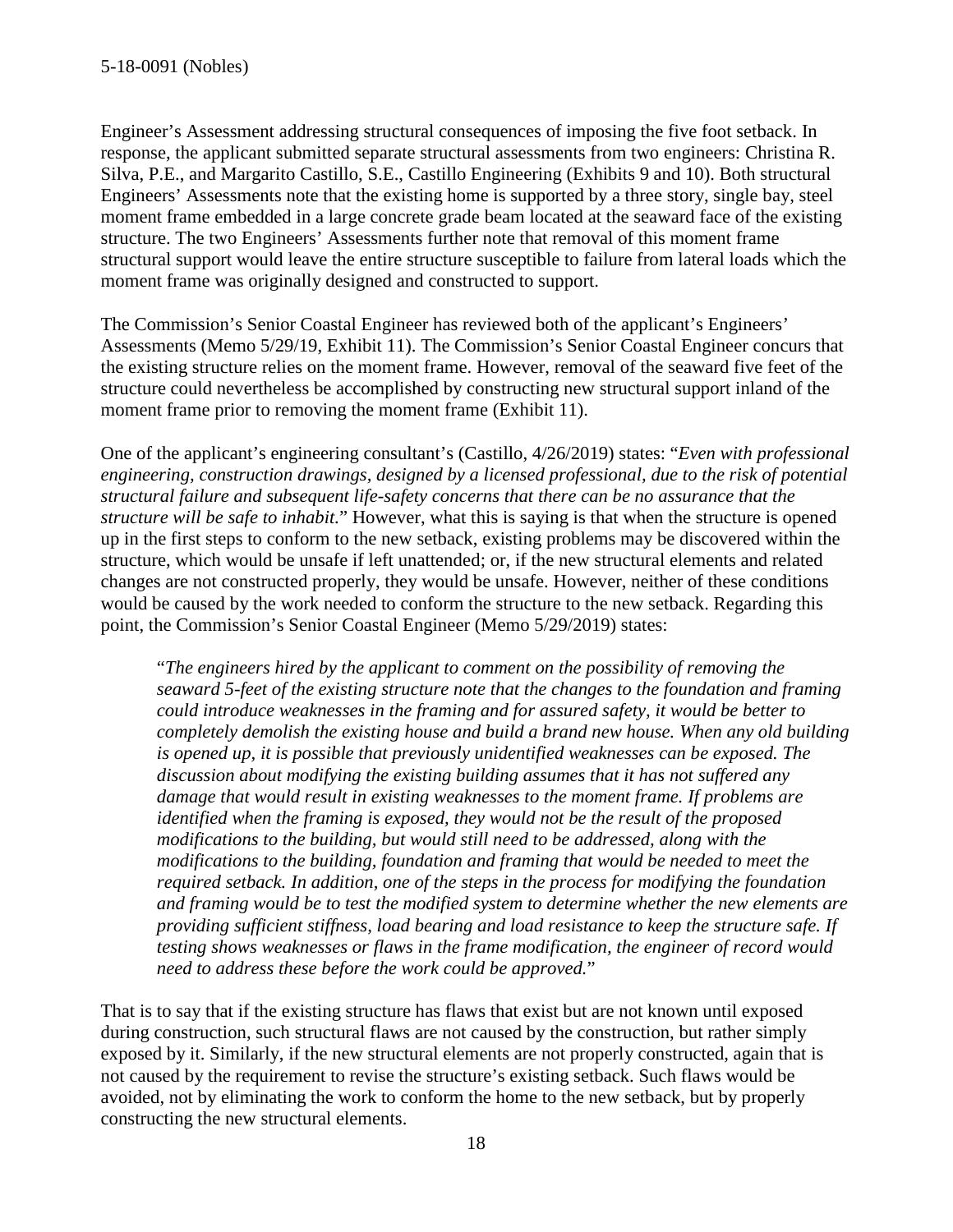In addition, one of the applicant's engineering consultant's (Silva, 4/19/2019) comments that, in order to accommodate the revisions necessary to accomplish the five foot setback, the "*owner would have to move out during construction so the existing house can be partially demolished*." However, the disruption to the owners should not be significantly greater than disruption due to construction of the 3,076 square foot addition as proposed. By constructing the proposed addition first, the applicant could live in the existing structure while the addition is under construction, and then move to the addition during renovations needed to the existing structure, minimizing the time the applicant may be required to vacate the residence entirely during construction. The applicant did not provide a construction phasing plan, but this could reasonably be accomplished from an engineering perspective, and would be supported by staff if proposed to be constructed in this above mentioned sequence. Regarding this point, the Commission's Coastal Engineer's memo states: "*The disturbance from this construction should be no greater than disturbance from construction of the addition. Some days may require the owner to leave the residence, but vacancy of the entire building for a long time would not be any different from the addition.*"

The Commission's Senior Coastal Engineer's memo concludes: "*Finally, I am not able to compare the costs of a new building with the required setback to modifying the existing building to meet the required setback, but expect that they might be similar*." Commission staff acknowledges conforming development at the subject site to the recommended five foot seaward setback could increase the cost of the overall project and would be a significant and complicated undertaking. While it may be inconvenient for the property owners, the consulting engineers have not demonstrated that removal of the 5-foot seaward portion of the structure is infeasible. Due to the impacts to public access (described below) from retaining the near zero setback from the public beach, and due to the precedential nature of this project, the Commission finds this development must conform to at least a minimum setback from the seaward property line in order to find that the proposed development is in conformance with the public access policies of the Coastal Act. If a minimum seaward setback is not imposed with the proposed development at this time on this property, then it will be difficult to impose the setback on future projects. Future projects could also propose to retain the non-conforming portion of the existing structure, in an effort to circumvent accommodating a seaward setback.

## **C. PUBLIC ACCESS**

Coastal Act Section 30210 states:

*In carrying out the requirement of Section 4 of Article X of the California Constitution, maximum access, which shall be conspicuously posted, and recreational opportunities shall be provided for all the people consistent with public safety needs and the need to protect public rights, rights of private property owners, and natural resource areas from overuse.*

Section 30214 of the Coastal Act states, in relevant part (emphasis added):

*(a) The public access policies of this article shall be implemented in a manner that takes into account the need to regulate the time, place, and manner of public access depending on the facts and circumstances in each case including, but not limited to, the following:*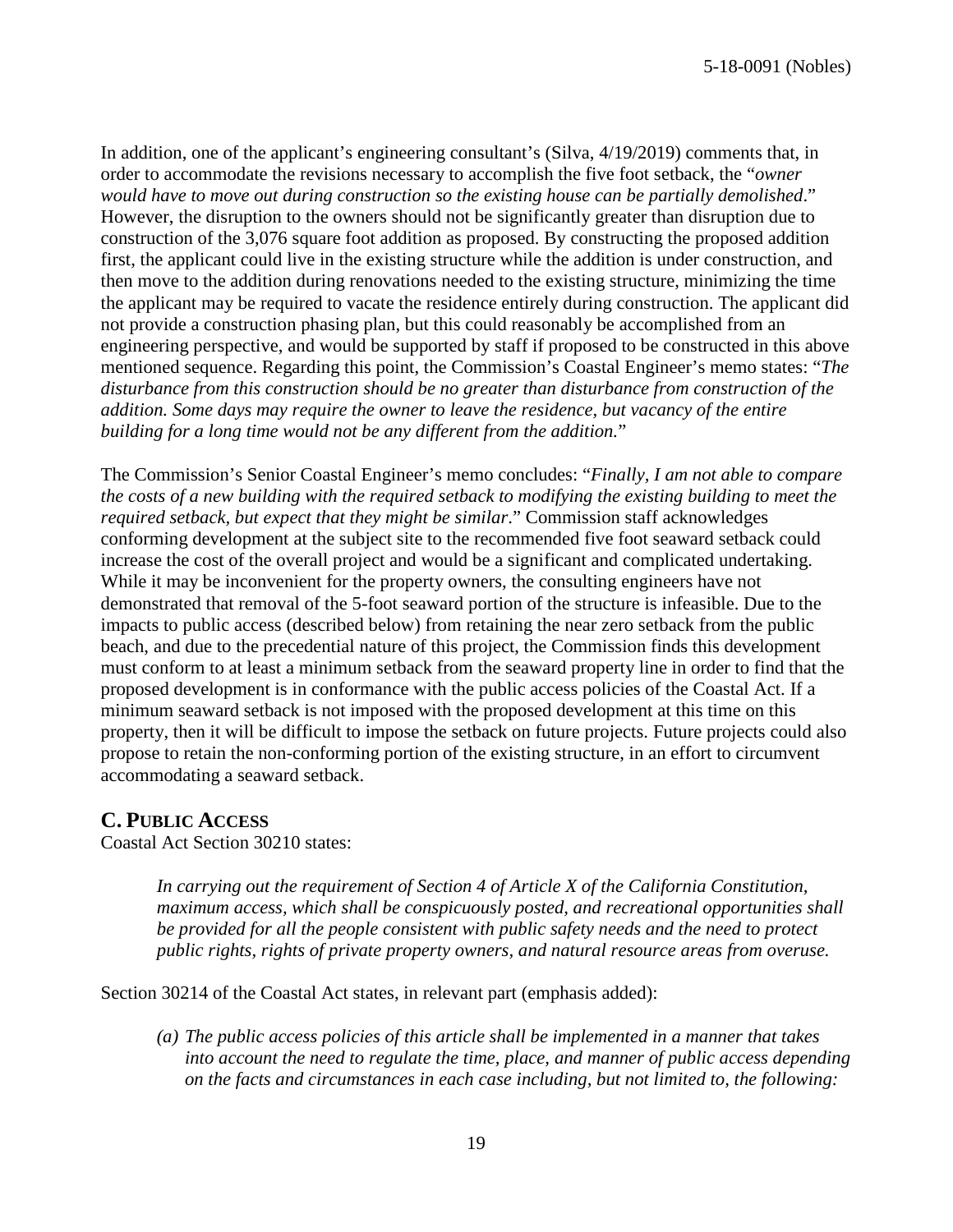- *(3) The appropriateness of limiting public access to the right to pass and repass depending on such factors as the fragility of the natural resources in the area and the proximity of the access area to adjacent residential uses.*
- *(4) The need to provide for the management of access areas so as to protect the privacy of adjacent property owners and to protect the aesthetic values of the area by providing for the collection of litter.*

Section 30221 of the Coastal Act states:

*Oceanfront land suitable for recreational use shall be protected for recreational use and development unless present and foreseeable future demand for public or commercial recreational activities that could be accommodated on the property is already adequately provided for in the area.*

Section 30604(h) of the Coastal Act states:

*When acting on a coastal development permit, the issuing agency, or the commission on appeal, may consider environmental justice, or the equitable distribution of environmental benefits throughout the state.*

#### **Development Setback**

The project site is a beach fronting lot located within a row of beach fronting, residentially developed lots along South Pacific Avenue. Vertical access from South Pacific Avenue to the public beach is available immediately adjacent to the northwest/upcoast of the subject site at the end of  $20<sup>th</sup>$  Street and approximately 150 feet southeast/downcoast of the site, at the end of 19<sup>th</sup> Street. Sunset Beach is popular with surfers, swimmers, walkers and joggers, for watching sunsets, or for a family day at the beach. Free parking is available just steps from the sand, the entire length of Sunset Beach, along the "greenbelt" that runs between North and South Pacific Avenue, with additional parking available in the lot at the southern/downcoast end of the greenbelt. A playground for youngsters is available in the greenbelt, adding to the fun of a family day at the beach here. Also within the greenbelt area are public restrooms, adding to the convenience of visiting the beach here. Just one block inland, up and down Pacific Coast Highway, are many restaurants, handy for dining breaks during or following a visit to this beach. While the parking is free, it is relatively limited, adversely affecting access to the beach by the public, though weekdays and early morning, parking is usually readily available.

Alternate transportation serving the Sunset Beach area includes bicycle paths and public transit. In this area there is a "sharrow" bicycle path along North and South Pacific Avenue, meaning bicycles may use the full lane along with cars. This lane links to the off-street, Class One (meaning the bike lane is completely separate from car traffic) beach bicycle path to the south, which extends from Bolsa Chica State Beach (adjacent to Sunset Beach) all the way to the City of Huntington Beach's southern border. The beach bike path may be accessed from inland via the striped, on-street bicycle lanes along Warner Avenue, Sea Pointe Street, Goldenwest Street, or from the Class One off-street bicycle path along the Santa Ana River. The Sunset Beach area is also served by the Orange County Transit Authority, including Route 1 which runs the length of Pacific Coast Highway from Long Beach to San Clemente, as well as by routes from inland. Although more remains to be done to promote access via bicycle and public transit, these bike lanes and bus routes do provide alternative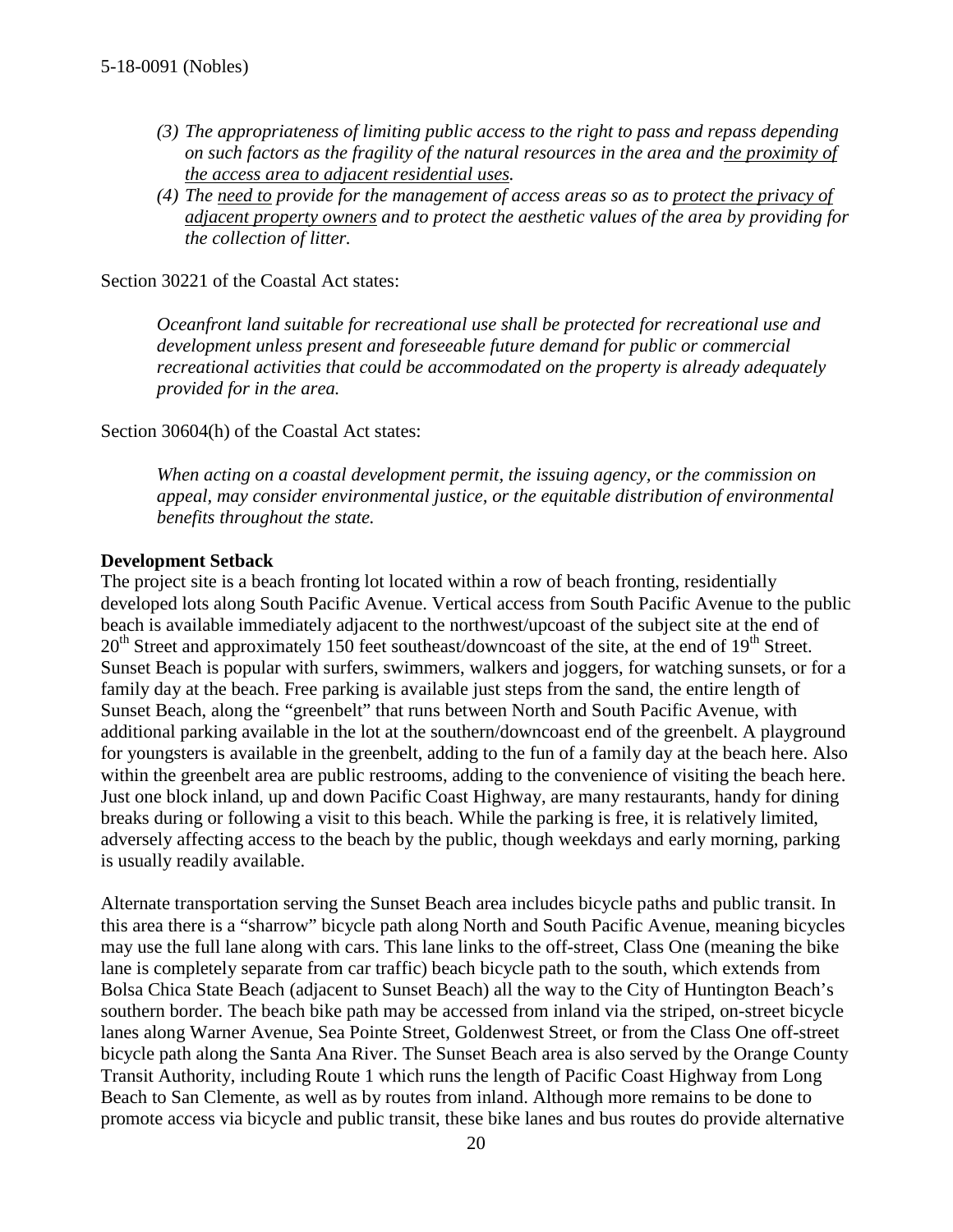transportation options for visitors from outside Sunset Beach.

As reflected in the Coastal Act Sections cited above, the Coastal Act requires that public access to the shoreline be maximized. Coastal Act Section 30221 requires that oceanfront land suitable for recreational use be protected for recreational use, unless demand for such a use is or likely will be provided elsewhere in the area. With expected future sea level rise and resulting coastal erosion, it is likely that future demand for public recreational activities, such as use of the sandy beach, will need to be accommodated on smaller, narrower beaches. In addition, the population is expected to continue to increase. And so, the area of sandy beach will decrease while the demand for remaining sandy beach areas will only increase. As the beach narrows as it is expected to do, demands on the public beach will increase significantly, concentrating the public area increasingly closer to the public/private border.

Section 30214 of the Coastal Act recognizes the inherent conflicts likely to arise when private property abuts public use areas, but the Act prioritizes public access needs. This means that the private property owner's need for privacy is rightly accommodated on the private property itself, not by burdening the increasingly limited public beach area. When such conflicts are not addressed at the planning/permitting stage of development, and adjacent residential development is allowed too close to public beach areas (as is proposed in this inches to one foot setback case), the resulting lack of privacy could lead to future demands by residents to curtail public use of the public area in order to afford privacy. Indeed, in this case it has led to the property owner privatizing the area of the public beach extending 37 feet from the residence onto the public beach. Sunset Beach is a public beach, and new development adjacent to the public beach should be constructed in a manner that retains the ability of the homeowner to maintain privacy on his/her own property, so as not to interfere with the adjacent public land consistent with Chapter 3 policies.

Although the sandy beach in this area is currently a wide beach, the width is expected to become more and more narrow as the sea rises. The best available regional sea level rise modeling tool for this area is USGS's CoSMoS. As reflected in the CoSMoS modeling, Sunset Beach is very vulnerable to impacts of sea level rise. Review of CoSMoS modeling in the immediate project vicinity indicates the currently wide sandy beach will likely narrow significantly over the 75-year life of the proposed residential development (Exhibit 8). Even though, at this time, it appears that the greatest and earliest threat to existing development in Sunset Beach may come from the harbor inland of the subject site rather than the ocean, the threat to the *size and extent of the public sandy*  **beach** from the ocean is significant. Generally, the beach in Sunset Beach ranges in width (depending on season and location, and the time elapsed from the last USACOE nourishment activity) from approximately 350 to 400 feet. The Coastal Hazards Analysis prepared for the subject site indicates the beach in front of the site is currently about 425 feet wide (in January 2018).

The exact extent of loss of sandy public beach is not known with certainty, but CoSMoS modeling indicates that the beach will virtually disappear with 6.6 feet of sea level rise and no storm event. Even with only 3.3 feet of sea level rise and no storm event, CoSMoS modeling indicates the beach in this area will narrow to roughly 50 feet. If storm events, which are expected with greater frequency and intensity with on-going climate change, are also factored in, the beach will narrow even more quickly. With 3.3 feet of sea level rise and a 100 year storm event, CoSMoS modeling indicates the beach would narrow to approximately 35 feet, which more or less leaves only the area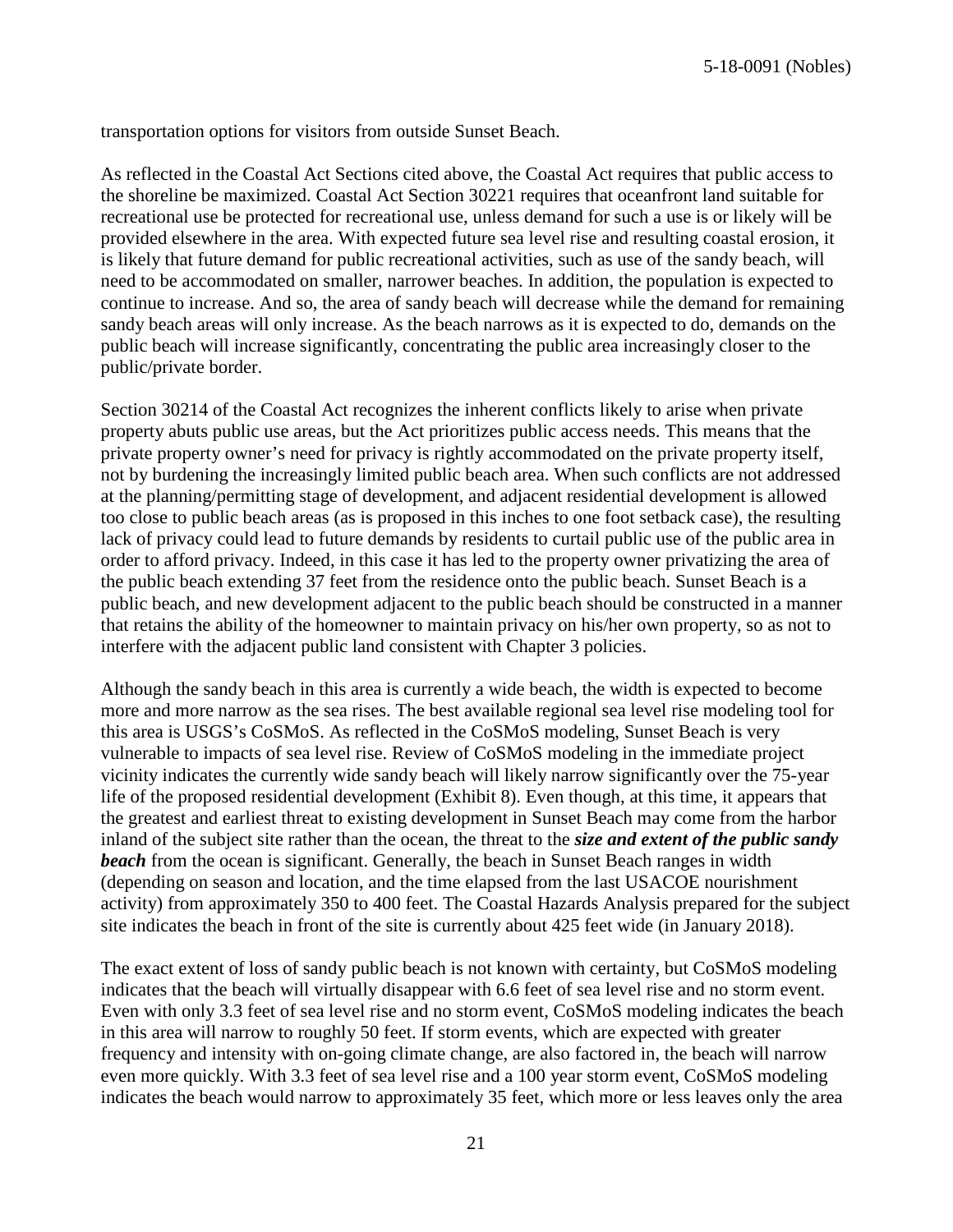of beach currently occupied with the applicant's beach encroachments. With 6.6 feet of sea level rise and a 100 year storm event, CoSMoS modeling indicates that all of Sunset Beach will be flooded.

In addition, impacts to the area of sandy beach should the USACOE-led beach replenishment project cease or become less frequent or less effective could worsen this loss of sandy beach scenario. There is no guarantee that the Army Corps-led sand replenishment project, upon which the beach width is dependent, will continue for the entire 75 year life of the proposed project. The applicant's coastal hazards analysis has suggested that because the sand replenishment is an Army Corps-led project, it will certainly be in place for 75 years into the future; however, the ability to sufficiently replenish and maintain a public beach at this location will become more and more difficult (and expensive) as sea levels rise and demand increases for sand to replenish diminished beaches all along the coast. Sand and gravel are mined worldwide for all kinds of uses, including construction and beach replenishment, but there is concern that it is now being extracted at a rate faster than new sand and gravel form through erosive processes. Worldwide, sand sources are becoming scarcer, a phenomenon which may eventually lead to increased costs for sand. A similar situation may occur in California, and across the United States in general, as current sand sources are depleted, particularly with increased use of beach nourishment as a strategy to temporarily protect against the impacts of rising sea levels. In addition, as nearby sand sources are depleted, alternative sand sources will need to be used, increasing extraction and transport costs. At the same time, rising sea levels will mean that beach replenishment projects will need to be larger and/or more frequent to keep up with increased erosion. For purposes of this permit application, therefore, it cannot be assumed that beach replenishment at this particular location will continue for the entire economic life of the structure.

This is all to say that as the beach width narrows with sea level rise, greater pressure will be put on the limited area of public sandy beach that does remain, especially when taken together with expected continued population growth<sup>[3](#page-21-0)</sup>. Development allowed (or in this case allowed to remain) too close to the public sandy beach area (one foot to within inches of the seaward property line) would have the effect of further constraining areas of sandy beach available for public use, for the reasons described below. This reinforces the need to increase the seaward setback as necessary to maximize public use of remaining sandy beach area available to the public for as long as possible as the beach narrows due to sea level rise.

While it is true that most beach-goers prefer to congregate closer to the ocean and prefer to look toward the ocean and not inland, as the beach narrows, which it will do with future sea level rise, beach-goers will be forced closer and closer to the private development. This public/private tension is aggravated by the current pattern of seaward development in Sunset Beach. The majority of homes have been built with zero or very minimal setbacks from the public beach. Moreover patios and decks have encroached seaward of the residences in this area, onto the public beach itself. By allowing development immediately at the private property line, rather than setting private

<span id="page-21-0"></span> $3$  According to the US Census, the US population is expected to grow by 2.3 million people per year between 2017 and 2030.<https://www.census.gov/programs-surveys/popproj/about/faq.html> In California, while the rate of increase is expected to slow compared to past years, the population is still expected to grow by 340,000 people per year [https://www.ppic.org/content/pubs/report/R\\_116HJ3R.pdf,](https://www.ppic.org/content/pubs/report/R_116HJ3R.pdf) totaling an additional 6.5 million people by 2030. [http://www.dof.ca.gov/Forecasting/Demographics/Projections/documents/P\\_PressRelease.pdf](http://www.dof.ca.gov/Forecasting/Demographics/Projections/documents/P_PressRelease.pdf)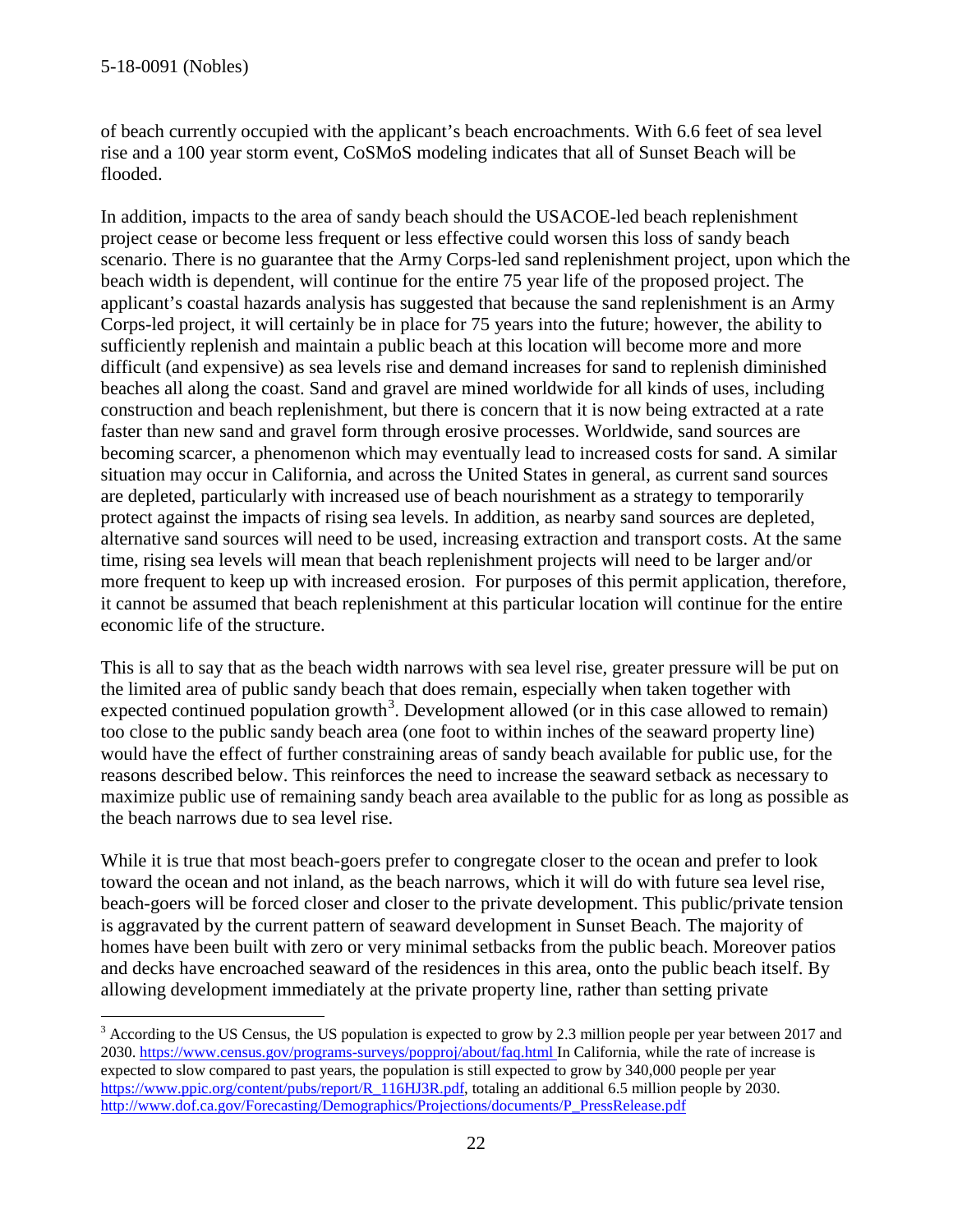development back at least a small distance, the burden of the public/private conflict falls to the public, which is not consistent with the Coastal Act mandate to maximize public access.

The existing residence is located from one foot to within inches of the seaward property line across all three levels (Exhibits 3a and 3b). The subject residence is located immediately adjacent to the public beach, with doors opening directly onto the public beach. No change is proposed to the seaward location of the existing development. However, although minimal work is proposed to the existing residence in the area at the seaward property line, as discussed earlier, the scale and scope of the overall project mean that it must be considered *new* development, and as new development must conform to the Coastal Act's public access and recreation policies, including the need to protect public beach access by setting private development back from the beach. Additionally, the private development that encroaches onto the public beach in this area makes impacts to public access even worse.

In addition to raising privacy issues, the one foot and less beachfront setback makes it impossible for the owner of the private residence to conduct normal maintenance activities typically necessary to maintain a residence without encroaching onto the public beach. For example, as proposed, the owner of the proposed residence would not be able to wash or repair the windows or paint or repair the residence on its seaward side, or other typical maintenance activities, without performing such work from the public sandy beach. Moreover construction activities at the site would also require incursion onto the public beach. As this is a three story, 35-foot high structure, these simple construction and regularly required maintenance activities would likely require construction scaffolding on the public beach in order to access the proposed three-story, minimally set back structure. Furthermore, to exit the home on its seaward side, a resident would step directly onto public beach. Currently, there is no space for the homeowner to enjoy the outdoor space or to construct a deck or patio on his own private property on the seaward side. In this case, a portion of the structure is located within inches of the property line. There would be insufficient room for the homeowner to construct even a simple fence demarcating the private property.

Moreover, generally, without a clear marker of public land (a beach trail, a public patio, etc.) members of the public are uncomfortable congregating on the sand in areas too close to private residential development for fear that they may encroach into an unmarked private space, effectively creating self-imposed buffer distances between themselves and the perceived private land, even though the entire area in question is public. When the public land is illegally marked private (either with signs or with a homeowner's personal furniture or a deck) members of the public would presume they could not use that space and self-impose a buffer even farther out onto the beach away from the improperly privatized land. Under current conditions and as proposed, there will be virtually no area on the private parcel that will function as a privacy buffer between the three-story residence and the public beach. The three-story, 35-foot height of the structure so close to the seaward property line creates a looming presence, further aggravating the likelihood and expanse of a self-imposed buffer. Without an adequate setback imposed on the private property, the close proximity of the residence effectively privatizes the public beach in front of the residence because the public is uncomfortable being so close to the private residential structure and will not use that portion of the beach. The sense of privacy extending over an area that is actually public beach is further exacerbated by the fact that residents would step directly onto the public beach in exiting the seaward side of the home and with construction and maintenance activities also occurring from the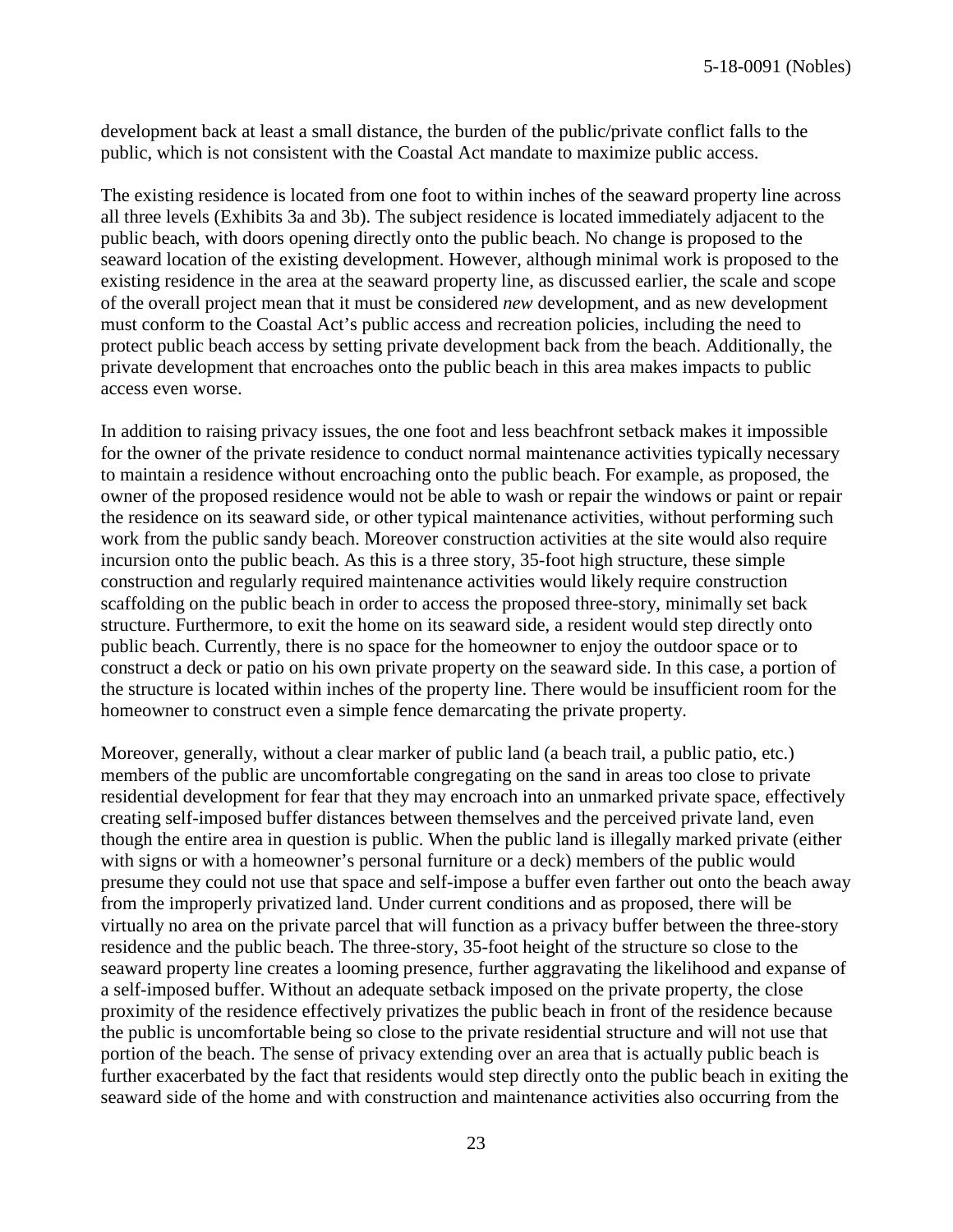public beach. Although the inferred sense that a public area is private might occur to some extent even with a minimum setback, if there is no setback at all, the perceived public/private boundary moves even further seaward, effectively reducing usable public beach area.

These conflicts between public and private use of the public beach are further aggravated by the presence of private encroachments seaward of most residential properties fronting on the beach in Sunset Beach, including the subject residence. Typically, the encroachments extend 20 feet seaward of development, but it is not uncommon for the private encroachments to extend even further onto public beach. At the subject site, private encroachments extended 37-feet seaward of the property line onto the public beach. Until it was removed by the applicant without the benefit of a CDP, the encroaching development included a 20' by 40' wood deck with 5-foot high glass windscreen adjacent to the residence, and a 3-foot high wall and steps made of stone pavers and a fire pit located within the area 17-feet seaward of the wood deck (Exhibits 3b and 6). With these type of Sunset Beach encroachments, the development not only creates the *impression* that the public beach area is private, it actually, *physically excludes* the public from the public beach. In early April 2019, just prior to the first Coastal Commission hearing on this project (which was continued), the applicant removed the unpermitted development. As explained in more detail later in this staff report, in the subsection titled *Encroachments*, removal of these encroachments also required approval of a coastal development permit. All unpermitted development that has occurred at the site is being reviewed by the Commission's enforcement division. Regardless, the status of the unpermitted development, it cannot be relied on to allow new development to be sited an insufficient distance from the applicant's seaward property line, which would continue to exacerbate impacts to public access and recreational use of the public beach.

The impact of sea level rise on public recreational use of sandy beach areas will occur not only at Sunset Beach, but at virtually all sandy beach areas, further aggravating the loss of public recreational opportunities and the ability of the public to enjoy sandy public beaches throughout the state. Sea level rise and erosion that results in loss of public beach will occur gradually, meaning that requiring even a minimal 5-foot setback to minimize the loss of public beach due to sea level rise will allow for meaningful public access for years if not decades longer than would otherwise be the case.

It is important to note that the intent of imposing a seaward setback is to, among other things, preserve public access opportunities as sea level rises. The purpose of the five foot setback is not intended to make the project safe from hazards associated with sea level rise, but rather to recognize that sea level rise will reduce the width and area of sandy beach available for public use, which will only intensify the conflict between the public's right to use the beach area and the residents of private development constructed too close to that beach area.

The City requires no setback from the seaward property line. This insufficient setback standard was carried over from the previously certified, now lapsed, County LCP for the area. This problematic setback represents one of the issues, among others, with the formerly certified LCP that will need to be addressed when the City submits an LCP amendment, for Commission review, to incorporate the Sunset Beach area into the City's otherwise certified LCP. Sea level rise is one factor to be considered now that was not a factor when the Commission certified the County's LCP for Sunset Beach (originally certified in 1982, with a comprehensive update approved in 1992). Current understanding of sea level rise is discussed in far greater detail in the following section of this staff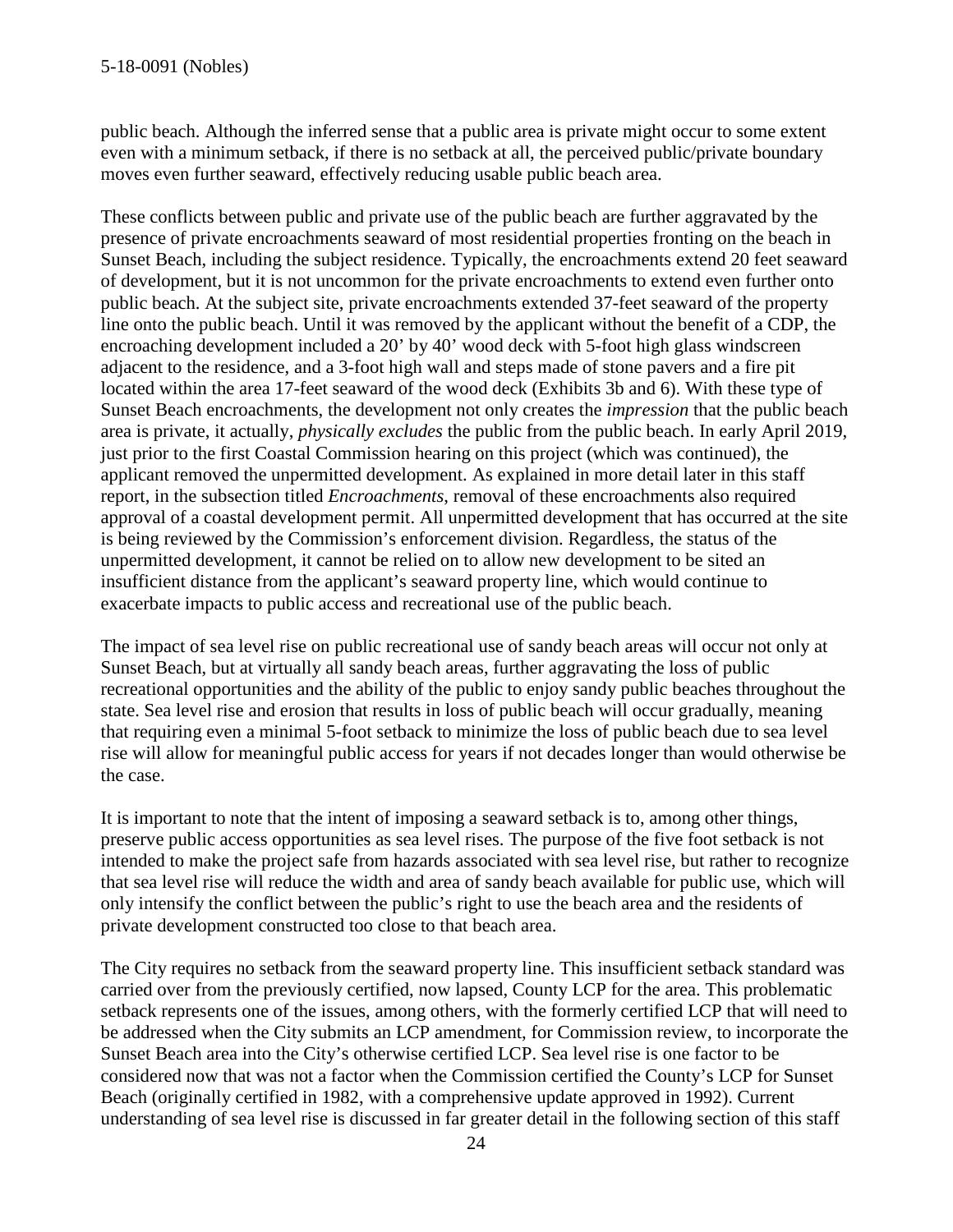report. As described there, scientific opinion overwhelmingly accepts that the seas are rising and that such rising will have significant impacts on existing, low-lying, coastal communities such as Sunset Beach. The only real sea level rise questions are not whether the seas are rising but by how much and how soon. Omitting a reasonable setback on beach fronting properties in Sunset Beach for coastal development permits now, would prejudice the ability of the local government to prepare an LCP for Sunset Beach that is in conformity with the provisions of Chapter 3 of the Coastal Act.

The Commission recognizes the historic pattern of development on beach fronting properties in Sunset Beach over the last few decades has been to allow a zero or minimal setback from the seaward property line. Many homes have been constructed with no or very minimal beachfront setback, including a number approved by the Commission since re-assuming permit issuing authority. However, this pattern of development has allowed for extensive private use of the public beach area in Sunset Beach, which has hindered public use of the beach by non-residents, and will increase these limitations on public recreational use of the beach as sea levels rise.

The Commission re-assumed permit issuing authority for the Sunset Beach area following its annexation into the City of Huntington Beach in 2011, and the resultant lapse of the County LCP for the area. Since that time the Commission has approved six projects with zero or minimal (less than 2 foot) setbacks from the seaward property line. In addition, the Commission also approved one project with a seaward setback ranging from  $2'9''$  to  $6'3''$ .<sup>[4](#page-24-0)</sup> Additionally, numerous projects were approved by the County under its nearly 30 years of LCP authority. The County's certified LCP also allowed limited encroachments onto the public beach area, further contributing to the issues raised by inadequate seaward setback requirements.

The zero seaward setback has been allowed in Sunset Beach for decades, and that has been compounded by private development encroachments directly on to the public beach, also for decades. As happens when private development is allowed too close to and on the public beach, the public beach has become essentially privatized. In Sunset Beach the potential to privatize the beach with development too close to the property line is not theoretical. It is factual. The residents of the beach-fronting properties have come to think of and act as if the public beach is private property. And the public, too, tends to react this way, because without proper signage demarking the public land, they have no way of knowing which areas are in fact public when they are treated as private. All up and down Sunset Beach, existing residential development extends to the private/public boundary, often with additional, accessory development extending 20 feet seaward of that, and sometimes, as in the subject case, even beyond 20 feet. If this development pattern is allowed to continue unchecked, as sea level rises and the beach narrows, the public will be deprived of use of beach area that is actually public. Because development exists right up to the property line with no setback, and seaward of that are private decks and patios, the area is erroneously assumed to be private. When the beach is 350 to 400 feet wide, the impacts are less noticeable, though still problematic. But when the beach begins to narrow, due to erosion from sea level rise, the impacts to public access become stark.

<span id="page-24-0"></span> $\frac{1}{4}$ 5-17-0017 (Redhill) zero foot setback; 5-16-0419 (Von Blasingame) zero foot setback; 5-15-1294 (Bassaly) zero foot setback for two new residences; 5-13-0685 (Senn) setback ranges from 4" – 1'6"; 5-13-065 (Valenzuela) setback ranges from 2'9" – 6'3"; 5-12-014 (Small) setback ranges from  $7" - 1'$ .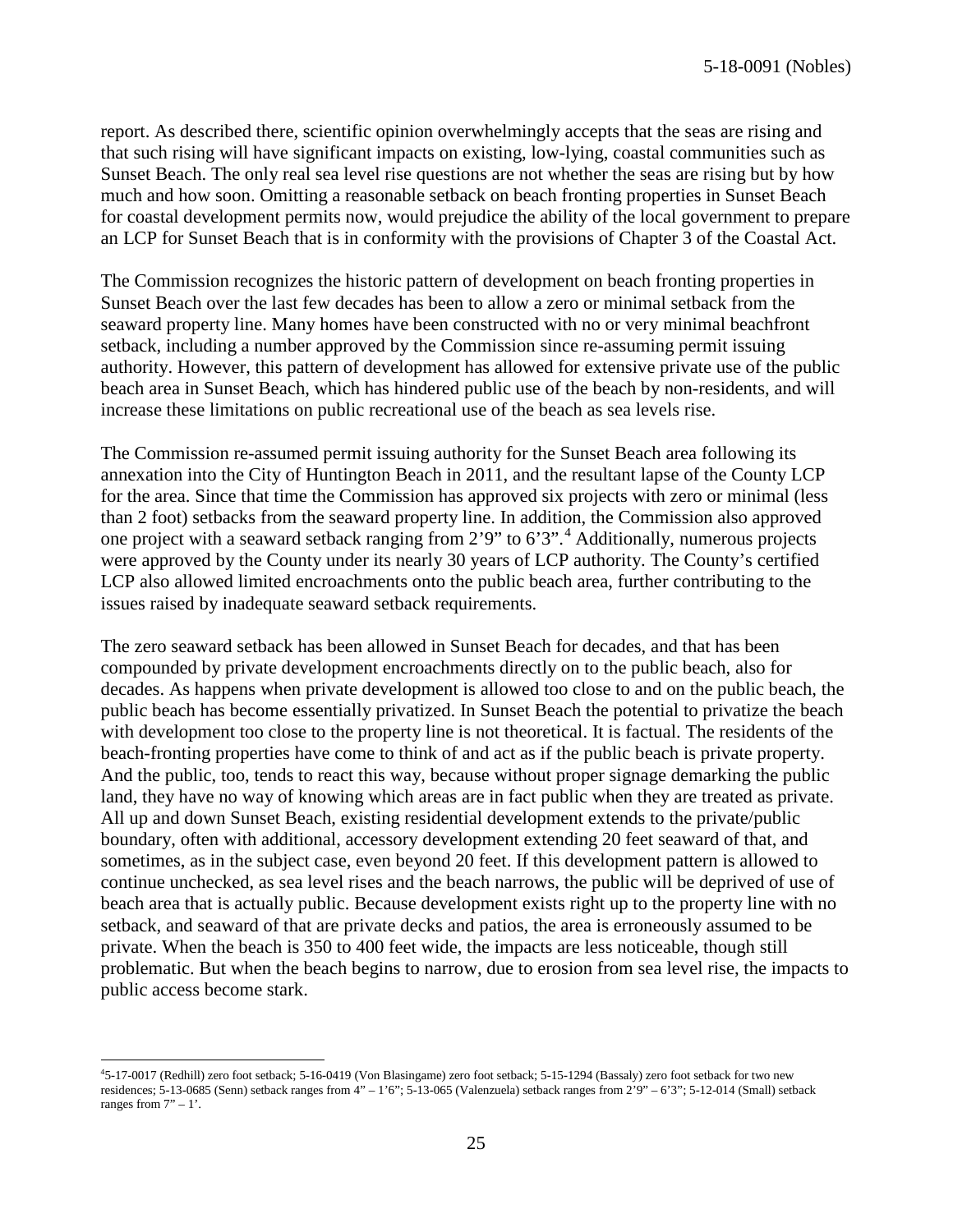Since the Commission re-assumed permit issuing authority in 2011, nineteen coastal development permit applications have been processed for projects on the beachfront in Sunset Beach. This works out to between two and three per year. It is expected that this pace will continue into the future. Each new application going forward will present an opportunity to correct the current pattern of development in favor of preserving the public beach for the public, rather than continuing to gift the public beach for private use.

Ensuring a setback that will protect public access will not impose a hardship on the private residential lots. Even with a five foot setback from the seaward property line, homes on the order of 5,000 – 6,000 square feet could still be accommodated on most lots. As currently proposed by the applicant, the subject residence would be 6,859 square feet and 3 stories. Patio/beach furniture and BBQs could be accommodated within the boundaries of the private lot, rather than on the public beach, by converting some of that ample interior square footage to outdoor space. This could be accomplished by setting the development back, as is recommended, by five feet or even more. The recommended five foot setback would still allow an approximately 6,310 square foot<sup>[5](#page-25-0)</sup> home at the site, which is not an insignificant space. According to 2010 U.S. Census data, the average size home in the U.S. is 2,169 square feet and in the western U.S. the average size home is 2,143 square feet.<sup>[6](#page-25-1)</sup> An October 15, 2017 article in Business Insider magazine found that the average size of new single-family homes sold in the U.S. peaked in 2015 at 2,520 square feet.<sup>[7](#page-25-2)</sup> With the recommended five foot setback from the seaward property line, the applicant could still enjoy a home nearly three times the size of an average U.S. home, while also being able to accommodate an outdoor patio area on his own private property.

Some applicants have expressed concerns that imposing a five foot setback will result in a "tunnel" view from the home when existing adjacent development will extend five feet beyond their set back development. However, a setback of five feet will result in little material change, the ocean views will still be remarkable, though slightly narrowed. Furthermore, as more homes are set back to comply with Coastal Act requirements, even the "tunnel" would disappear. Moreover, this particular site abuts a public street end, where there is no home immediately adjacent, so a seaward setback in this location would not result in a "tunnel view." Additionally, the view protection policies of the Coastal Act do not protect private views. Even with a setback, residents would still be afforded the benefits of beach front living including ocean views and easy beach access. Whereas, if at least a five foot setback is not imposed, starting now and going forward, the public will lose out on use of this area of sandy beach, which eventually, with sea level rise, will become the only area of sandy beach available.

Although only two projects in Sunset Beach (heard jointly) have come before the Commission where the seaward setback issue has been raised, and those two were approved with a compromise setback solution, the Commission made it clear at the August 10, 2018 hearing that imposition of a minimum five foot setback (on all levels) for projects going forward was necessary and appropriate to protect public access, especially with the future loss of sandy beach due to sea level rise. In those first two cases,  $5-17-0678 \& 5-17-0680$  (Bassaly), the Commission found that, because those two

<span id="page-25-0"></span> $<sup>5</sup>$  As proposed, the structure would be 6850 square feet. The recommended 5 foot setback on all three levels would reduce the proposed structure by:</sup> 5' x 36' (width of structure) = 180 sq. ft. x 3 (number of floors) = 540 sq. ft.;<br>6850 sq. ft. - 540 sq. ft. = 6310 square feet allowed for the modified residence.

<span id="page-25-2"></span><span id="page-25-1"></span> $\frac{6}{6}$  <https://www.census.gov/const/C25Ann/sftotalmedavgsqft.pdf><br>  $\frac{7}{6}$  <https://www.businessinsider.com/us-new-home-sizes-are-shrinking-2017-10>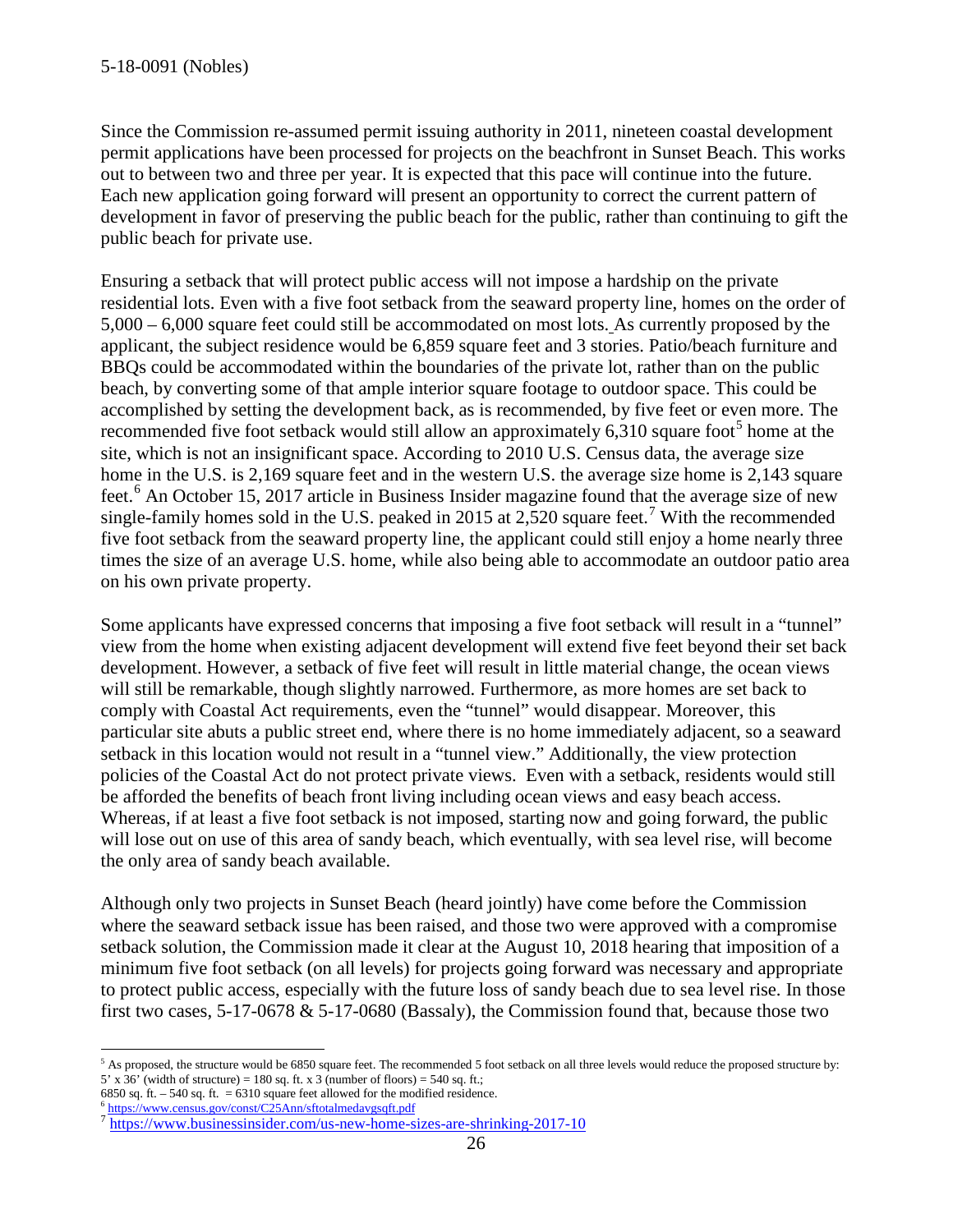projects were the first instance of imposition of the setback, a compromise solution was fair. In discussing imposition of the seaward setback at those two sites, all of the Commissioners who spoke supported the minimum five foot setback from the seaward property line for future projects. Since Commission action on that case, this project is the third Sunset Beach beachfront project put forward. Two others were submitted for Commission review, and agendized for Commission action at the October and December 2018 Commission hearings, but each time the projects were postponed at the request of the two applicants (5-18-0241, Poulis; 5-18-0295, Senn). In each of those cases, staff was recommending a minimum five foot seaward setback rather than the zero foot setback proposed by the applicants. Those two projects have since been withdrawn, and it is not currently known when they may be re-submitted. In addition, one new project was submitted in 2019 and is currently incomplete. That project proposes a new residence with a seaward setback ranging from zero to six inches. So it appears that the pattern of proposing zero foot setbacks will continue until it becomes clear by Commission actions that such inadequate setbacks will not be approved by the Commission because they are inconsistent with the Coastal Act. This underscores the importance of imposing a five foot setback starting now with this project.

In order to correct this historic pattern of development, it is important that when development is extensive enough to constitute "redevelopment" of a residence, as is proposed here, even when much of an existing structure will remain, that the entire redeveloped structure must comply with the Coastal Act. Although the work proposed to the *existing* structure is less than what would typically be considered new development, it must be recognized that the *project as a whole* will effectively result in construction of an entire new ocean-fronting house. An addition of 81% of an existing structure effectively re-starts the life of that residence, and thus likewise extends the expected duration of the inadequate setback and related impacts to public use of the beach, which will intensify over the life of the structure as sea levels rise. As explained in greater detail above, the proposed project is of such a magnitude that it must be considered new development. As such, the requirement to bring non-conformities, such as the current insufficient seaward setback, into conformance is triggered. The impending narrowing/loss of the public beach due to sea level rise makes correcting this inadequate setback sooner, rather than later, imperative.

Moreover, if this project at this time is not required to remove development from the seaward setback area, the project would establish a precedent that would encourage similar proposals all along Sunset Beach, where applicants could propose retaining the seaward-most footprint of a structure as a means to maintain non-conforming seaward setbacks, even while essentially rebuilding a residence. This would be a problematic precedent for years to come, and one that would make it difficult to correct the current pattern of development that has effectively privatized the public beach area ranging from 20 to 40 feet seaward of the private property along the beachfront. Meanwhile, the area of the public beach will become smaller and smaller.

Also, although not the standard of review for this project, the City of Huntington Beach's certified LCP (which does not currently apply to Sunset Beach) may be used as guidance. The City of Huntington Beach LCP includes policies addressing non-conforming structures. Section 236.06 of the LCP's Implementation Plan allows for the construction of additions to non-conforming structures; however, the policy requires that the "area of enlargement to a nonconforming structure in any five-year period shall not exceed 50% of the area of the structure as it exists on the effective date of this ordinance." Thus, rather than require a redeveloped structure to be brought into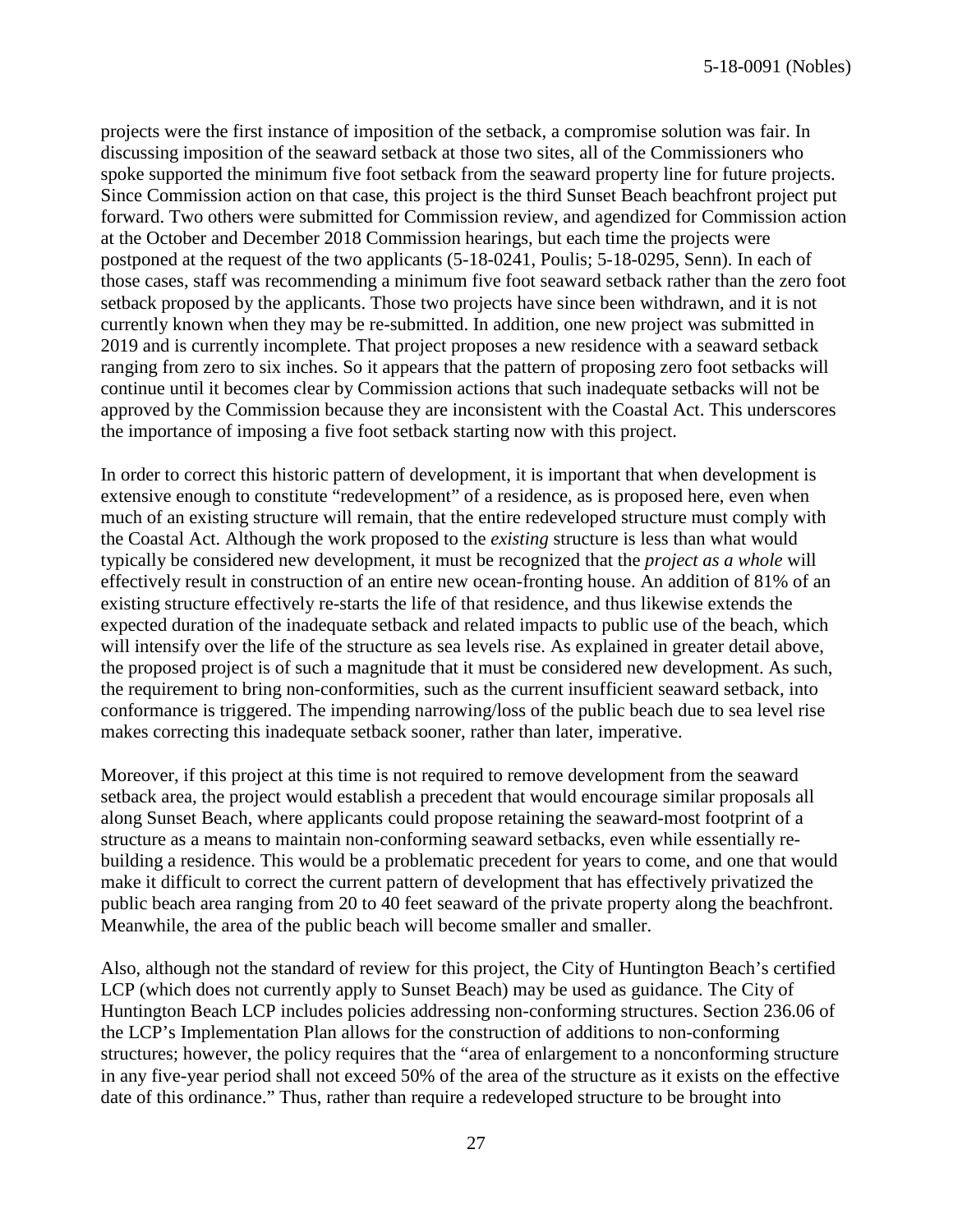conformance with the certified LCP, this IP policy would simply prohibit proposed development that would enlarge a non-conforming structure (such as a structure that does not adhere to appropriate setbacks) more than 50% of the area of the structure that existed on the effective date of the ordinance.

As vulnerability to sea level rise has been documented, the Commission has been imposing yard setbacks on the seaward side of parcels in areas where they had not done so previously. For example, the City of Newport Beach Implementation Plan, which was recently approved by the Commission, requires minimum beachfront setbacks of 20 feet from the seaward property line. The City of Newport Beach certified Implementation Plan (IP) includes the following sections: Section 21.18.030 *Residential Coastal Zoning Districts General Development Standards*, Table 21.18-2 *Development Standards for Single-Unit Residential Coastal Zoning Districts* requires a 20-foot setback from the front (seaward) property line for primary structures; Section 21.30.015 *General Site Planning and Development Standards*, Subsection 21.30.015 D.2.d states: "*2. Considerations. In reviewing a coastal development permit application for development along the waterfront, the review authority shall consider the following: … d. The development's ability to enhance public access to State tidelands and shoreline areas through project siting and design or conditions of approval*; …" The beach in Newport Beach, similar to Sunset Beach, is also currently fairly wide. The Commission's recent (9/8/16) action on the Newport Beach LCP IP represents a recent Commission action on an appropriate seaward setback requirement for residential development adjacent to a sandy public beach. Although the smaller lot sizes in Sunset Beach would likely require some adjustment to the actual minimum setback requirement, this recent IP action supports the likelihood that a minimum setback of at least five feet would be appropriate when the City of Huntington Beach amends its LCP to include the Sunset Beach area. The City of Newport Beach is the downcoast, adjacent neighbor of the subject City of Huntington Beach, both in Orange County.

An example of where the Commission imposed a five foot seaward setback where limited setbacks had been accepted in the past by both the local government and the Commission is 5-16-0757 (Greene). The Greene project location also fronts on a wide, sandy public beach, but in Playa del Rey, in Los Angeles County. The Greene project proposed a one and a half foot setback on the ground level and zero foot setback for the upper level deck from the seaward property line. In that case, even though reduced setbacks from the seaward, beachfront property line had historically been approved by the Commission and local government, the Commission imposed a minimum five-foot setback from the seaward property line. The Commission made similar findings in that case as described above.

Except for Sunset Beach, virtually all coastal jurisdictions require a setback from the seaward property line, including the Orange County coastal jurisdictions of Seal Beach, Newport Beach, Laguna Beach, Dana Point and San Clemente. In Huntington Beach, other than Sunset Beach, residential development is located inland of Pacific Coast Highway (with the unique exception of a pre-coastal condominium development). Development fronting on Huntington Harbour is required to be set back 10 feet. The practice in Sunset Beach of allowing zero seaward setbacks is the anomaly.

Moreover, setbacks are almost always required from neighboring development and from streets. A setback that protects the public right to use of the sandy public beach is no less important than protecting vehicular street access (public right of ways) and protecting neighbors' privacy. In this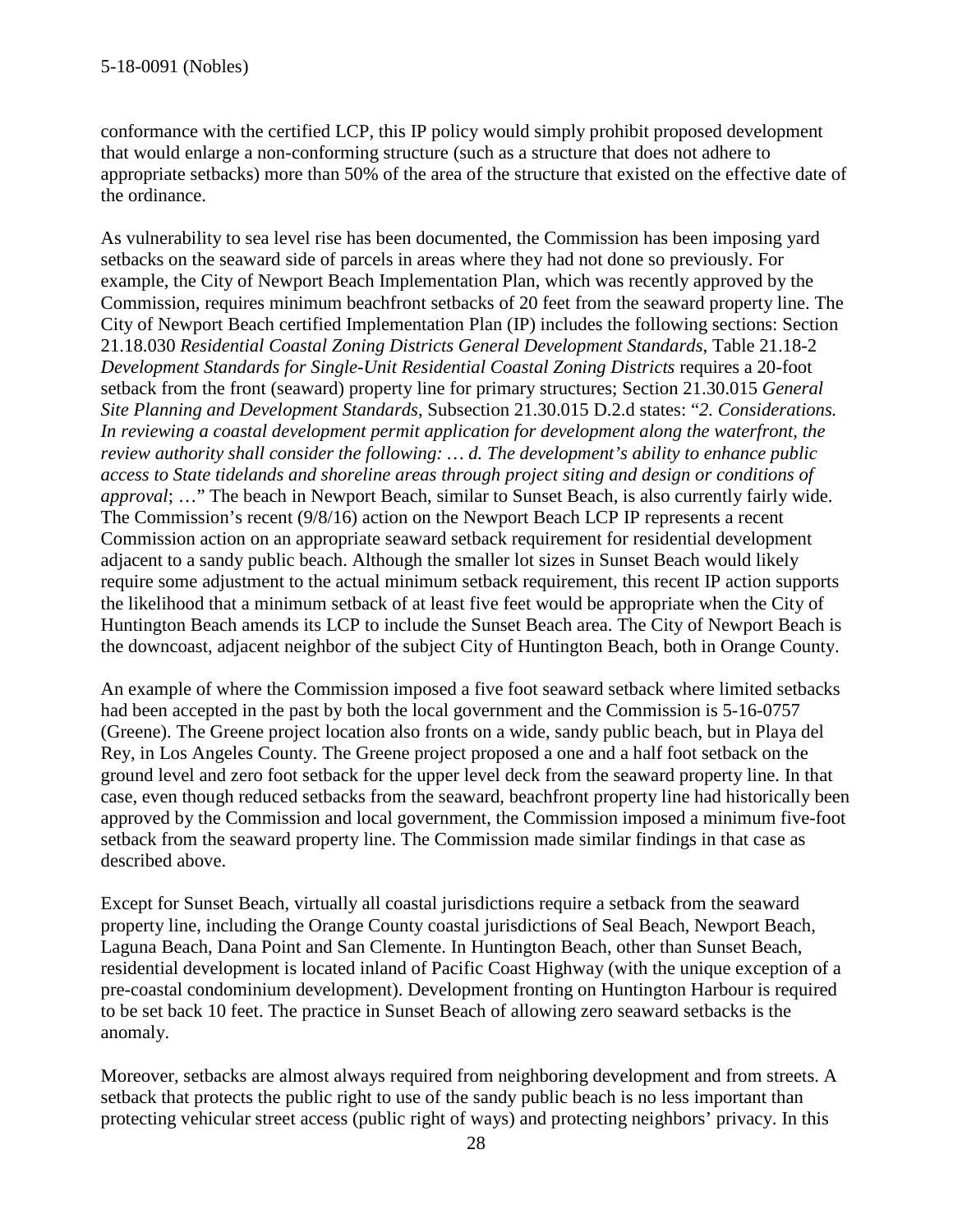area of Sunset Beach, the City requires that residential development be setback 3 feet from other residentially zoned lots. The three-foot setback from the property line adjacent to other residential development represents the minimum necessary to accommodate privacy and the ability to conduct routine maintenance without spilling beyond the private property lines onto a neighbor's lot. Taken together, the two residential structures are setback six feet from each other. Development adjacent to a public sandy beach should be setback approximately as much as private residential developments are setback from each other because the need for residential privacy would be greater from a public beach due to: greater exposure along the entire seaward side of the residence which is visible to the public; no walls or fences or private landscaping could be accommodated on-site due to the absence/narrowness of the setback; and, due to the greater number of people using the public beach compared to the number of people within setbacks between residential developments.

The need for the public to use this area closest to the residential development, while appropriate, is not as urgent while the beach is 350 feet wide. However, this width will not last. The area immediately seaward of the beachfront properties in Sunset Beach is somewhat separated from the area of primary sandy beach use by the public due to the presence of a vegetated berm/sand dune located within the area approximately 40 feet seaward of the private property lines. It is this berm area within which the encroachments exist. In fact, in some cases including the subject case, adjacent residents, associated with their encroachments, have leveled or effectively lowered this berm. It was constructed by the County in the early 1980s following severe ocean flooding in Sunset Beach due to El Nino storms and, although unpermitted, it has been in place ever since. Even though it is public beach, due to the insufficient historical setbacks and encroachments typically allowed in Sunset Beach, the berm and area landward of the berm has come to be viewed as the private yard area of the adjacent residences.

However, with sea-level rise, at some point, the area between the berm and residential development may be the only public beach remaining in this area. As noted, according to CoSMoS sea level rise modeling tool, with 3.3 feet of sea level rise the beach is expected to recede to 50 feet from the homes. The berm extends more or less 40 feet from the homes. Availability of the public to use the area will become more necessary, as it will be virtually (and eventually, literally) the only beach area available. However, this area would become even more limited by continuing to allow private use of beachfront areas due to lack of adequate setbacks and on-going encroachments. More recently, applicants for development on beachfront lots in these areas have removed existing encroachments and new encroachments have not been proposed.<sup>[8](#page-28-0)</sup> As noted however, the current applicant initially refused to include removal the encroachments associated with this property as part of this proposed project, even though the encroachments were not permitted. However, the applicant has since removed the encroachments without benefit of the required coastal development permit. The unpermitted development is being reviewed by the Commission's enforcement division. Even with removal of the private encroachments from the public beach, a minimum seaward setback of five feet is required to preserve the public beach area for the public. As described elsewhere, with minimal setbacks such as with the proposed project, the applicant will exit from the home directly onto public beach. Routine maintenance and construction will need to occur from the public beach. Adequate privacy buffers could not be provided on the private

<span id="page-28-0"></span><sup>8</sup> 5-17-0017 (Redhill); 5-17-0524 (Perricone); 5-17-0678 (Bassaly); 5-17-0680 (Bassaly); 5-16-0419 (Von Blasingame); 5-13-0678 (Senn); 5-13-0650 (Valenzuela); also 5-15-0420 (Smith-Alakor) did not have existing encroachments and no new encroachment was proposed.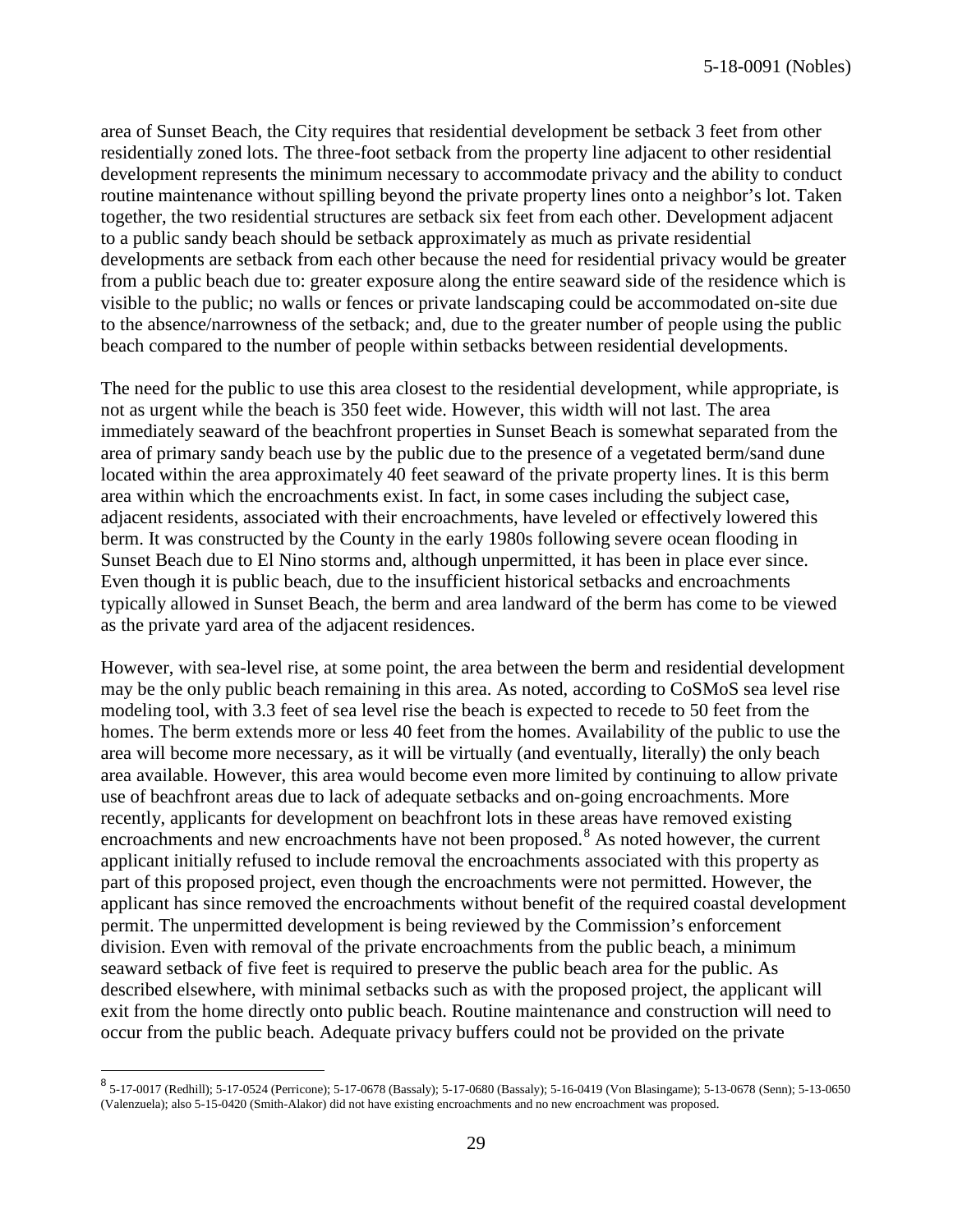property, encouraging residents to establish privacy buffers on the public beach instead, compounding impacts to public access.

In any case, the Commission is not bound by past decisions that do not stand up under current information and conditions. In light of sea-level rise, the Commission has become increasingly concerned by the impacts of reduced setbacks on public access when reviewing proposed projects. As described previously, in the Bassaly projects, the Greene project, and the City of Newport Beach LCP IP, all recent Commission actions, the Commission has found that public access is not maximized with insufficient setbacks. Rather, the Commission has, most recently, required a minimum of five-foot seaward setback with the Bassaly (first floor) and Greene projects and 20 foot seaward setback in the Newport Beach LCP. There is no valid reason to maintain an inadequate setback standard simply because it has been allowed in the past.

The existing structure's setback from the seaward property line ranges from only one foot to just a few inches. According to the demolition plans submitted by the applicant, the proposed project involves only limited changes to the existing structure and no change to the existing seaward five feet of the existing residential structure (described in greater detail earlier). The Commission notes that in this case imposition of a five-foot setback from the seaward property line would require removing the seaward five feet of the existing structure even though minimal changes are proposed in that area. As described previously, now is the time to impose a minimum five foot setback from the seaward property line because the proposed project constitutes redevelopment of the entire residence. Even if imposing the setback would require the applicant to remove the seaward five feet of the existing structure, even though doing so was not part of the proposed project, if the setback is not imposed now, the result would be that subsequent applicants would see this as a means to retain their existing one-to-zero foot setback, just by proposing to leave intact the seaward wall or seaward portion of an existing home. This would not address the pattern of development fronting on Sunset Beach that effectively privatizes public beach, thereby failing to maximize public access as required by the Coastal Act.

In this case, the proposed development would add approximately 81% of new square footage and more than 100% of new foundation area, adding well over 50% of the existing floor area to the residence and, therefore, resulting in a redevelopment or replacement home that must comply with the Coastal Act. Even though conformance with a seaward setback would require the applicant to conduct significant additional work beyond what was proposed, such work could reasonably be accomplished. Otherwise, existing non-conformities at this site *and at virtually all future beachfront properties in Sunset Beach* may never be addressed, even though the structure has essentially been rebuilt and its expected life re-started.

Regarding development that has the potential to threaten coastal resources, such as public access, as a result of sea level rise (as is the case here), the Commission's Adopted Sea Level Rise Policy Guidance states:

*The best way to minimize risks to development and coastal resources is to avoid areas that are or will become hazardous as identified by the sea level rise scenarios analysis in the previous steps. Such avoidance often includes changes to the proposed project to bring the size and scale of the proposed development in line with the capacity of the project site. However, if it is not feasible to site or design a structure to completely avoid sea level rise impacts, the applicant*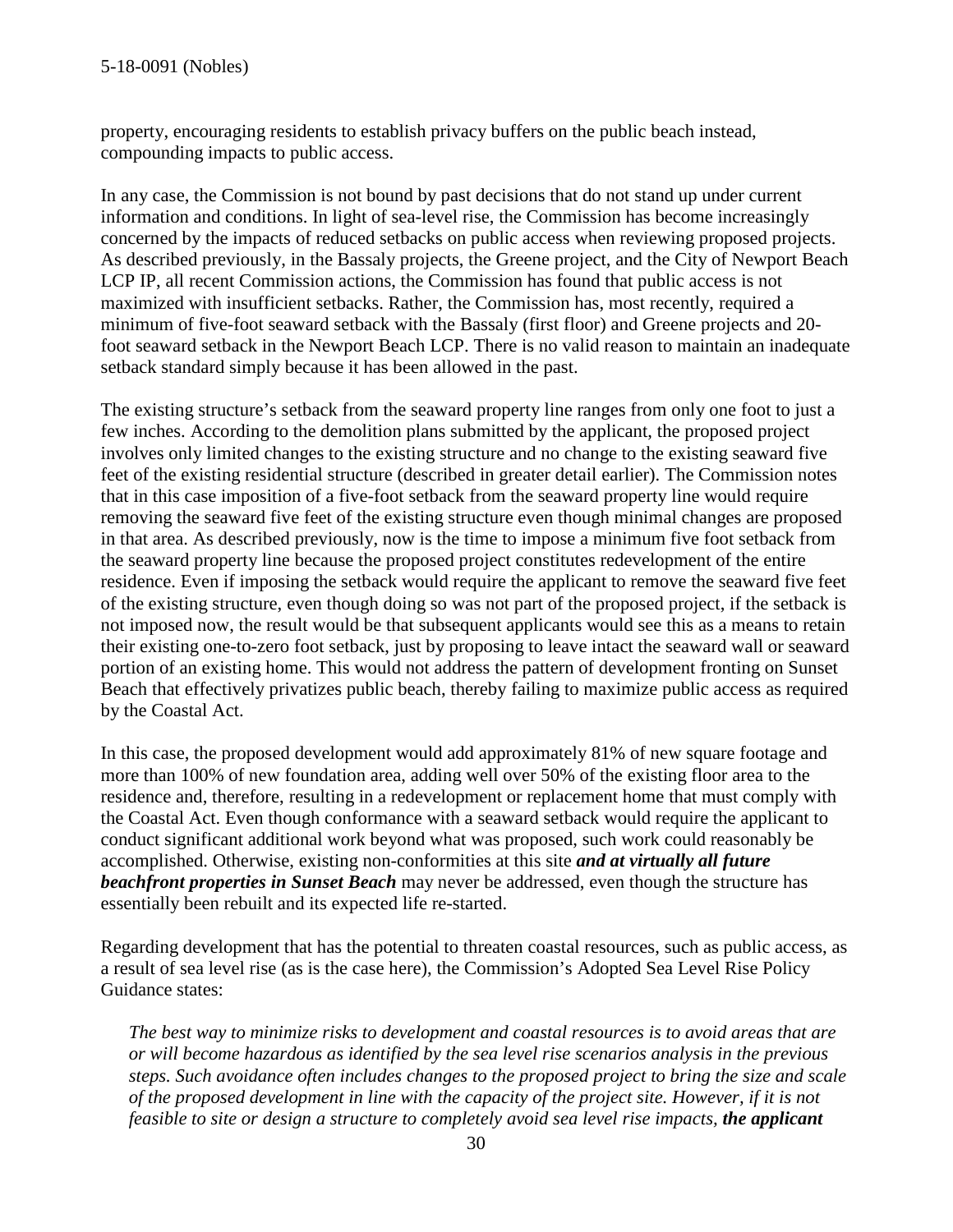*may need to modify or relocate the development to prevent risks to the development or to coastal resources. Some changes, such as the use of setbacks, may be necessary at the outset of the project. Other changes, such as managed retreat or added floodproofing, may be useful as adaptive strategies that can be used after the initial project completion.* [Emphasis added.]

The SLR Guidance cited above recognizes that when it is not possible to avoid impacts from SLR, the applicant may need to modify development to prevent risks to coastal resources. In this case, the risk from SLR to coastal resources is to the public's ability to access and use the sandy beach. As SLR increases, the sandy beach narrows, reducing the amount of sandy beach available for public use. As described above, this will increase the conflicts with beach fronting private development and the public. By conforming to a minimum five foot setback, the project would reduce the adverse impacts to public coastal access, for the reasons described above.

The Commission finds that because the project consists of "new development," as discussed above, the project must comply with Coastal Act public access policies, which require compliance with a seaward setback for development in this area of a minimum of five feet from the seaward property line.

As proposed, the project would not maximize public access as required by Section 30210 of the Coastal Act. In addition, Coastal Act Section 30221 requires that oceanfront land suitable for recreational use shall be protected for recreational use. With expected future sea level rise, the area of sandy beach available to the public will decrease, while population and demand will only increase. The proposed project will not protect land suitable for recreational use (the sandy public beach area), inconsistent with Section 30221. Finally, the proposed project will not balance the competing demands of public use and privacy in a manner that emphasizes public recreation and access, as is required by Section 30214 of the Coastal Act. Therefore, as proposed, the project is inconsistent with Sections 30210, 30221, and 30214 of the Coastal Act. However, if the proposed project were to be modified to include a minimum of five (5) foot setback from the seaward property line, some of the pressure due to the public/private interface described above would be reduced. A minimum five-foot structural setback from the seaward property line would allow the applicant to conduct routine maintenance on the structure from within the private property lines, without encroaching onto public beach area. Additionally, a five-foot seaward setback would provide space that could provide a degree of privacy for residents of the proposed structure. Moreover, the effects of the "self-imposed" buffer would also be reduced. Impacts to public access from private development adjacent to the beach will be aggravated with sea level rise. Re-design of the proposed project to include the five foot seaward setback will lessen these impacts and reduce adverse impacts to public access.

Therefore, the Commission imposes **Special Condition 1**, which requires that the proposed project be re-designed to incorporate a minimum five-foot setback from the seaward property line on both the ground floor and all upper levels (including balconies), and that prior to the issuance of the permit, the applicant submit revised plans reflecting these required changes, for review and approval by the Executive Director. At grade, ground-level decks would be allowed within the setback area. In this case, imposition of a minimum five-foot setback from the seaward property line should be considered the minimum setback necessary to allow for normal construction, repair and maintenance activities of the residence on site to occur on the applicant's property without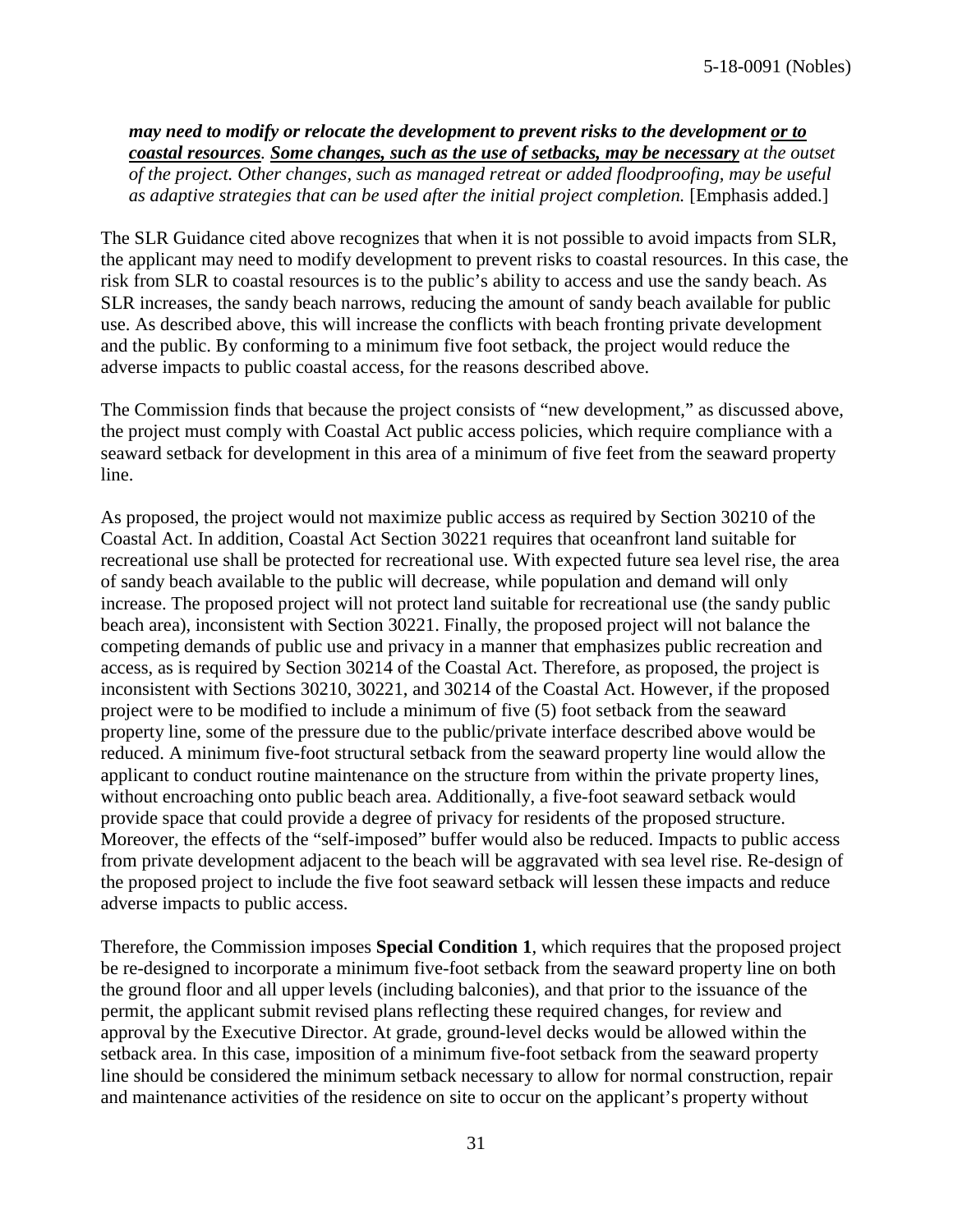requiring encroachment into public beach, provide a minimum privacy buffer, avoid the appearance of privatization of the public sandy beach area, and generally help to minimize potential conflicts between private property owners and members of the public visiting Sunset Beach. Only as conditioned, can the proposed development be found to be consistent with the public access and recreation policies of Chapter 3 of the Coastal Act.

#### **Environmental Justice**

Ensuring private development is sited such that it does not encourage privatization of adjacent public beaches is consistent with environmental justice principles reflected in the Coastal Act. Section 30604(h) states that: "When acting on a coastal development permit, the issuing agency, or the commission on appeal, may consider environmental justice, or the equitable distribution of environmental benefits throughout the state."<sup>[9](#page-31-0)</sup> The Commission adopted an environmental justice policy in March 2019 committing to consider environmental justice principles, consistent with Coastal Act policies, in the agency's decision-making process. In approving the policy, the Commission recognized that equitable coastal access is encompassed in, and protected by, the public access policies in Chapter 3 of the Coastal Act by finding that:

*The Commission reaffirms its long-standing commitment to identifying and eliminating barriers, including those that unlawfully privatize public spaces, in order to provide for those who may be otherwise deterred from going to the beach or coastal zone. The coast belongs to everyone, and access cannot be denied or diminished on the basis of race, ethnicity, income socio-economic status, or place of residence or other factors listed in the Policy Statement.*

Allowing a few, coastal property-owners exclusive use of public beach spaces is antithetical to environmental justice principles, burdening non-coastal communities that already face numerous barriers to accessing the coast by limiting areas of the beach available to the general public for recreation. The burdens of restricted coastal access, which are disproportionately borne by lowincome and minority communities, will worsen as public beaches narrow over time due to sea level rise and less and less beach area is available for public recreation. While requiring a five-foot setback in this case may seem minor in the context of all of the threats to public beaches and equitable public access, it would be an important step in the right direction towards correcting a pattern of development in Sunset Beach that, if allowed to continue, would likely lead to significant disparities in who is able to recreate on this beach.

Therefore, the Commission finds that consideration of environmental justice principles further supports conditioning the proposed project to require the redeveloped residence to comply with a five-foot setback from the seaward property line.

#### **Encroachments**

Unpermitted private development that encroached beyond the applicant's seaward property line was present until early April 2019, just prior to the first Coastal Commission hearing (continued) on the proposed project. These private encroachments included a 40-foot wide wood deck that encroached

<span id="page-31-0"></span> $9$  Government Code Section 65040.12(e) defines environmental justice as "the fair treatment of people of all races, cultures, and incomes with respect to the development, adoption, implementation, and enforcement of environmental laws, regulations, and policies."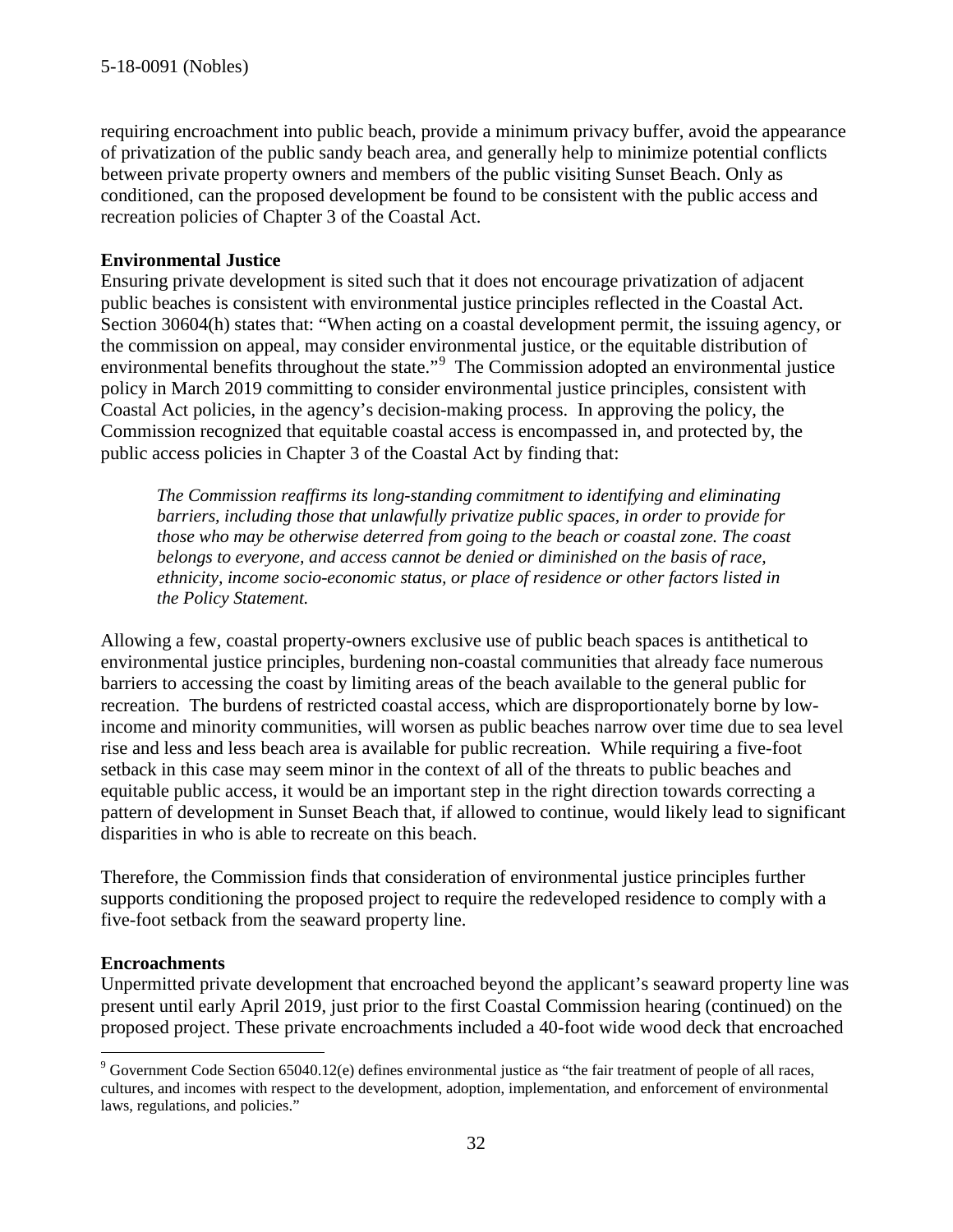5-18-0091 (Nobles)

20 feet (totaling 800 square feet) beyond the property line. Private articles associated with the encroaching wood deck included a 5-foot high glass windscreen, accessory furniture, a concrete fire ring, barbeque, space heaters, and patio furniture. And, approximately 17 feet seaward of that, and 40-feet wide (totaling an additional approximately 680 square feet), well beyond the encroachment area previously allowed under the County's LCP, additional encroachments present at the site included a three foot high wall comprised of stacked paver stones, a concrete fire pit, stairs also comprised of paver stones, and beach furniture. This private development on the public beach was associated with the subject residential development. No fee of any kind for the private use of public beach was ever assessed for these encroachments. In addition, although requested by Commission staff, the applicant had previously declined to address these private encroachments as part of the proposed project's coastal development permit review. Nevertheless, the applicant removed the unpermitted encroaching development without benefit of the required coastal development permit.

The development is unpermitted because no coastal development permit was ever obtained for construction of the deck and additional encroachments. Furthermore, the removal of these encroachments was also unpermitted. Although the applicant had been made aware that removal of the encroaching development would require approval of a coastal development permit, and that such removal could be enfolded into the proposed residential project's coastal development permit review, the applicant nevertheless declined to include removal of the encroachments in the CDP process. Instead the applicant subsequently chose to remove all encroachments without benefit of a coastal development permit. A coastal development permit for the removal is required because the removal constitutes development as defined in the Coastal Act<sup>[10](#page-32-0)</sup> and it is not exempt pursuant to the California Code of Regulations Section 13253(b)(1) due to its location on a beach. This removal was discovered at the Coastal Commission hearing on this applicant's proposed project on April 12, 2019, when the applicant showed pictures of the area of the removed deck and additional encroachments. So – installation of the encroachments was unpermitted and removal of the encroachments was also unpermitted. At the April 12, 2019 hearing, the applicant agreed to restore the area of unpermitted development in an effort toward resolving these violations. Subsequently the applicant submitted a *Revegetation and Landscape Maintenance Plan* for the area of the removed unpermitted encroachments.

Seaward of all the beach-fronting residences in Sunset Beach is a berm that was constructed by the County of Orange sometime in the early 1980s to protect development in Sunset Beach following severe flooding resulting from the 1982/83 El Nino. The berm has remained in place ever since and has contributed to the absence of flooding from the ocean in the area according to numerous wave runup and coastal hazards studies submitted over the years for development in this area, including the Coastal Hazard Study submitted for the proposed development. Over time, the berm has come to function in the manner of a natural, though degraded, dune. This dune is degraded due to the lack of native dune plants and coverage by non-native species such as Hottentot-fig, crystalline ice plant, small flowered ice plant, natal plum, and baby sun rose. Notwithstanding its degraded state, the dune exhibits dune morphology and dune substrate. Moreover, the memorandum prepared by the applicant's biological consultant (by LSA, dated 5/9/2018 (Exihibit XX) submitted in conjunction with the subject coastal development permit application) recognizes southern foredune in the encroachment area (Figure 3 *Land Cover Types* of LSA Memo, 5/9/2018,). The LSA Memo

<span id="page-32-0"></span><sup>&</sup>lt;sup>10</sup> Section 30106 defines development to include demolition of any structure.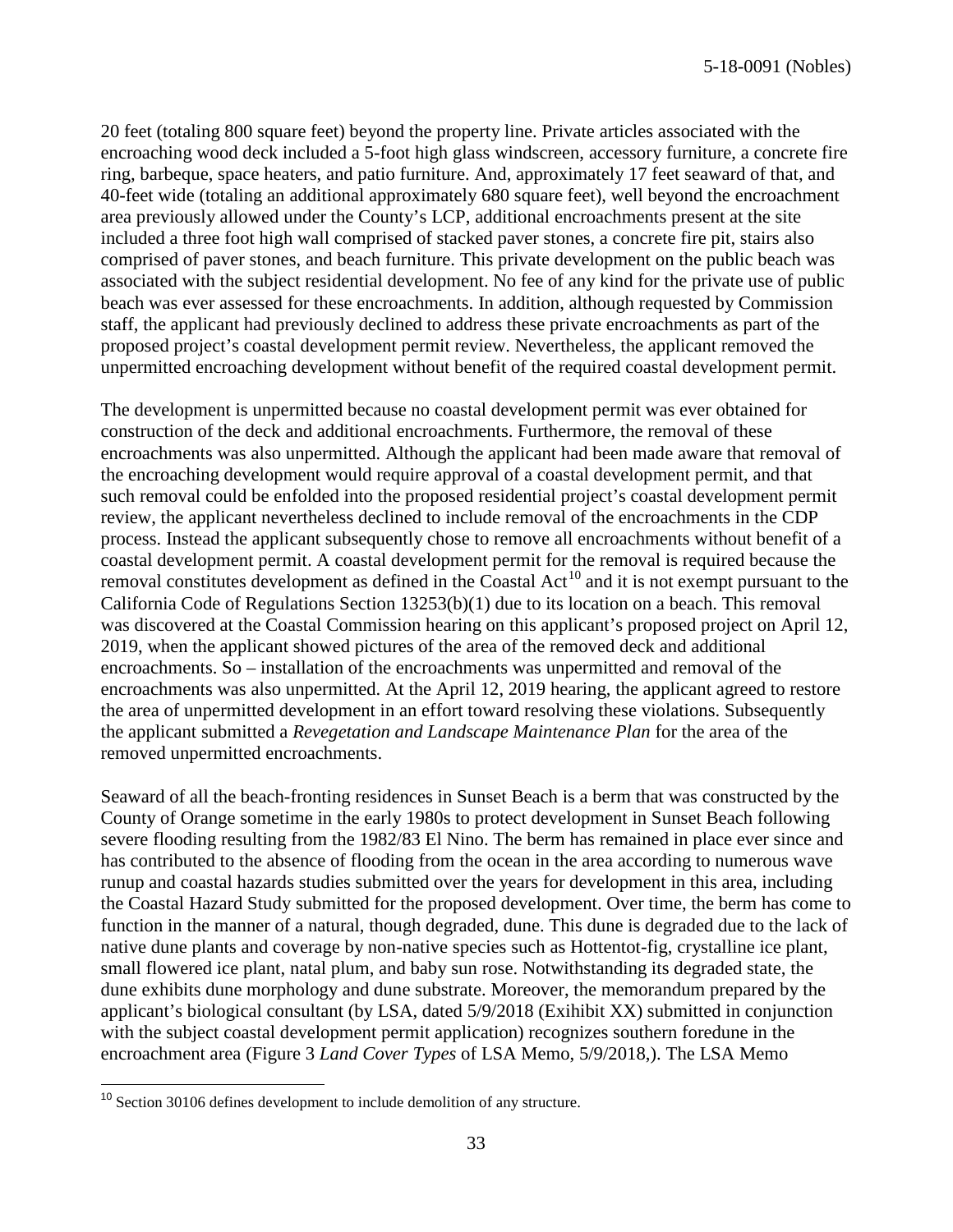describes the southern foredune area as: "*unstabilized dunes with sparse vegetation cover, typically inland of the open beach*."

Coastal dunes form in areas of the California coast that have ample sand supplies, strong winds and relatively flat topography. In these places, plants growing along the coastal strand slow the movement of blowing sand. The plants grow taller as sand deposits build up around them and eventually small foredunes are created. Three native plant species are considered to be important in the early phases of this process: beach saltbush (*Atriplex leucophylla*), beach bur (*Ambrosia chamissonis*) and red sand verbena (*Abronia maritima*) Over time, more sand may be trapped and the foredunes can build up and coalesce to form more stable dune ridges that are often seen windward of backdune or dune swale areas. Once the system shifts from an unstable sheet of sand (subject to rapid movement under the influence of strong winds) to a vegetated habitat with dune topography, a number of other native dune plants can colonize the habitat including beach evening primrose (*Camissonia cheiranthifolia*), beach morning glory (*Calystegia soldanella*), and several species of shrubs. $^{11}$  $^{11}$  $^{11}$ 

In addition to discussion on dunes, the LSA Memorandum indicates that surveys within 100 feet of the area of the unpermitted encroachments were conducted for the presence of the western snowy plover and found no western snowy plovers located within the study area. The LSA Memorandum did state that there is marginally suitable habitat for snowy plover foraging or roosting, but that the species was not expected to occur as the area is highly disturbed. Nevertheless, western snowy plovers are known to be present in Sunset Beach area. They are listed as federally threatened and are also a California Species of Special Concern. The most recent sighting of the western snowy plovers in the area was on April 15, 2018<sup>12</sup>, when 17 western snowy plovers were spotted at Sunset Beach. The LSA Memorandum acknowledges that the western snowy plover may occasionally migrate through the area, but concludes that it is not expected to utilize beach or foredune habitat seaward of the project site for nesting or substantial foraging due to beach maintenance and daily human activity.

In conjunction with the unpermitted removal of the private encroachments from the public beach, it is important that the area of the unpermitted development be returned to its former state. In addition to re-creating the previous dune/berm contours, it is important that the restored dune/berm topography be planted. Simply constructing the berm would not establish the berm in the long term. On shore wind and storms would blow the sand away, causing the restored berm to deplete and erode as well as creating issues for the adjacent residents from blown sand. Therefore, once the berm is restored to its former topography, it must be planted to provide long term stability. Most of the dune/berm along Sunset Beach is vegetated with primarily ice plant and other non-natives. However, a better solution for re-vegetating the reconstructed berm would be to plant dune plants native to coastal southern California. This would have the dual benefit of stabilizing the berm and, potentially, increasing the habitat value. Moreover, native dune plants would be more visually pleasing than ice plant, which is important in this public area.

<span id="page-33-0"></span><sup>&</sup>lt;sup>11</sup> Pierpont Beach Sand Management Plan, David Hubbard and Mathew James, Coastal Restoration Consultants, Inc., 11/19/2007.

<span id="page-33-1"></span><sup>&</sup>lt;sup>12</sup> The LSA Memorandum is dated 5/9/2018, so the referenced sighting of 17 western snowy plovers was within one month of that report. That is the most recent data, however, it is reasonable to assume a similar western snowy plover presence remains in the area today in May of 2019.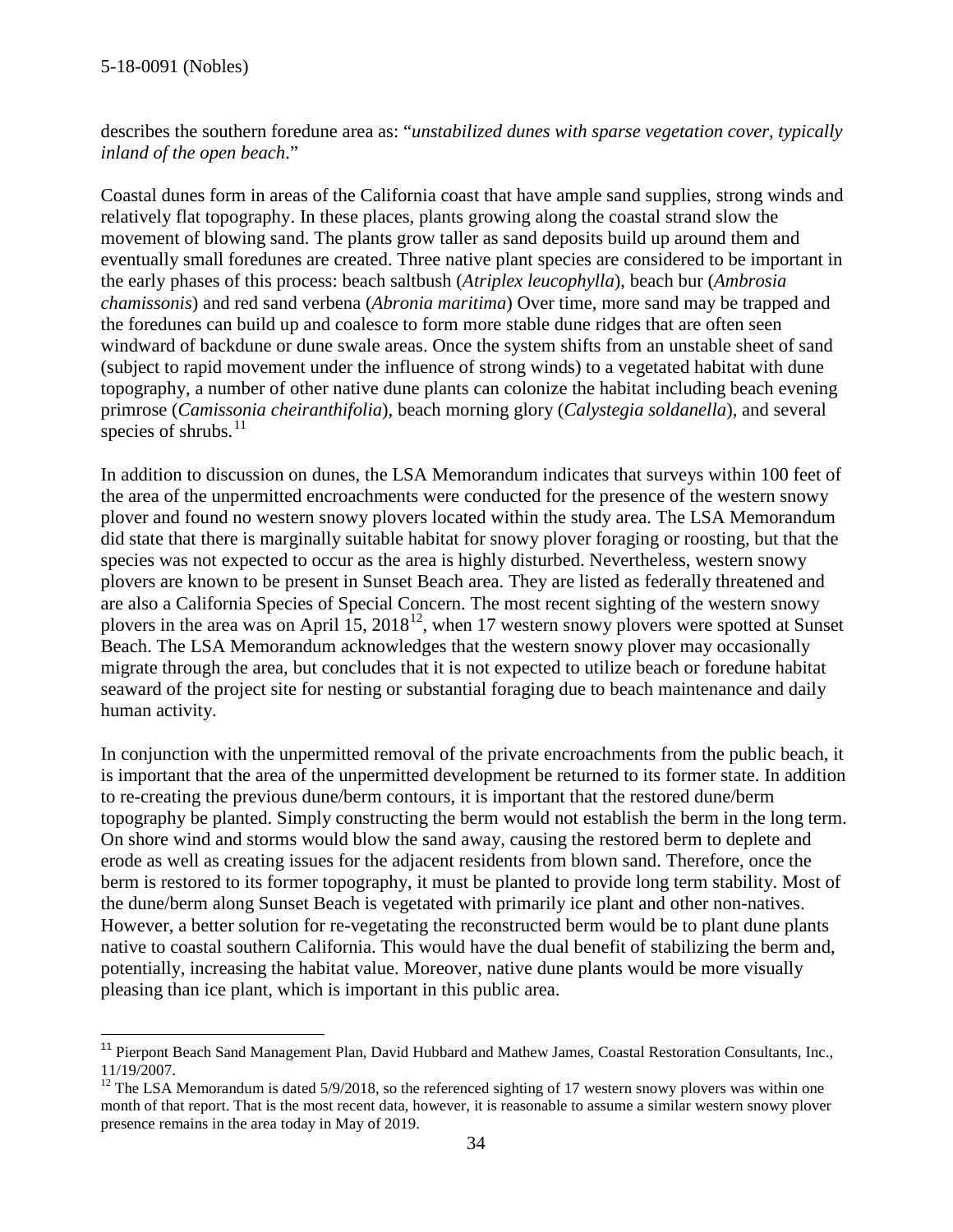In an effort to offset impacts due to the unpermitted development, the applicant is proposing a Revegetation and Landscape Maintenance Plan (prepared by LSA, Inc., dated 5/2/2019) which proposes to re-contour and re-vegetate the area of the removed encroachments. Regarding recontouring the dune area, the Revegetation and Landscape Maintenance Plan (Plan) proposes: "*to import approximately 1,632 cubic feet of appropriately-sourced sand for installation in the "Dune Recontouring" areas shown on Figure 3 (the two areas measure 16-foot by 20-foot and 16-foot by 14-foot, totaling 544 square feet). This would provide enough sand to match the existing 3-foot height of the existing dune located seaward from the subject property, tapering downward to grade at 20 feet from the subject property (where the sandy beach area begins), with matching contours within the sandy beach maintained access route located seaward from the subject property*."

However, this proposal is not specific enough to determine whether the restoration as proposed would be adequate to establish a functional dune and adequately offset the impacts created by the unpermitted development. For example, the Plan proposes to import "appropriately-sourced sand" without identifying what that means. It is important that the imported sand match the sand present at the site in terms of grain size and chemistry. In order to obtain this level of detail, the grain size and chemistry of the on-site sand as well as the import sand, must be analyzed. This would be achieved via sampling and analysis of the sand at the subject site, as well as at the source site. Thus, a number of sand samples would need to be taken. These samples would need to be analyzed for grain size and chemistry. For information regarding methods of this type of testing, the US Army Corps of Engineers and US Environmental Protection Agency established protocols as outlined in the Inland Testing manual (USEPA and USACE 1998)<sup>[13](#page-34-0)</sup> should be consulted. In addition, information in the Sand Compatibility Opportunistic Use Program (SCOOP) guidelines (Moffat & Nichol 2006)<sup>[14](#page-34-1)</sup> may be useful as well. Only imported sand that matches the on-site sand in grain size and chemistry, based upon these analyses', may be used at the site to reestablish a sand dune as proposed within the impacted area.

In addition, the Plan proposes to "*match the existing 3-foot height of the existing dune seaward from the subject property*." However, the proposed Plan suggests matching the existing "3-foot height," but does not establish a reference from which the proposed 3-foot height is to be measured. The Coastal Hazard Studies prepared for projects on the beachfront in Sunset Beach, including the one prepared for the proposed project, typically use NAVD  $88^{15}$  $88^{15}$  $88^{15}$  as the elevation reference. In addition, NAVD 88 is a universally applicable and universally recognized elevation reference.

Moreover, it appears, based on aerial photos and an informal staff site visit, that the berm in the encroachment area has been reduced in elevation to accommodate the private development on the public beach (since removed by the applicant). It is important that the site be restored to the former berm/dune topography, similar to the berm in front of other homes in the area. Based on information submitted with other projects the Commission has reviewed in the area, the berm in front of Sunset Beach homes ranges in elevation between approximately 14 feet NAVD 88 to 17

<span id="page-34-1"></span><span id="page-34-0"></span><sup>&</sup>lt;sup>13</sup> [https://www.epa.gov/sites/production/files/2015-08/documents/inland\\_testing\\_manual\\_0.pdf](https://www.epa.gov/sites/production/files/2015-08/documents/inland_testing_manual_0.pdf)<br><sup>14</sup> [https://www.spl.usace.army.mil/Portals/17/docs/publicnotices/Draft%20EA\\_Surfside\\_Stage13.pdf?ver=2018-09-04-](https://www.spl.usace.army.mil/Portals/17/docs/publicnotices/Draft%20EA_Surfside_Stage13.pdf?ver=2018-09-04-180816-370) [180816-370](https://www.spl.usace.army.mil/Portals/17/docs/publicnotices/Draft%20EA_Surfside_Stage13.pdf?ver=2018-09-04-180816-370)

<span id="page-34-2"></span><sup>&</sup>lt;sup>15</sup> North American Vertical Datum of 1988 (NAVD 88) consists of a leveling network on the North American Continent, ranging from Alaska, through Canada, across the United States, affixed to a single origin point on the continent.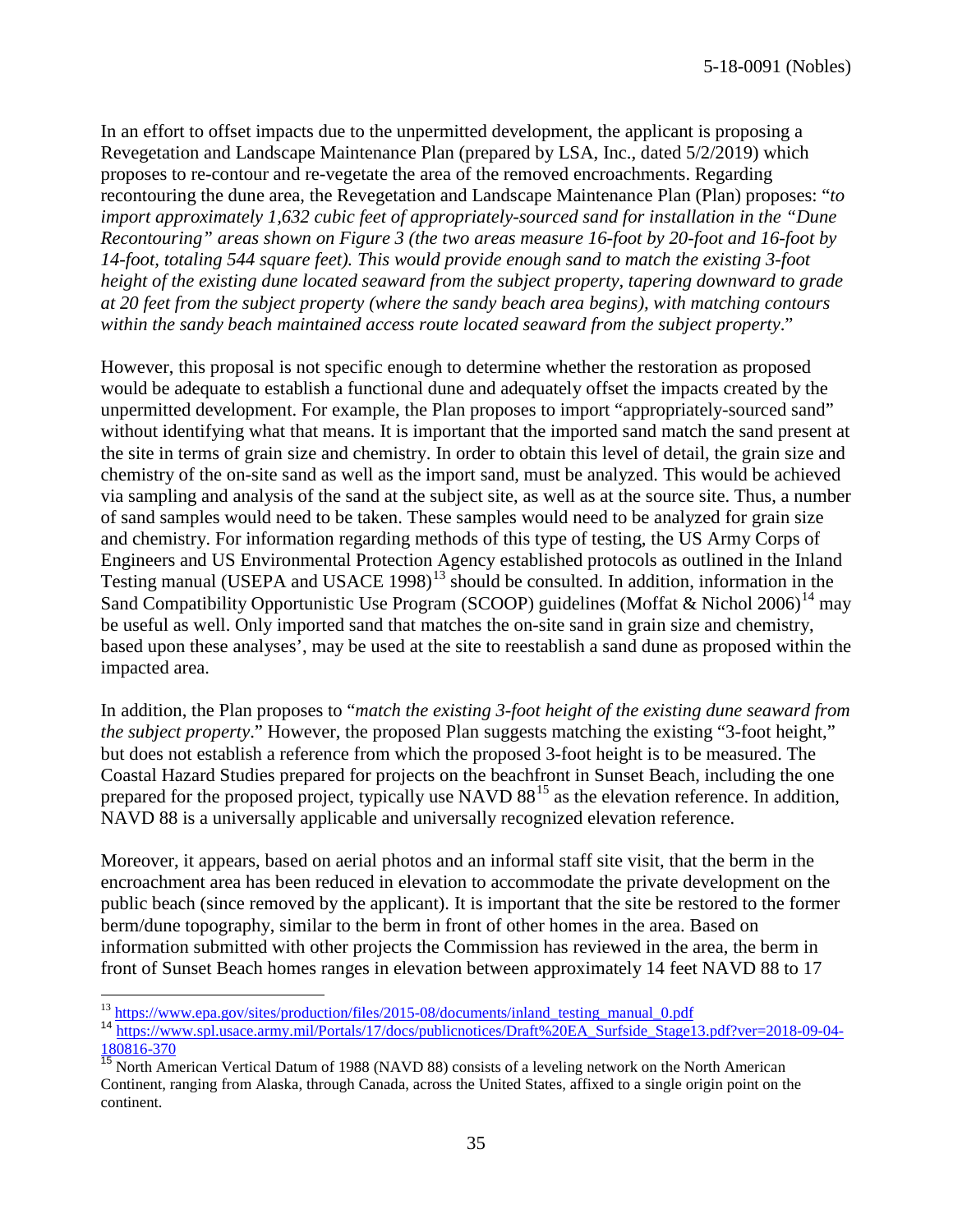feet NAVD88. For purposes of flood protection as well as to mimic a natural dune and for aesthetics, the proposed dune/berm should be restored to a height consistent with the original berm and to match existing berm/dune topography along the whole stretch of dune/berm along Sunset Beach. Thus, the restored dune topography should be designed to an elevation of approximately 14 to 17 feet NAVD 88, tapering to meet adjacent beach levels. In addition to the height of the restored dune, it is also important that the restored dune configuration mimic that of a natural dune, with hummocks and mounds. As proposed, the Plan does not include a topography map of either existing site conditions or proposed site conditions. In addition, profiles/cross sections of the existing restoration site topography and restored site topography are not included in the proposed Plan. Without these topography maps and profiles/cross sections, it cannot be determined what precisely the final design for the restored dune configuration would be. An existing topography map and profiles/cross sections are needed for reference and comparison to the final restored dune configuration.

The proposed plan includes a six foot wide area labeled "maintained beach access," shown in the middle of the area labeled "dune recountouring" (Figure 3 of the Plan, Exhibit 12, page 10). This should be eliminated and the area incorporated into the topographical re-contouring and the revegetation restoration area. The strip of land within the restoration area shown adjacent to but outside and north of the dune recontouring area on Figure 3 of the Plan, must also be included in the dune recontouring area.

Temporary wooden sand fencing (installed perpendicular to the prevailing wind direction) must be installed to slow wind-driven movement of sand through the site, reduce sand encroachment, and allow native hummock-forming dune plants to establish. This wooden sand fencing will help the dune to establish, but should eventually be removed in order to allow the restored dune to function as naturally as possible. In addition, straw bundles (made from a weed-free straw material) may be employed to slow sand movement and provide sheltered planting locations. These measures will help to advance the long term viability of the proposed restored sand dune.

The Plan also proposes to remove non-natives from the restoration area. However, no details are provided as to how this would be accomplished. Due the sensitive nature of the general vicinity, including berm/dune morphology in the general area and the fact that the restoration will be occurring on a public beach, it is important to know how the removal will occur in order to assure that impacts to habitat as well as to public access are avoided. It is also worth reiterating that Western snowy plovers are known to be present on Sunset Beach, as was mentioned earlier. The Plan must be revised to describe the specific removal methods proposed, including, but not necessarily limited to, type(s) of equipment to be used, timing of activity, and disposal of removed materials.

The Plan also includes, on Tables A and B, proposed specific revegetation plants. These include Mesa horkelia (*Horkelia cuenata*) and Sand Aster (*Corethrogyne filangifolia*). These are not optimum choices for this project, and thus must be eliminated from the list. A more desirable southern California native dune plant for this site is saltbush (*Atriplex leucophylla*). Saltbush must be added to the list (Tables A and B of the proposed Plan) to be included in the restoration revegetation plant list. The beach saltbush plants may be from either seed or container plant. In addition, the location of the initial native dune plantings (both seed and container plantings) are not shown in the proposed Plan. It is important to know where these plants will be placed in the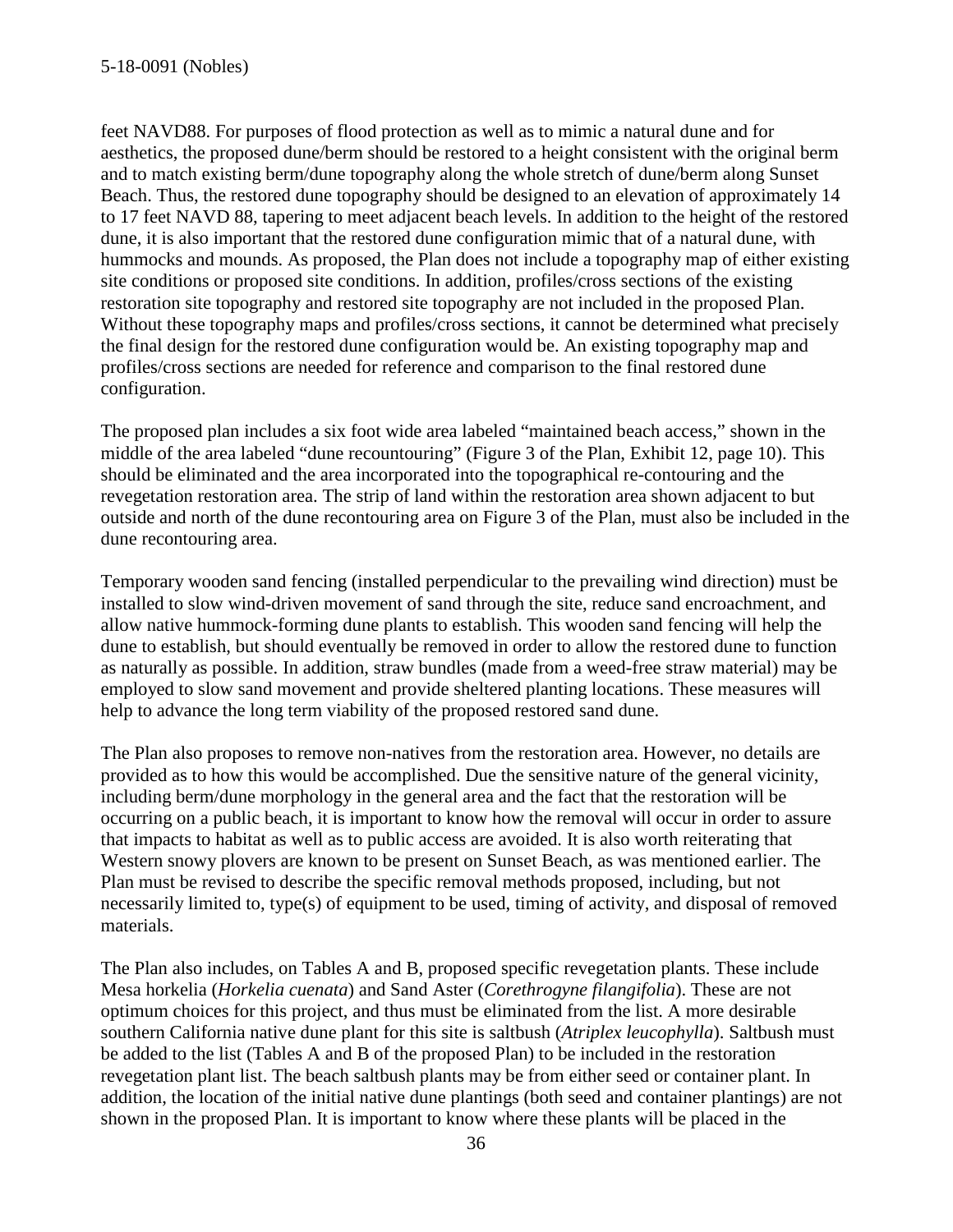restoration area to better understand and assess the overall Plan. Thus, the locations of the plantings must be depicted graphically on restoration plans.

In addition, the proposed Plan does not include a description of success criteria. Detailed, specific success criteria are necessary to assess the ultimate success of the proposed restoration. Success criteria should include 1) native dune plant coverage of 35% absolute cover, 2) species richness equal to or greater than 5, and 3) no more than 5 % absolute cover of invasive non-natives of the dune restoration area (as shown on Figure 3 of the Plan, as modified herein). In addition, regular plant surveys (at least bi-annually) of the restoration area shall be conducted to identify invasions of non-native plant species. Invaders will need to be removed by hand for the duration of the restoration project (i.e. until success criteria are met or five years whichever is longer). The Plan must also be revised to clarify that use of irrigation shall be avoided to the extent feasible. Hand watering with private hose is preferred, with care to avoid trampling the plantings. Any irrigation system that may be installed must be removed within a maximum of two years from the date of planting. The Plan must be revised to incorporate these requirements.

To protect the restoration area during establishment, limited fencing (e.g. short, no more than 3 feet high poles with rope strung between) shall be placed around the perimeter of the restoration area. The specific type and location of protective fencing, as well as the timing of removal of the fencing, must be identified in the Plan.

Additionally, the proposed restoration must be revised to include a requirement to monitor the restoration for a minimum of five years or until success criteria are met, whichever is longer. The area between the applicant's seaward property line and the dune recontouring area (20 feet seaward of the applicant's seaward property line) as shown on Figure 3 of the Plan shall be maintained free of invasive and non-native plant species. No native dune species that establish within this area shall be removed or harmed. In addition, it must be made clear that future private encroachments including any placement of any items not needed for the restoration, are prohibited in the area seaward of the private property, including within the entire restoration area. And, it is important that the dune restoration occur within a timely manner to encourage the impacts from the unpermitted encroachments to be offset in as timely a manner as possible. All of the above requirements must be incorporated into the applicant's revised dune restoration plan in order to assure that the Plan will effectively restore the dune area that was disturbed by the private encroachments.

The applicant is also proposing to remove non-native plants from the area adjacent to and immediately northwest the subject site, within the  $20<sup>th</sup>$  Street public accessway and to post a public access sign in the same area. Currently this area is overgrown with non-native Natal plum and ice plant, which intrudes onto and impinges upon public use of the public beach accessway. The applicant is proposing to remove the encroaching non-native vegetation such that a clear path, eleven (11) feet in width is maintained for public access use. The  $20<sup>th</sup>$  Street street end accessway leads to the public beach area seaward of the subject site.

An email dated 5/16/2019, from the City of Huntington Beach Maintenance Operations Manager, Public Works Department indicates that the City does not object to the applicant carrying out the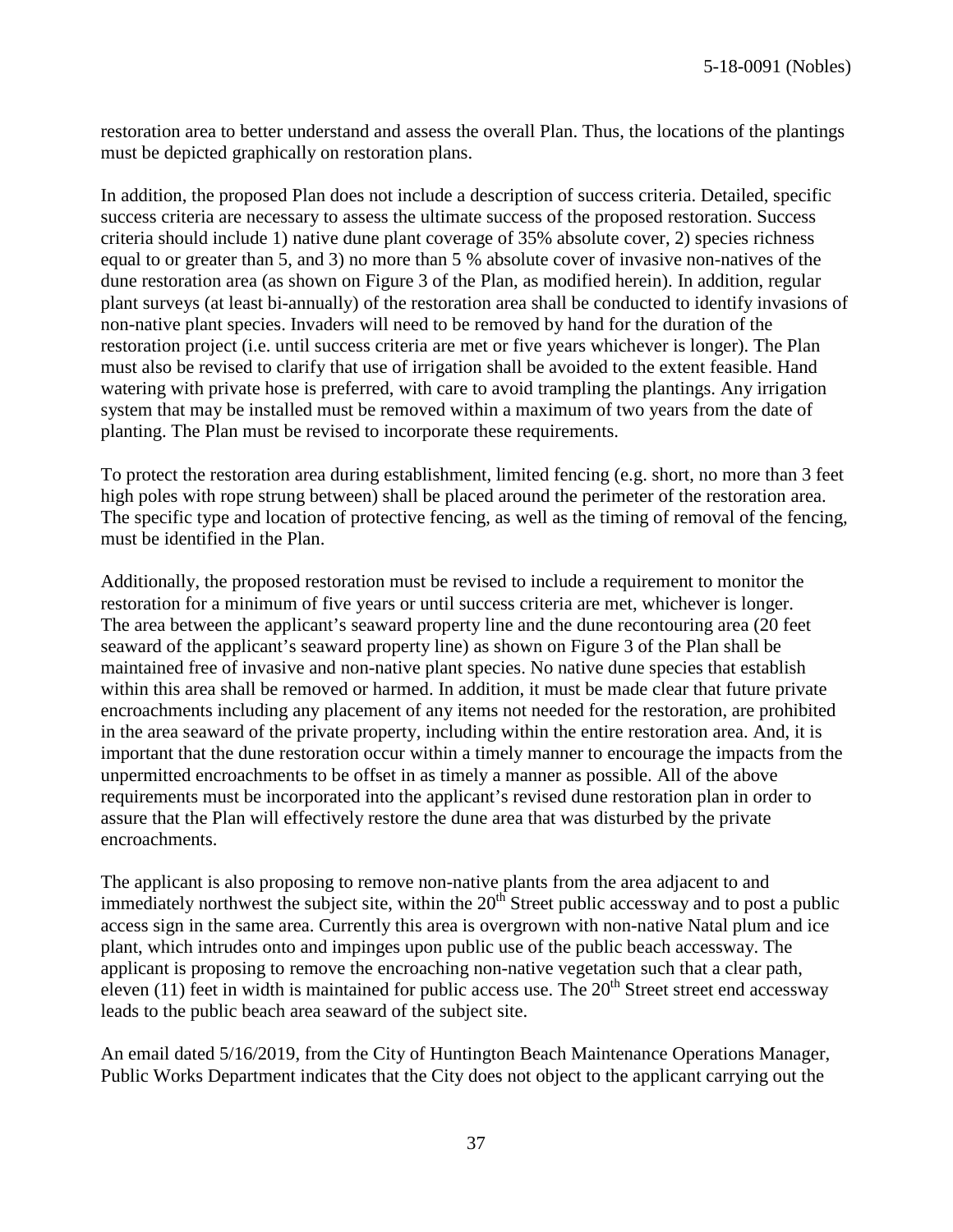restoration work and public access vegetation removal as described in the proposed Revegetation and Landscape Plan (Exhibit 14).

For the reasons described above, the Commission imposes **Special Condition No. 3** which requires the applicant to submit a revised restoration plan that incorporates all the changes described above. **Special Condition No. 4** requires the applicant to submit a Public Beach Access Improvement Plan which will provide more specific details for the public access improvements proposed by the applicant. In order to assure that the proposed restoration area is protected and to assure no further private use of public beach area occurs, the Commission also imposes **Special Condition No. 8** which prohibits any future private encroachments onto the public beach (other than as necessary to carry out the approved revised restoration plan).

The proposed development, as conditioned by **Special Conditions 1, 2, 3**, 4, and **8** will protect the public's ability to gain access to, and to use the public beach area and will protect and enhance sensitive habitat. Furthermore, as conditioned to require a waiver of future shoreline protection (**Special Condition 6**), approval of the proposed development further ensures protection of coastal public access by avoiding potentially significant adverse impacts to the beach which are generally known to occur with placement of shoreline protective devices on or near the beach. (See discussion above.) Therefore, the proposed development, as conditioned, conforms to Section 30210 of the Coastal Act. The Commission hereby finds that the proposed development, as conditioned, is in conformity with the public access and public recreation policies of Chapter 3 of the Coastal Act.

## **D. HAZARDS**

Coastal Act Section 30253 states, in pertinent part:

*New Development shall do all of the following:*

- *(a) Minimize risks to life and property in areas of high geologic, flood, and fire hazard.*
- *(b) Assure stability and structural integrity, and neither create nor contribute significantly to erosion, geologic instability, or destruction of the site or surrounding area or in any way require the construction of protective devices that would substantially alter natural landforms along bluffs and cliffs.*

Due to its low-lying location between the oceanfront and the harbor, an inherently dynamic and potentially hazardous area, the project site must be examined for the potential for erosion, flooding, wave attack and wave runup hazards, including consideration of potential impacts due to severe storm events. Moreover, these hazards may be exacerbated by expected future sea level rise, which must also be considered. In this geographic area, the main concerns raised by development are potential exposure of the proposed development to coastal flood and/or erosion hazards and whether future hazardous conditions (including the possibility of flooding from either the beach or harbor) might eventually lead to a request to build a shoreline protection device to protect the proposed development. Flooding from the harbor inland of the subject site may actually occur earlier than beach flooding and erosion from the ocean. This inland flooding could impact roadways and other infrastructure, limiting access to the residence and damaging necessary public services (such as roads and utilities). Sea level rise models suggest the site will likely become at risk within the expected 75-year life of the proposed residence (Exhibit 8). To address questions raised by these issues, the applicant's coastal engineer provided a Coastal Hazard Study (Priority Engineering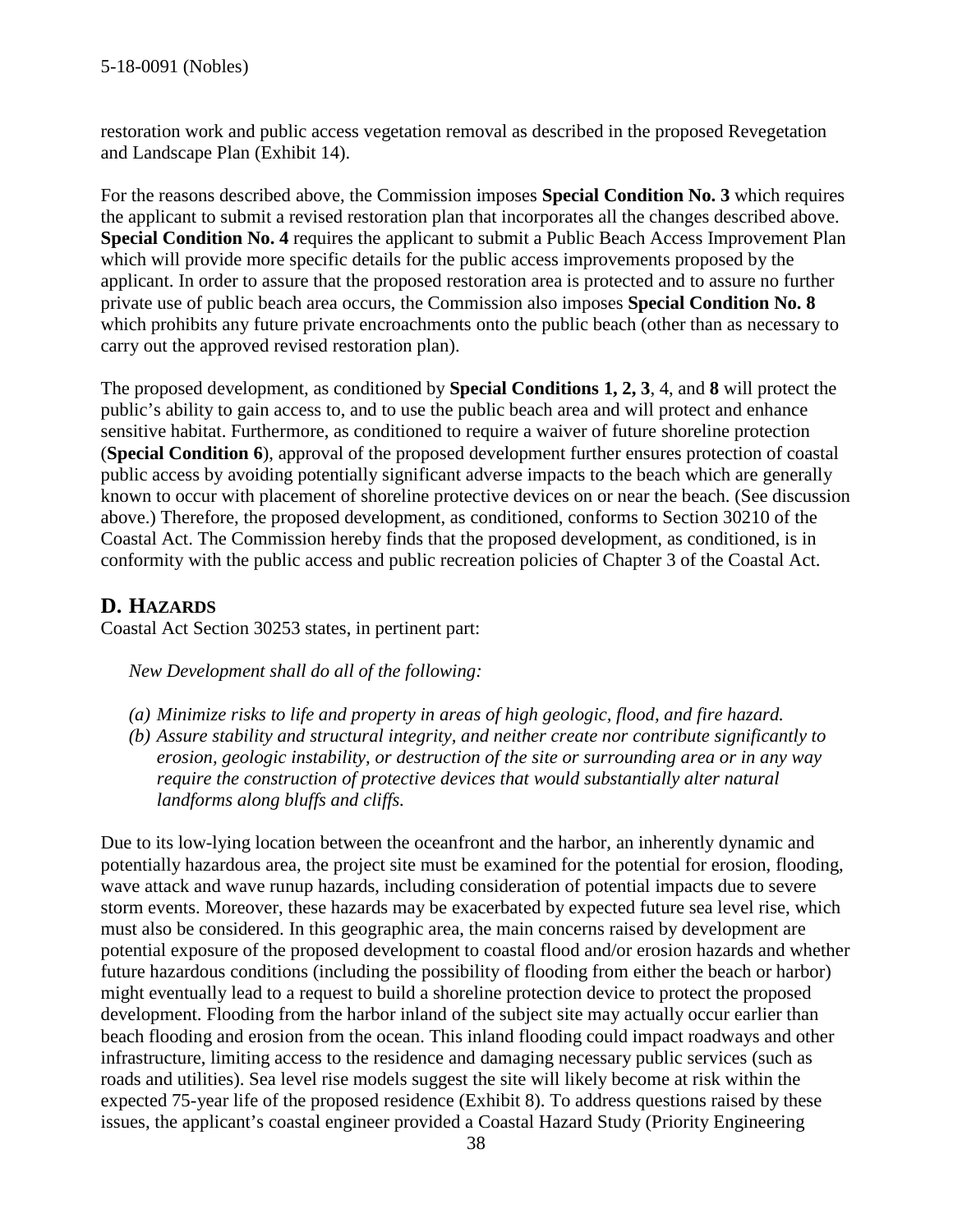5-18-0091 (Nobles)

Group, 2/2/2018; Coastal Commission Review Response, GeoSoils, Inc., 3/26/2018; Second Coastal Commission Review Response, GeoSoils, Inc., 7/16/2018).

The Sunset Beach community, where the subject site is located, has historically been subject to flooding and damage resulting from wave action during storm conditions, as well as flooding from the harbor area during high tides, which worsens under storm conditions. Past occurrences of ocean flooding and storms have resulted in public costs for public service (including the USACE led periodic beach replenishment program that is on-going for more than 50 years; annual construction of a seasonal berm across the beach, originally constructed by the County, and now by the City of Huntington Beach) in the millions of dollars. Specifically, the El Nino storms of 1982/83 caused significant damage in both Sunset Beach and neighboring Surfside, both from the ocean and from flooding from the harbor. Indeed, it was the damage resulting from this storm that resulted in annual construction (without benefit of a CDP) of the seasonal berm across Sunset Beach, and in the onetime construction of the "vegetated berm" (also without a CDP) located just seaward of the beachfront residential development in Sunset Beach. Moreover, flooding of areas along Pacific Coast Highway from Huntington Harbour occurs in Sunset Beach now with extreme high tides. This flooding is worsened when high tides occur together with storm activity. Moreover, USGS CoSMoS, the best available regional sea level rise modeling tool, shows that the subject site and surrounding area may be significantly impacted by future sea level rise (see Exhibit 8) and related flooding. Impacts due to expected future sea level rise flooding will be worse when storm activity is also factored in. Public costs are incurred with each incident, including for pumping flooded areas, clearing blocked storm drains, and clean up.

#### **Sea Level Rise**

Sea level has been rising for many years. Several different approaches have been used to analyze the global tide gauge records in order to assess the spatial and temporal variations, and these efforts have yielded sea level rise rates ranging from about 1.2 mm/year to 1.7 mm/year (about 0.5 to 0.7 inches/decade) for the 20th century, but since 1990 the rate has more than doubled, and the rate of sea level rise continues to accelerate. Since the advent of satellite altimetry in 1993, measurements of absolute sea level from space indicate an average global rate of sea level rise of 3.4 mm/year or 1.3 inches/decade – more than twice the average rate over the 20th century and greater than any time over the past one thousand years.<sup>[16](#page-38-0)</sup> Recent observations of sea level along parts of the California coast have shown some anomalous trends; however, the best available science demonstrates that the climate is warming, and such warming is expected to cause sea levels to rise at an accelerating rate throughout this century.

The State of California has undertaken significant research to understand how much sea level rise to expect over this century and to anticipate the likely impacts of such sea level rise. In April 2017, a working group of the Ocean Protection Council's (OPC) Science Advisory Team released *Rising Seas in California: An Update on Sea-Level Rise Science*. [17](#page-38-1) This report synthesizes recent evolving research on sea level rise science, notably including a discussion of probabilistic sea level rise

<span id="page-38-0"></span> <sup>16</sup> <http://www.opc.ca.gov/webmaster/ftp/pdf/docs/rising-seas-in-california-an-update-on-sea-level-rise-science.pdf>

<span id="page-38-1"></span><sup>&</sup>lt;sup>17</sup> Griggs, G, Árvai, J, Cayan, D, DeConto, R, Fox, J, Fricker, HA, Kopp, RE, Tebaldi, C, Whiteman, EA (California Ocean Protection Council Science Advisory Team Working Group). Rising Seas in California: An Update on Sea-Level Rise Science. California Ocean Science Trust, April 2017.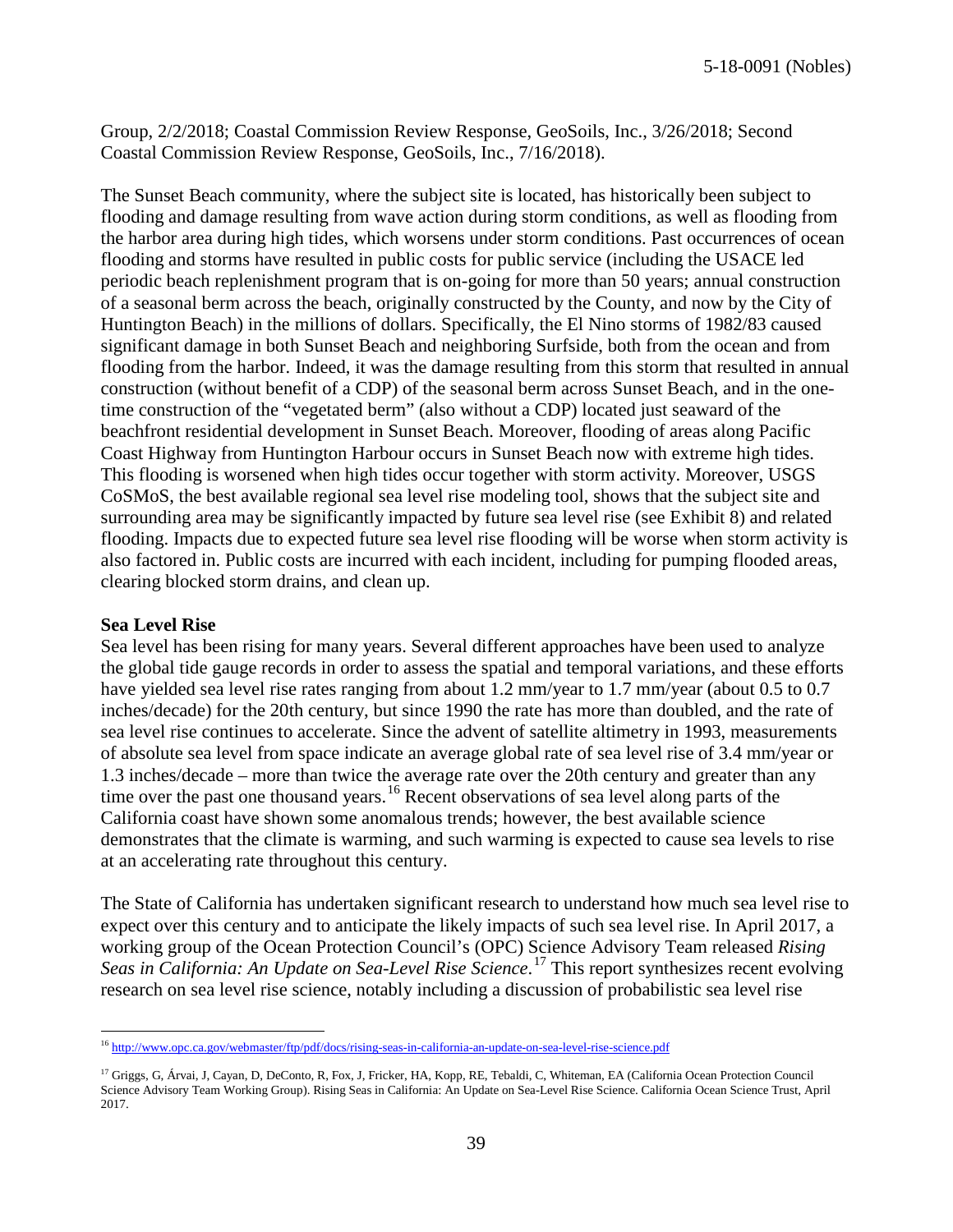projections as well as the potential for rapid ice loss leading to extreme sea level rise. This science synthesis was integrated into the OPC's *State of California Sea-Level Rise Guidance 2018 Update*. [18](#page-39-0) This Guidance document provides high-level, statewide recommendations for state agencies and other stakeholders to follow when analyzing sea level rise. Notably, it provides a set of projections that OPC recommends using when assessing potential sea level rise vulnerabilities for various projects. Taken together, the Rising Seas science report and updated State Guidance account for the current best available science on sea level rise for the State of California. The updated projections in the 2017 Rising Seas report and the 2018 OPC Guidance suggest sea levels could rise between 2.1 and 6.7 feet by 2100 at the Los Angeles tide gauge<sup>[19](#page-39-1)</sup>, depending on future greenhouse gas emissions.

The OPC Guidance recommends that development of only moderate adaptive capacity, including residential development, use the high end of this range, 6.7 feet, to inform decisions regarding development. The updated Rising Seas science report and OPC Guidance also include an extreme scenario (termed the "H++" scenario) of 9.9 feet of sea level rise by 2100 based on recent modelling efforts that look at possible sea level rise associated with rapid ice sheet loss. These projections and recommendations are incorporated into the 2018 update of the Coastal Commission Sea Level Rise Policy Guidance<sup>[20](#page-39-2)</sup>.

As our understanding of sea level rise continues to evolve, it is possible that sea level rise projections will continue to change as well (as evidenced by the recent updates to best available science). While uncertainty will remain with regard to exactly how much sea levels will rise and when, the direction of sea level change is clear and it is critical to continue to assess sea level rise vulnerabilities when planning for future development. Importantly, maintaining a precautionary approach that considers high or even extreme sea level rise rates and includes planning for future adaptation will help ensure that decisions are made that will result in a resilient coastal California.

On the California coast the effect of a rise in sea level will be the landward migration of the intersection of the ocean with the shore, which will result in increased flooding, erosion, and storm impacts to coastal areas. On a relatively flat beach, with a slope of 40:1, a simple geometric model of the coast indicated that every centimeter of sea level rise will result in a 40 cm landward movement of the ocean/beach interface. For fixed structures on the shoreline, such as a seawall, an increase in sea level will increase the inundation of the structure. More of the structure will be inundated or underwater than is inundated now and the portions of the structure that are now underwater part of the time will be underwater more frequently. Accompanying this rise in sea level will be an increase in wave heights and wave energy. Along much of the California coast, the bottom depth controls the nearshore wave heights, with bigger waves occurring in deeper water. Since wave energy increases with the square of the wave height, a small increase in wave height can cause a significant increase in wave energy and wave damage. Combined with the physical increase in water elevation, a small rise in sea level can expose previously protected back shore development to increased wave action, and those areas that are already exposed to wave action will be exposed

<span id="page-39-0"></span><sup>&</sup>lt;sup>18</sup> OPC State of California Sea-Level Rise Guidance, 2018 Update[: http://www.opc.ca.gov/webmaster/ftp/pdf/agenda\\_items/20180314/Item3\\_Exhibit-](http://www.opc.ca.gov/webmaster/ftp/pdf/agenda_items/20180314/Item3_Exhibit-A_OPC_SLR_Guidance-rd3.pdf)[A\\_OPC\\_SLR\\_Guidance-rd3.pdf](http://www.opc.ca.gov/webmaster/ftp/pdf/agenda_items/20180314/Item3_Exhibit-A_OPC_SLR_Guidance-rd3.pdf)

<span id="page-39-1"></span><sup>&</sup>lt;sup>19</sup> The OPC Guidance provides sea level rise projections for 12 California tide gauges, and recommends using the projections from the tide gauge closest to the project site. The projections for the LA tide gauge can be found on page 72 of the OPC Guidance.

<span id="page-39-2"></span><sup>20</sup> https://www.coastal.ca.gov/climate/slrguidance.html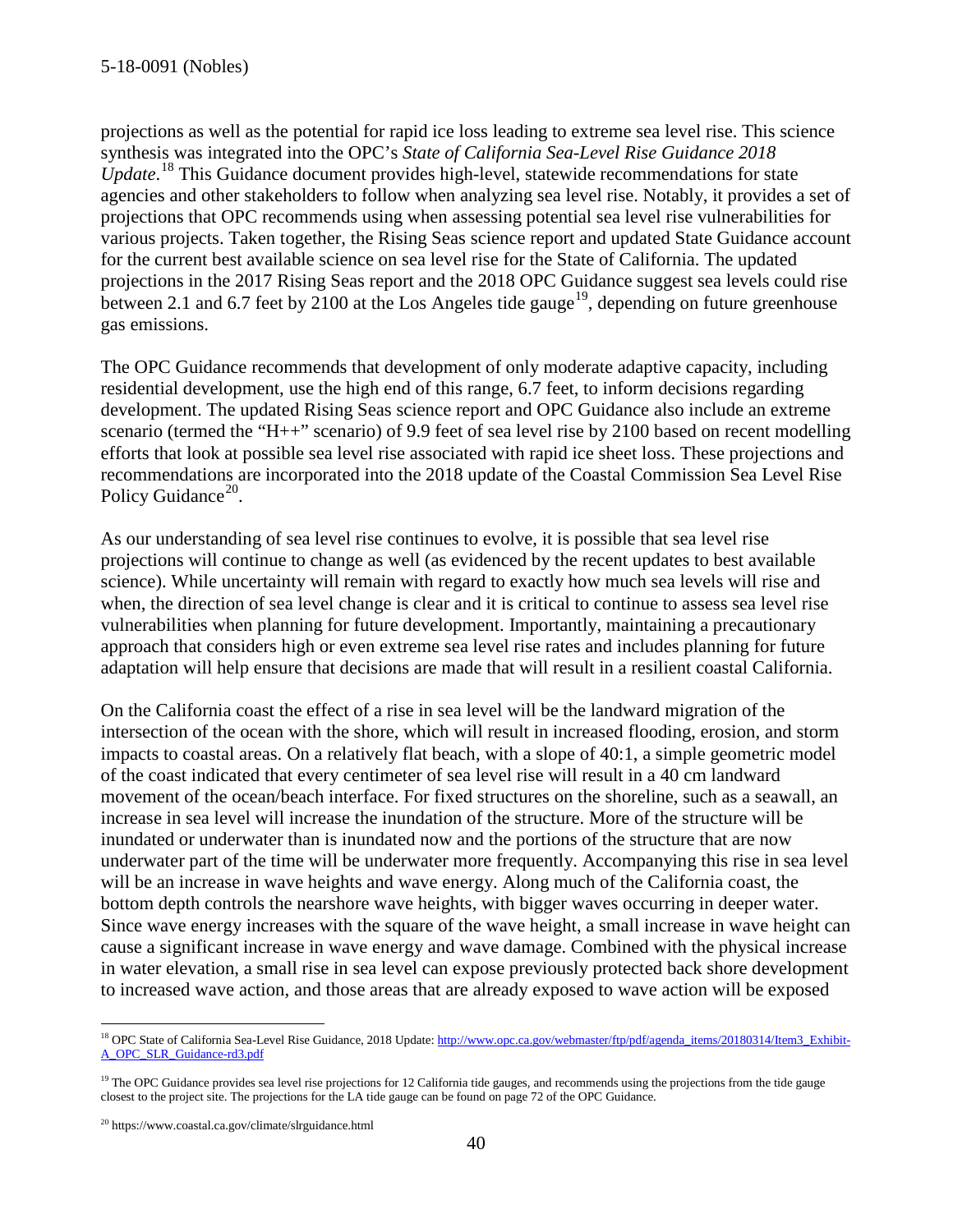more frequently, with higher wave forces. Structures that are adequate for current storm conditions may not provide as much protection in the future.

Rising sea levels are exacerbating and will continue to intensify hazards along the shoreline, including inundation, storm flooding, erosion, saltwater intrusion into aquifers, and liquefaction. Some shoreline development will experience increasingly hazardous conditions over time; therefore, to ensure safety and structural integrity consistent with Section 30253 of the Coastal Act, development must be sited and designed in such a way that takes into account the anticipated impacts of sea level rise over the full time span of its economic life. Changing conditions could also alter the anticipated impacts of the development upon coastal resources. In particular, coastal resources such as beaches and wetlands that are located just inland of the sea could disappear if they are squeezed between rising sea levels and a fixed line of development on the shoreline, thus impacting public access, recreation, visual, and other coastal resources. Therefore, to be consistent with the Chapter 3 policies of the Coastal Act, proposed development must be sited, designed, and conditioned in such a way that considers the impact of the development upon coastal resources over its full economic life, avoiding and mitigating those impacts as appropriate.

#### **Adverse Coastal Impacts Due to Shoreline Protection Devices**

The Coastal Act discourages shoreline protection devices because they generally cause significant impacts on coastal resources and can constrain the ability of the shoreline to respond to dynamic coastal processes. This is expected to be exacerbated with future sea level rise. Adverse impacts associated with shoreline protection devices include: as a sandy beach erodes, the shoreline will generally migrate landward, toward the structure, resulting in reduction and/or loss of public beach area and in some cases, public trust lands, while the landward extent of the beach does not increase; oftentimes the protective structure is placed on public land rather than on the private property it is intended to protect, resulting in physical loss of beach area formerly available to the general public; the shoreline protection device may actually increase the rate of loss of beach due to wave deflection and/or scouring (this is site-specific and varies depending on local factors); shoreline protection devices cause visual impacts and can detract from a natural beach experience, adversely impacting public views; and, shoreline protection devices can lead to [loss of ecosystem services,](http://www.esajournals.org/doi/abs/10.1890/14-0716.1) [loss of habitat, and reduction in biodiversity](http://pubs.usgs.gov/sir/2010/5254/pdf/sir20105254_chap19.pdf) compared to natural beaches.<sup>[21](#page-40-0)</sup> All of these impacts are likely to occur as a result of a shoreline protection device being constructed at this beach (Sunset Beach, which is immediately adjacent to the subject site). With expected sea level rise and related erosion and flooding, the beach area between the subject site and ocean waters is expected to narrow with time. Likewise, flooding from the harbor is expected to approach the subject site more and more in the future, raising the question of potential impacts to the subject site due to these coastal hazards, which in turn raises the question of a possible request for future shoreline protection at the site.

Shoreline protective devices, by their very nature, tend to conflict with various Commission approved LCP and Chapter 3 policies because shoreline structures can have a variety of adverse impacts on coastal resources, including adverse effects on sand supply, public access, coastal views, natural landforms, and overall shoreline beach dynamics on and off site, ultimately resulting in the

<span id="page-40-0"></span><sup>&</sup>lt;sup>21</sup> Summarized from<http://www.beachapedia.org/Seawalls>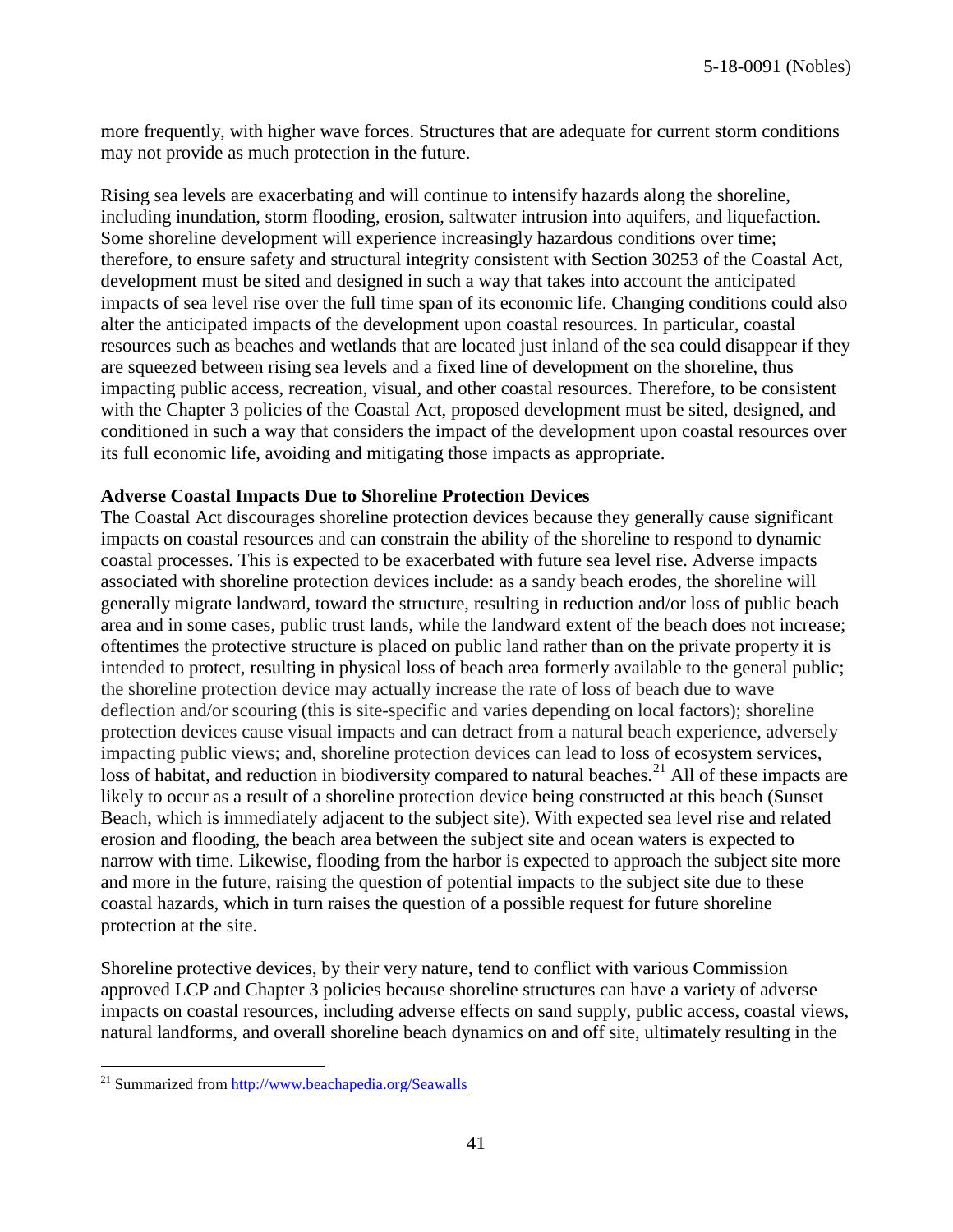loss of beach. Because shoreline protection devices, such as seawalls, revetments, and groins, can create adverse impacts on coastal processes, Coastal Act Section 30253 specifically prohibits development that could *"…create [or] contribute significantly to erosion, geologic instability, or destruction of the site or surrounding area or in any way require the construction of protective devices that would substantially alter natural landforms along bluffs and cliffs."[22](#page-41-0)*

In order to ensure that new development is sited and designed to not create or contribute significantly to the destruction of the site or surrounding area through construction of protective devices, it is important to assure that new development (such as a major remodel which constitutes new development, as is being proposed here) not be permitted shoreline protection to the extent such shoreline protection would be inconsistent with Coastal Act Chapter 3 coastal resource policies. If it is known that the development requires shoreline protection, it would be unlikely that such development could be found to be consistent with Section 30253 of the Coastal Act which, as stated above, requires that new development not *create nor contribute significantly to erosion, geologic instability, or destruction of the site or surrounding area,* given the well-known coastal resource impacts that shoreline protection typically causes.

#### **Public Costs/Loss of Public Beach/Impacts to Public Trust Lands**

Requests for shoreline protection devices are common when development is threatened by erosion, flooding, and storm activity. From a public access perspective, a major concern with shoreline protection is the threat of lost public beach area. As the beach erodes, the shoreline retreats landward toward developed areas. Shoreline protection devices also directly interfere with public access to tidelands by impeding the ambulatory nature of the boundary between public and private lands. The impact of a shoreline protection device on public access is most evident on a beach where wave run-up and the mean high tide line are frequently observed in an extreme landward position during the winter season. As the shoreline retreats landward due to the natural process of erosion, the boundary between public and private land also retreats landward. Construction of shoreline protection such as rock revetments and seawalls to protect private property would prevent any current or future migration of the shoreline landward, thus eliminating the distance between the high water mark and low water mark. As the distance between the high water mark and low water mark narrows or disappears, the seawall effectively eliminates lateral access opportunities along the beach as the entire area below the fixed high tideline becomes inundated. The ultimate result of a fixed tideline boundary (which would otherwise normally migrate and retreat landward, while maintaining a passable distance between the high water mark and low water mark overtime) is a reduction or elimination of the area of sandy beach available for public access and recreation.

Interference by shoreline protection devices can result in a number of adverse effects on the dynamic shoreline system and the public's ability to access the beach. First, changes in the shoreline profile, particularly changes in the slope of the profile which results from a reduced beach berm

<span id="page-41-0"></span> $^{22}$  However, section 30235 of the Coastal Act recognizes that "existing" development may be protected by a shoreline protective device subject to certain conditions. Section 30235 does not apply here because the proposed project is significant enough to be considered new development. Even if the project was not considered new development, the new additions and improvements would not be entitled to shoreline protection and would need to be designed in such a way as to not rely on shoreline protection. Because the additions are proposed toward the landward side of the property, that is infeasible. The existing structure, if given the benefit of shoreline protection on the seaward side, would undoubtedly also protect the new development on the landward side, and thus protect the new development. As such, the entire structure, because of the proposed new additions, must be condition for "no future shoreline projection".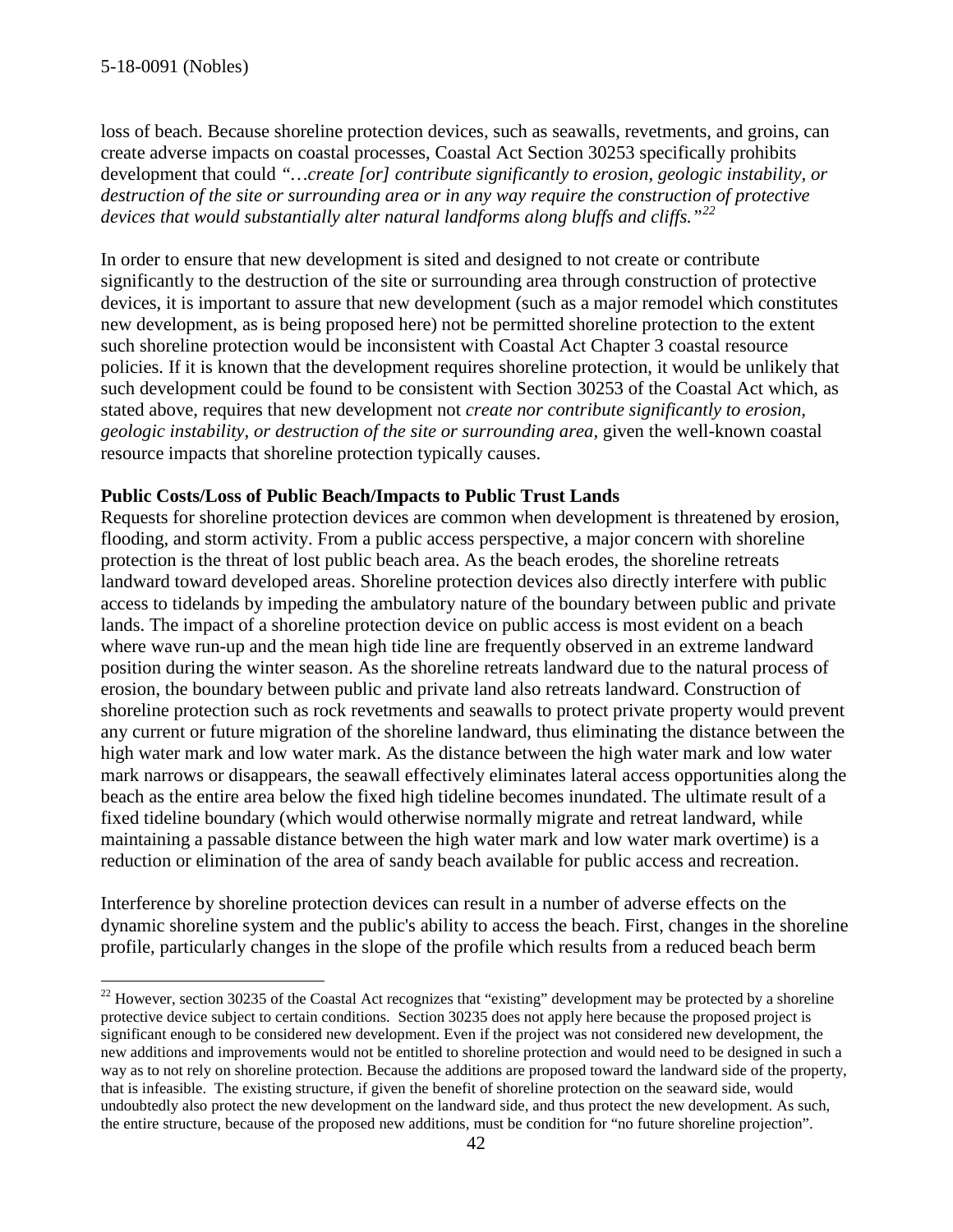width, alter the usable beach area. A beach that rests either temporarily or permanently at a steeper angle than under natural conditions will have less horizontal distance between the mean low water and mean high water lines. This narrows the beach area available for public access. The second effect on access is through a progressive loss of sand as shore material is not available to nourish the nearshore sand bar. The lack of an effective bar can allow such high wave energy on the shoreline that materials may be lost far offshore where it is no longer available to nourish the beach. This affects public access again through a loss of beach area. Third, shoreline protection devices such as revetments, seawalls, and bulkheads cumulatively affect shoreline sand supply and public access by causing accelerated and increased erosion on adjacent public beaches. This effect may not become clear until such devices are constructed individually along a shoreline and they reach a public beach. In addition, if a seasonal eroded beach condition occurs with greater frequency due to the placement of a shoreline protection device on the subject site, then the beach would also accrete at a slower rate, if at all. Fourth, if not sited landward in a location that ensures that the seawall is only acted upon during severe storm events, beach scour during the winter season will be accelerated because there is less beach area to dissipate wave energy. Moreover, even when shoreline protection is not present, the placement of structures along an eroding shoreline can impact beach areas and public trust lands. As the shoreline migrates inland, structures may become located on beach areas and/or public trust lands, occupying land that would otherwise be available for public access, ecosystem services and other coastal resource benefits. In this case, the subject site is currently located adjacent to the public sandy beach. With sea level rise the location of the beach may well move inland, towards the subject site.

Coastal hazards and shoreline protective devices also raise public trust concerns. The common law public trust doctrine protects the public's right to access tidelands, submerged lands, and navigable waters, which the State holds in trust for the public's use and enjoyment. This doctrine is enshrined in California's Constitution, which provides in Article X, section 4, that no individual may "exclude the right of way" to any "frontage or tidal lands of a harbor, bay, inlet, estuary, or other navigable water in this State." Cal. Const. Art. X, Sec. 4. The Constitution further directs the Legislature to enact laws that give the most "liberal construction" to Article X, section 4, so that access to navigable waters of the State "shall be always attainable for the people."

As discussed above, future sea level rise will cause the landward migration of the intersection of the ocean with the shore and, thus, the tidelands and submerged lands that are public trust resources. To the extent that shoreline protective devices contribute to erosion and blockage of the natural inland migration of the beach and shoreline, and thus result in the loss of natural beaches that allow the public to access tidelands and submerged lands, their construction is also inconsistent with the State's obligation to protect the public's right to access these areas. Knowing, as we do, that our understanding of how fast and how severe sea level rise will occur, and the precise impacts on particular coastal areas, is an evolving area of scientific inquiry, the Coastal Commission must act conservatively to manage public trust resources in a way that will protect them for future generations. For this additional reason, the Coastal Commission is unlikely to approve proposals for new development that require shoreline protective devices, as their construction threatens public trust resources managed by the Coastal Commission.

Moreover, private residential uses are not public trust uses and the existence of private residential uses, such as the proposed project, on future public trust lands likely would conflict with the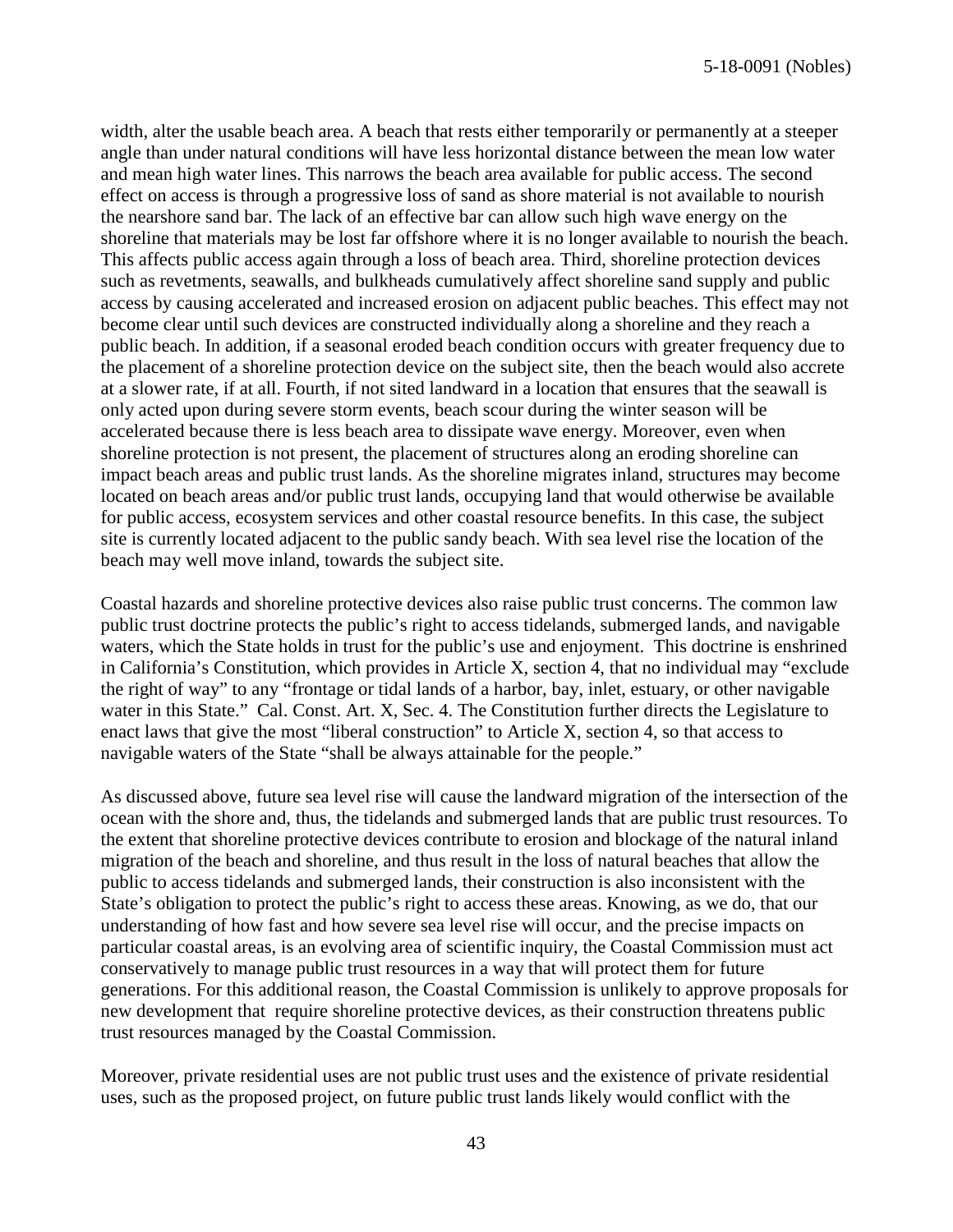public's right to use and enjoy such lands. In addition, private development on public beaches creates conflicts with the public access and recreation policies of the Coastal Act. Thus, the Commission's action on this project must consider the effects on loss of public beach, public trust lands, natural shoreline processes, [loss of ecosystem services,](http://www.esajournals.org/doi/abs/10.1890/14-0716.1) and public access under current conditions, and under future conditions, when it is likely that the sandy beach adjacent to the subject site may erode and move inland, up to or past the subject site, and/or that flooding from the harbor, currently located approximately 600 feet inland, may result in inundation of the subject site. Rather than contemplate shoreline protection devices to protect new development in the future, current development proposals must consider adaptation measures that could be implemented should development become threatened.

#### **Site-Specific Evaluation**

In order to evaluate whether the proposed development would be consistent with Coastal Act Section 30253's requirement to minimize hazards, the applicant has submitted a Coastal Hazard Study (Priority Engineering, 2/2/18, augmented by GeoSoils, Inc. 3/26/18 and 7/16/18) (Study). The Study concludes:

*In conclusion, coastal hazards will likely (probably) not impact the proposed development over the next 75 years provided sea level rise is about 5 feet or less. The proposed development will neither create nor contribute to erosion, geologic instability, or destruction of the site or adjacent area. There are no recommendations necessary for wave runup protection. The development is designed such it would reasonably not require shore protection over the economic life. The proposed project minimizes risks from flooding.*

The Study finds that with sea level rise of five feet or less, the subject site is likely, or probably, not going to be impacted by coastal hazards during the expected 75 year life of the proposed development. The updated projections in the 2017 Rising Seas report and the 2018 OPC Guidance, suggest sea levels could rise between 2.1 and 6.7 feet (within which the consultant's five feet or less range falls) by 2100 at the Los Angeles tide gauge, depending on future greenhouse gas emissions. However, if the Medium-High Risk aversion figures are applied (6.7 feet of sea level rise), the site would not be expected to be safe over its 75 year expected life. According to the 2017 Rising Seas Report (La Jolla tide gauge), 6.5 feet of sea level rise (5% probability) could affect the site by approximately year 2050. The 2018 OPC Guidance and 2018 Coastal Commission Sea Level Rise Policy Guidance, which contain the current best available science on sea level rise, provide that residential structures, such as the proposed development, should examine the sea level rise projections associated with Medium-High risk aversion, which is 6.7 feet of sea level rise. Thus, applying the best available science standard, the proposed development may be threatened prior to the end of its expected 75 year life. In addition, the updated Rising Seas science report and OPC Guidance also recognize the possibility of an extreme scenario (termed the " $H_{++}$ " scenario) of 9.9 feet of sea level rise by 2100 associated with possible future rapid ice sheet loss.

In this case, because with future sea level rise, the subject site may be threatened from both the harbor side as well as the ocean side, consideration of impacts due to protecting the proposed development must be considered not just from the ocean, but from the harbor as well. If the site is threatened by coastal hazards from the harbor side of development, as exacerbated by expected future sea level rise, then impacts will have also occurred to Pacific Coast Highway and the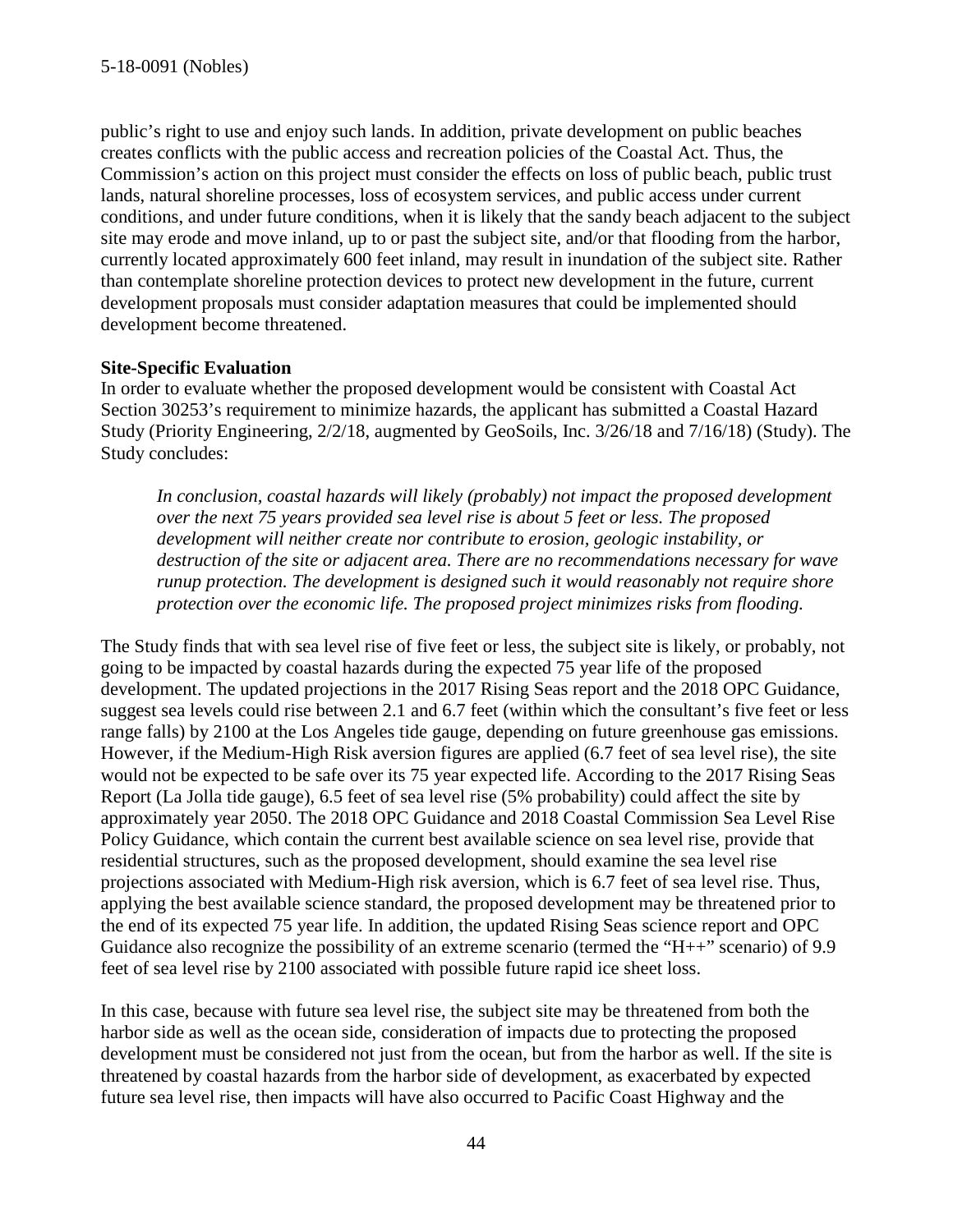surrounding streets. This will disrupt the ability of the site to be accessed by essential services such as access by public roads and the ability to be served by public infrastructure in the normal manner. By 2100, much of Huntington Harbour may be inundated, affecting all of the properties along Pacific Coast Highway or accessed via Pacific Coast Highway. Moreover, depending upon the extent of future sea level rise, the subject site may no longer be located on private property due to the migration of the public trust boundary.

Because the best available science indicates the proposed development may be threatened by coastal hazards as a result of sea level rise before the end of its 75 year life, under section 30253, the Commission may not approve the project unless it finds: 1) the project does not create or significantly contribute to erosion, geological instability, or destruction of the site or surrounding area (section 30253(b)), 2) the project assures stability and structural integrity (section 30253(b)), and 3) the project minimizes "risks to life and property" in areas of high flood hazard (section  $30253(a)$ ).

#### **No Shoreline Protection**

As discussed above, an important concern under section 30253 is the potential need for shoreline protection to protect against coastal hazards related to sea level rise, because shoreline protective devices typically conflict with section 30253(b)'s prohibition on new development that either creates or contributes significantly to erosion or destruction of a site. Here, the applicant has not proposed to construct a shoreline protection device and no shoreline protection would be authorized by this permit; however, the applicant or a successor-in-interest, could request a shoreline protection device at some point in the future, particularly if the assumptions in the applicant's coastal hazards assessment turn out to not be accurate . Therefore, because of the numerous adverse impacts to coastal resources caused by shoreline protective devices (discussed above), which are relevant to this project, to comply with section 30253's prohibition on creating or significantly contributing to erosion and destruction of the site, it must be clear that, as *new* development, the entire development recognized and approved by this permit is not entitled to a shoreline protection device now or in the future. Therefore, **Special Condition 6** is imposed to require the applicant to acknowledge that, as new development, the applicant has no right to a shoreline protective device for the project and, in fact, no future shoreline protective device will be constructed on site to protect the proposed development, including the entire redeveloped house.

#### **Removal if Development is Threatened**

Given that coastal hazards may impact the proposed development to some extent towards the end of its economic life as a result of sea level rise, the Commission must also find that the project assures stability and structural integrity and minimizes "risks to life and property" in an area of high flood hazard without a shoreline protective device. Section 30253 does not prohibit development in a potentially hazardous area; rather, an applicant must demonstrate that risks to life and property are minimized. Here, it is important to note that the site is not currently threatened by coastal hazards and is unlikely to be for many years, and has been designed to be stable and structurally sound under current conditions.

However, as discussed, the best available science indicates that sea level rise is occurring and coastal hazards may threaten the project site to some extent before the end of its economic life, although there are uncertainties inherent in predicting exactly how and when the impacts discussed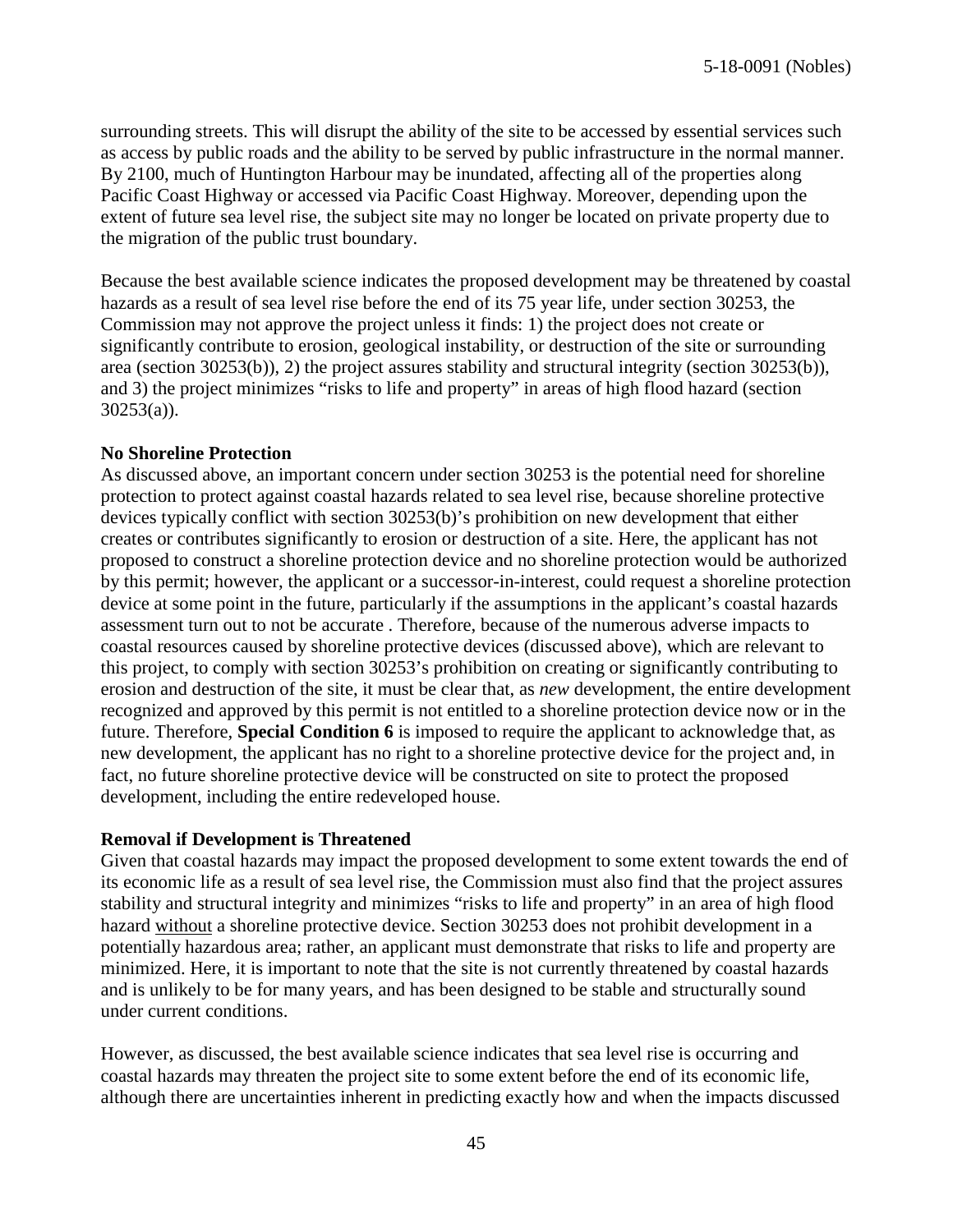above will occur. Due to increasing coastal hazards in this area, the redeveloped house may become unstable at some point, posing risks to property and even life, and a shoreline protective device would not be an option for protecting the structure from coastal hazards. If, however, the proposed development (i.e., the entire redeveloped home) were to be removed if threatened, rather than protected by a shoreline protection device, the proposed development may be found to be consistent with the Coastal Act hazards policies, because the structurally unsound or unsafe development would be removed, minimizing risks to property and life.

As discussed, the proposed development constitutes *new* development, rather than a minor remodel or addition, and essentially "re-starts" the life of the project. Consequently, it is important to note that, if the redeveloped home is threatened it must be removed, even though portions of the redeveloped house may currently exist at the site. Thus, **Special Condition 6** is applicable to the entire redeveloped structure, not just the proposed addition and improvements.

Therefore, the Commission imposes **Special Condition 6**, which requires the landowner to remove the development (consisting of the entire redeveloped home, garage, foundations, and any future improvements) if: (a) any government agency has ordered that the structures are not to be occupied due to coastal hazards, or if any public agency requires the structures to be removed; (b) essential services to the site can no longer feasibly be maintained (e.g., utilities, roads); (c) the development is no longer located on private property due to the migration of the public trust boundary; (d) removal is required pursuant to LCP policies for sea level rise adaptation planning; or (e) the development would require a shoreline protective device to prevent a-d above. **Special Condition 6** requires that if any part of the proposed development becomes threatened by coastal hazards in the future, then the threatened development must be removed rather than protected in place. This condition recognizes that predictions of the future cannot be made with certainty, thereby allowing for development that is currently safe and expected to be for approximately 30 years with 6.5 feet of sea level rise and up to approximately 75 years if sea level rise is about 5 feet or less, but ensuring that the future risks of property damage or loss arising from sea level rise or other changed circumstances are borne by the applicant enjoying the benefits of new development, and not the public.

Because of the potential for loss of beach area (and associated public access and recreational resources) as sea levels continue to rise, this project also must be considered in light of sea level rise adaptation actions that may become necessary over time. The City of Huntington Beach may develop sea level rise adaptation strategies and programs through updates to its Local Coastal Program or through other means, which may include provisions on beach width to maintain public access, consistent with the Coastal Act. Such provisions could define minimum beach and/or dune widths that, once reached, could trigger removal or relocation of potentially threatened residences and thus allow the beach and public tidelands to naturally migrate inland. Therefore, **Special Condition 6** requires the land owner(s) to remove the development if required pursuant to LCP policies for sea level rise adaptation planning.

#### **Foundations**

**Special Condition No. 6** requires that the landowner remove the subject development when any of the circumstances a through e, identified above, occur. In carrying out this requirement, it is important that the proposed addition be fairly readily removable. The applicant is proposing a foundation system for the addition that would include three, 24-inch diameter piers embedded a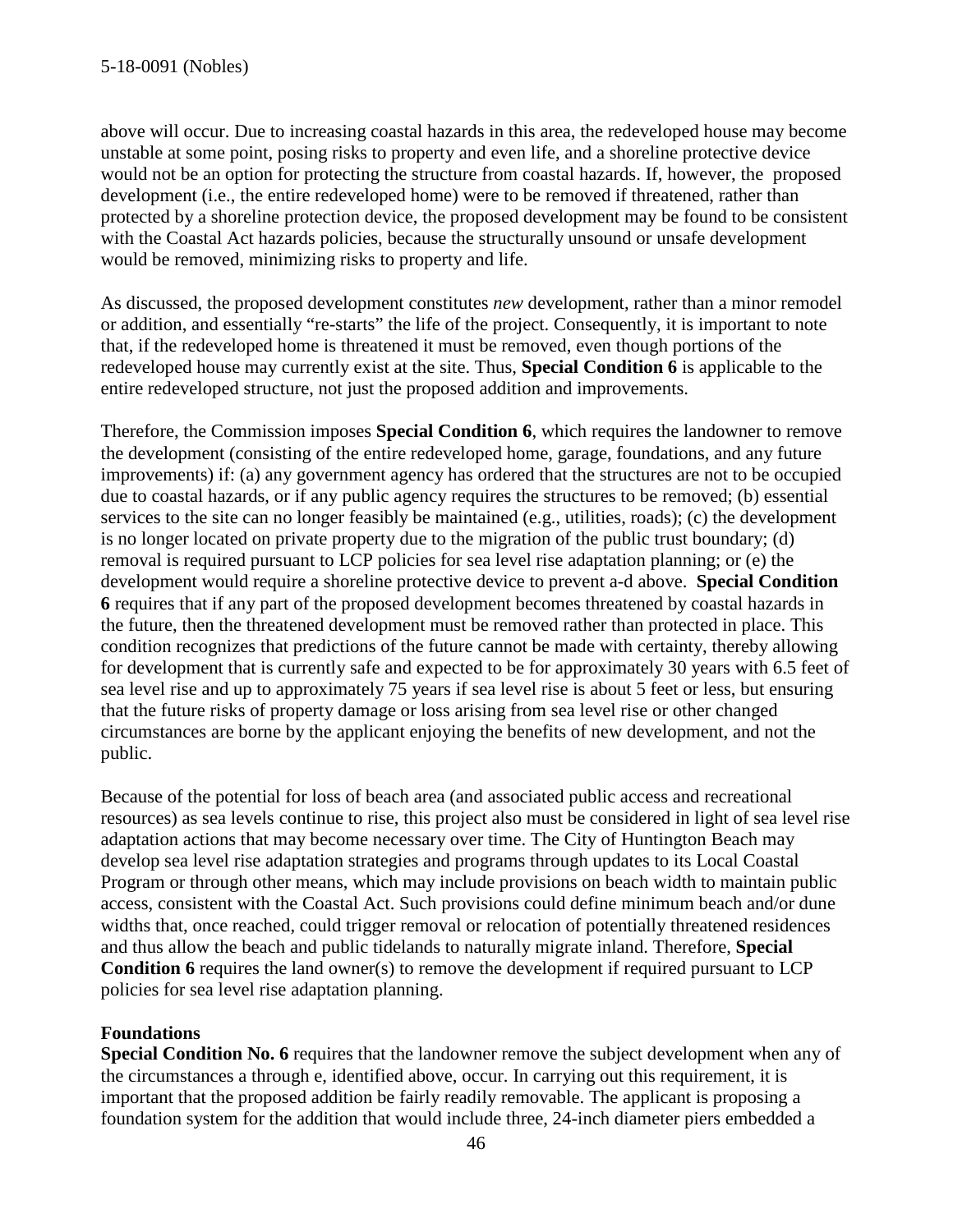minimum of 22-feet into grade. Piers embedded at that depth would require a great deal of effort to remove. Removal would likely require heavy equipment and result in a significant disturbance to the site and surrounding area. In the event any of the circumstances identified in Special Condition No.  $6a - e$  (described above) occur, it is important that removal of the addition can be accomplished in a reasonable time frame and in a safe manner, with the least amount of disturbance to the site and surrounding area. Moreover, in the event the subject development must be removed due to threat from coastal hazards, safely removing the piers would become more difficult. The proposed 22-feet deep piers could create a hazard as the area erodes around them, if left in place. It is important that removal of the development subject to Special Condition No. 6 can be accomplished safely to the maximum extent practicable and that the development itself does not become a hazard.

A number of coastal development permit applications for residential development on the beachfront in Sunset Beach have been submitted for Coastal Commission review over the last few years. While not all have gone to hearing and been acted on by the Commission, all the following were proposed on shallow mat foundations, consistent with the recommendation of each project's engineering consultant. These projects include:

| $CDP$ App $#$ | <b>Applicant</b> | <b>Address</b>         | <b>Commission Action</b>       |
|---------------|------------------|------------------------|--------------------------------|
| 5-17-0017     | Redhill          | 16611 So. Pacific Ave. | Approved w/ shallow mat        |
|               |                  |                        | foundations                    |
| 5-17-0524     | Perricone        | 16995 So. Pacific Ave. | same                           |
| 5-17-0678     | <b>Bassaly</b>   | 16891 So. Pacific Ave. | same                           |
| 5-17-0680     | <b>Bassaly</b>   | 16351 So. Pacific Ave. | same                           |
| 5-18-0241     | Poulis           | 16671 So. Pacific Ave. | Proposed w/ shallow mat        |
|               |                  |                        | foundations, but withdrawn     |
|               |                  |                        | prior to Commission action for |
|               |                  |                        | other reasons.                 |
| 5-18-0295     | Senn             | 17005 So. Pacific Ave. | Proposed w/ shallow mat        |
|               |                  |                        | foundations, but withdrawn     |
|               |                  |                        | prior to Commission action for |
|               |                  |                        | other reasons.                 |

The subject site is located at 16601 South Pacific Avenue, Sunset Beach. Based on the history, number, and location of similar residential projects proposed very near to the subject site, on South Pacific Avenue in Sunset Beach, where the engineering consultants recommended shallow mat foundations, it appears reasonable that the proposed project could also be safely supported on shallow mat foundations, or similar more easily removable foundations (i.e. more easily removed than the proposed 22-feet embedded piers). In recommending the embedded piers, the applicant's engineering consultant, in a letter dated 6/9/2019, states that the proposed foundations are adequate, but does not address whether shallow mat or similar foundations would also be adequate. Commission staff did request this information in a letter dated March 1, 2018, but to date no response has been received. To date, no information has been received indicating that the proposed embedded piers are necessary and that shallow mat or similar foundations would be inadequate.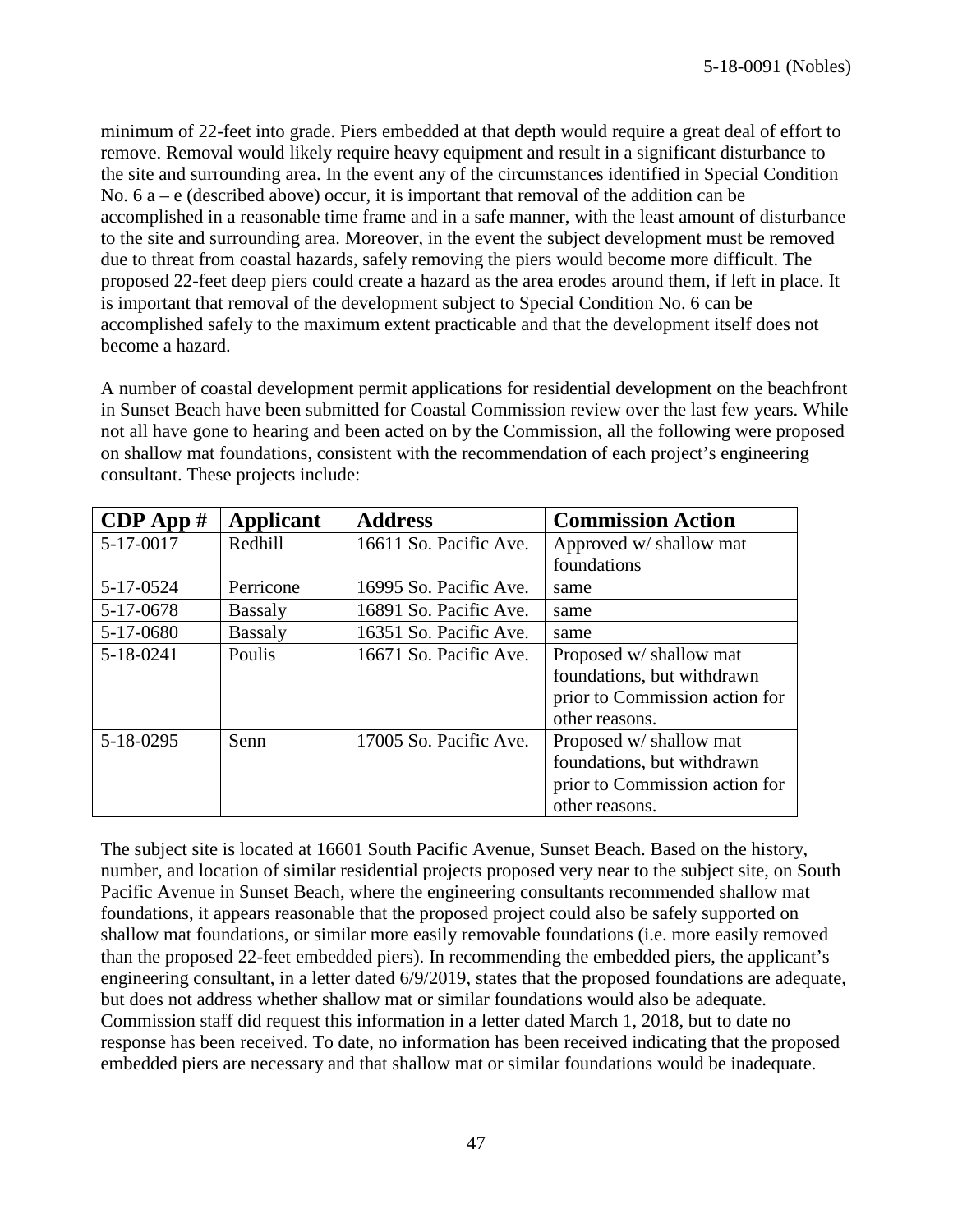Special Condition No. 6, as described above, is necessary to find the proposed development consistent with the requirement to minimize risks to life and property and to assure stability and structural integrity as required by Section 30253 of the Coastal Act. In order to assure that the development can conform to the requirements of Special Condition No. 6, including the requirement to remove the development if threatened, revised foundation plans must be submitted, demonstrating that the proposed addition will be supported on shallow mat or similar, more easily removable foundations rather than the proposed 22-feet embedded piers. However, if it is demonstrated by a qualified licensed engineer that there is something different and unique from the neighboring South Pacific Avenue projects (referenced above) about the subject site that precludes the use of shallow mat type foundations, evidence of that must be submitted for the review of the Executive Director. Therefore, Special Condition No. 2 requires the applicant to submit: revised foundation plans demonstrating the foundations to support the residential addition shall be mat foundation or similar; and that embedded pier foundations shall not be allowed, unless the applicant submits written evidence that an appropriately licensed, qualified engineer concludes, based upon current information and professional standards, that shallow mat or similar foundations are not structurally feasible to support the proposed addition.

#### **Assumption of Risk**

The Commission also finds that due to the possibility of storm waves, surges, flooding, erosion and other coastal hazards the applicant shall assume the risks of development in a hazardous area as a condition of approval. Because this risk of harm cannot be completely eliminated, the Commission requires the applicant to waive any claim of liability against the Commission for damage to life or property which may occur as a result of the permitted development. The applicant's Assumption of Risk, Waiver of Liability and Indemnity, as required by **Special Condition 12**, will show that the applicant is aware of and understands the nature of the hazards which exist on the site, and that may adversely affect the stability or safety of the subject development, and will effectuate the necessary assumption of those risks by the applicant.

#### **Conclusion**

The proposed development, as conditioned, can be found to be consistent with Section 30253 of the Coastal Act, which requires that risks to life and property be minimized, that stability and structural integrity are assured, and that proposed development neither create nor contribute significantly to erosion, geologic instability, or destruction of the site or surrounding area. Approval of the project, as conditioned, also is consistent with the Commission's obligation to manage and protect public trust resources.

## **E. WATER QUALITY**

Section 30230 of the Coastal Act states:

*Marine resources shall be maintained, enhanced, and where feasible, restored. Special protection shall be given to areas and species of special biological or economic significance. Uses of the marine environment shall be carried out in a manner that will sustain the biological productivity of coastal waters and that will maintain healthy populations of all species of marine organisms adequate for long-term commercial, recreational, scientific, and educational purposes.*

Section 30231 of the Coastal Act states: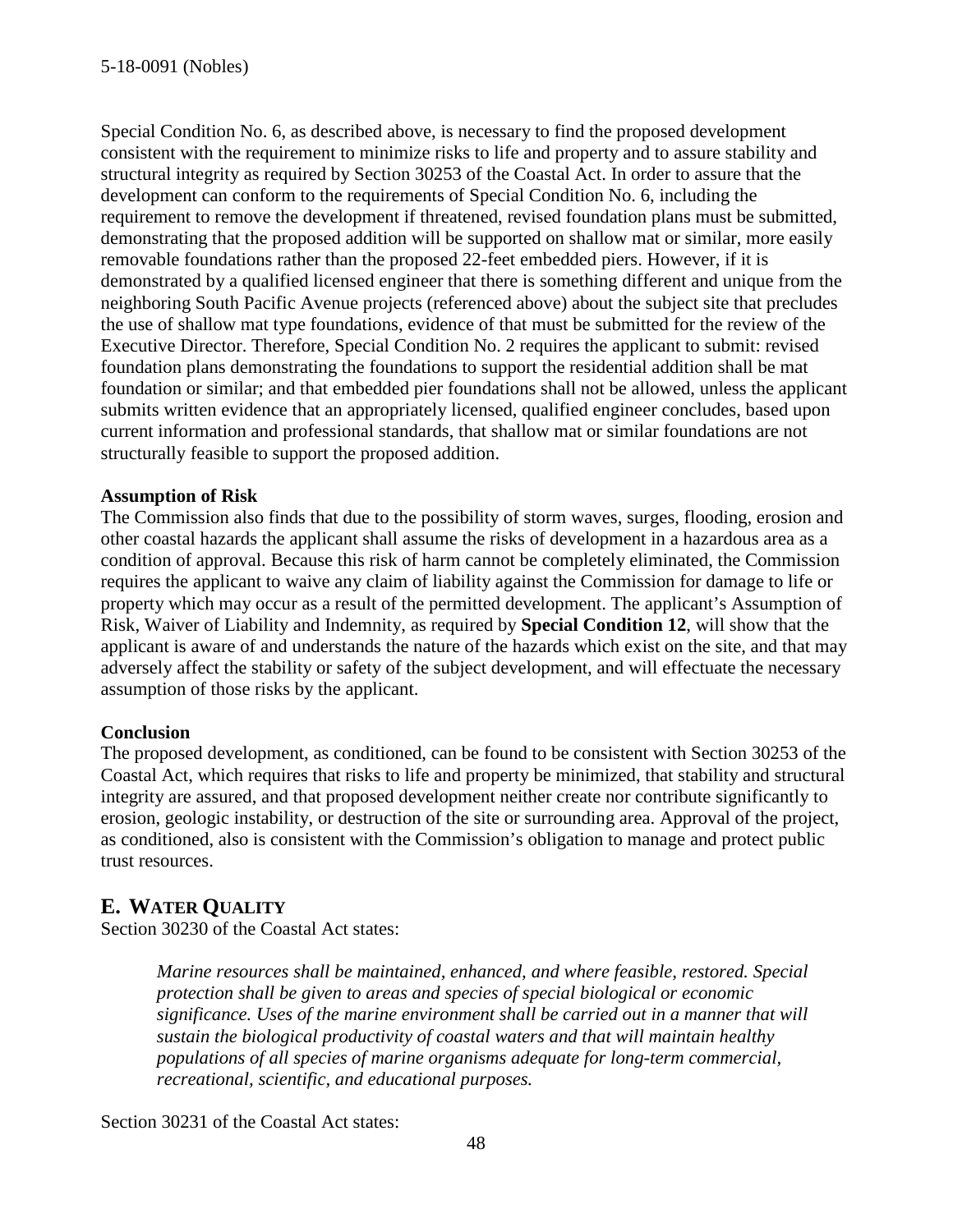*The biological productivity and quality of coastal waters, streams, wetlands, estuaries, and lakes appropriate to maintain optimum populations of marine organisms and for the protection of human health shall be maintained and, where feasible, restored through, among other means, minimizing adverse effects of waste water discharges and entrainment, controlling runoff, preventing depletion of ground water supplies and substantial interference with surface waterflow, encouraging waste water reclamation, maintaining natural vegetation buffer areas that protect riparian habitats, and minimizing alteration of natural streams.*

The proposed development has the potential for construction and post-construction discharge of polluted runoff from the project site into coastal waters, either directly or via the community's storm drains, which ultimately flow to the sea. The applicant is proposing measures to address these water quality concerns, including directing site drainage, including roof downspouts, to perforated drain pipes in the side yard. The side yard will be composed of pea gravel and the perforated pipes will be placed within the pea gravel.

**Special Condition No. 7** requires the applicant to submit a revised drainage plan that conforms with the required seaward setback, but otherwise continues to conform to the site drainage plan as proposed (**[Exhibit 2.e](https://documents.coastal.ca.gov/reports/2019/4/th18b/th18b-4-2019-exhibits.pdf)**). In addition, the Commission imposes **Special Condition 9** which identifies construction related measures to be incorporated into the project during construction. By incorporating these water quality protection measures into the proposed development, as conditioned, the project minimizes the effect of construction and post-construction activities on the marine environment. Therefore, the Commission finds that the proposed development, as conditioned, conforms to Sections 30230 and 30231 of the Coastal Act regarding the protection of water quality to promote the biological productivity of coastal waters and to protect human health.

## **F. DEVELOPMENT**

The development is located within an existing developed area and is compatible with the character and scale of the surrounding area. However, the proposed project raises concerns that future development of the project site potentially may result in a development which is not consistent with the Chapter 3 policies of the Coastal Act. Section 30610(a) of the Coastal Act provides that certain improvements to existing single-family homes do not require a coastal development permit, subject to Section 13250 of the Commission's regulations, which lists certain improvements to singlefamily structures that require a coastal development permit because they involve a risk of adverse environmental effect, including those improvements to a structure that is located on a beach  $(13250(b)(1))$ . The Commission finds that exemption from coastal development permit requirements for certain improvements to existing single-family homes per section 30610(a) does not apply to the proposed single-family structure because it is located on a beach. Thus, to assure that future improvements are consistent with the Chapter 3 policies of the Coastal Act, the Commission finds that it is necessary to impose **Special Condition 10** prohibiting the construction of future improvements to the proposed single-family structure without first obtaining an amendment to this permit or a new coastal development permit. Therefore, as conditioned, the development conforms to the Chapter 3 policies of the Coastal Act.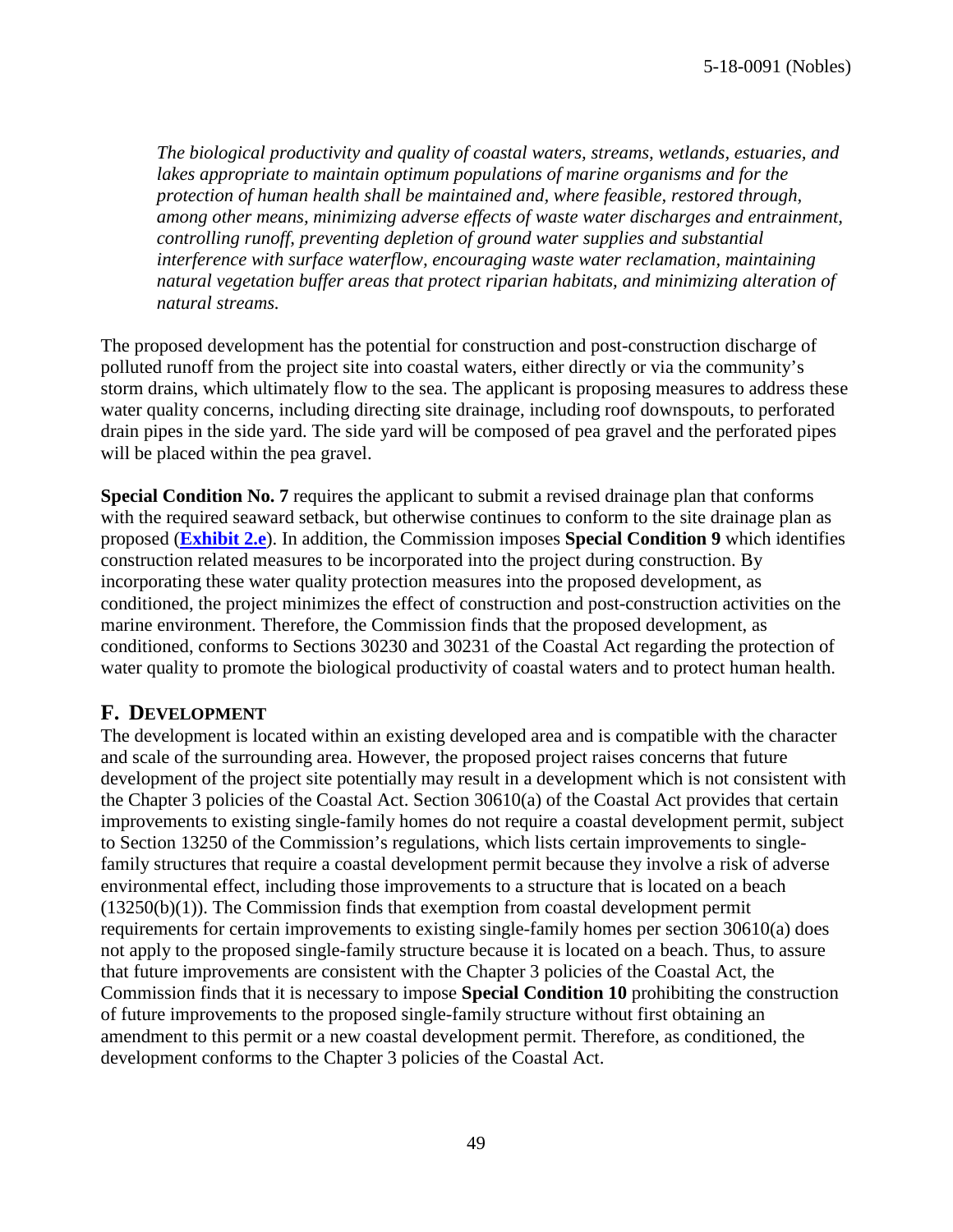## **G. DEED RESTRICTION**

To ensure that any prospective future owners of the property are made aware of the applicability of the conditions of this permit, the Commission imposes **Special Condition 13**, requiring that the property owner record a deed restriction against the property, referencing all of the above special conditions of this permit and imposing them as covenants, conditions and restrictions on the use and enjoyment of the property. Thus any prospective future owner will receive notice of the restrictions and/or obligations imposed on the use and enjoyment of the land including the risks of the development and/or hazards to which the site is subject, and the Commission's immunity from liability. Therefore, the Commission finds that the proposed development, as conditioned, conforms to the Coastal Act by ensuring that any successors-in-interest have proper notice, recorded against the subject parcel, of the proposed development's required mitigation measures that mitigate the development's impacts on coastal resources.

## **H. UNPERMITTED DEVELOPMENT**

Violations of the Coastal Act that are associated with the subject residence have been undertaken by the applicant on the public beach adjacent to the subject property, including placement of private development that encroaches beyond the applicant's seaward property line including a 40-foot wide wood deck that encroaches 20 feet (totaling 800 square feet) beyond the property line. Development associated with the encroaching wood deck includes a 5-foot high glass windscreen, and contains accessory furniture such as a concrete fire ring, barbeque, space heaters, and patio furniture. And, approximately 17 feet seaward of that, and 40-feet wide (totaling an additional approximately 680 square feet), well beyond the previous LCP encroachment area, additional encroachments include a three foot high wall comprised of stacked paver stones, a concrete fire pit, stairs also comprised of paver stones, and beach furniture. This private development on the public beach is associated with the subject residential development.

The formerly certified, now lapsed County LCP for Sunset Beach allowed the following:

*Permanent above-ground structures on the beach and sand areas shall be prohibited, except for:*

- *a) Lifeguard towers.*
	- *b) Other facilities necessary for public safety.*
	- *c) Temporary uses and structures accessory to residential development on contiguous SBR* [Sunset Beach Residential] *properties subject to a Coastal Development Permit and a Public Property Encroachment Permit.* [Emphasis added.]

As noted, the County LCP for Sunset Beach has lapsed and the standard of review is the Chapter 3 policies of the Coastal Act. Thus, the provision cited above is no longer applicable. In any case, a temporary structure that may have been allowed under this provision could only be allowed upon receipt of both a coastal development permit and a Public Property Encroachment Permit, and there is no indication that the applicant received the required coastal development permit for the encroachments. Coastal Commission records indicate that local coastal development permit PA02- 0046 was approved by the County in 2002 for "*construction of a three-story addition to the front*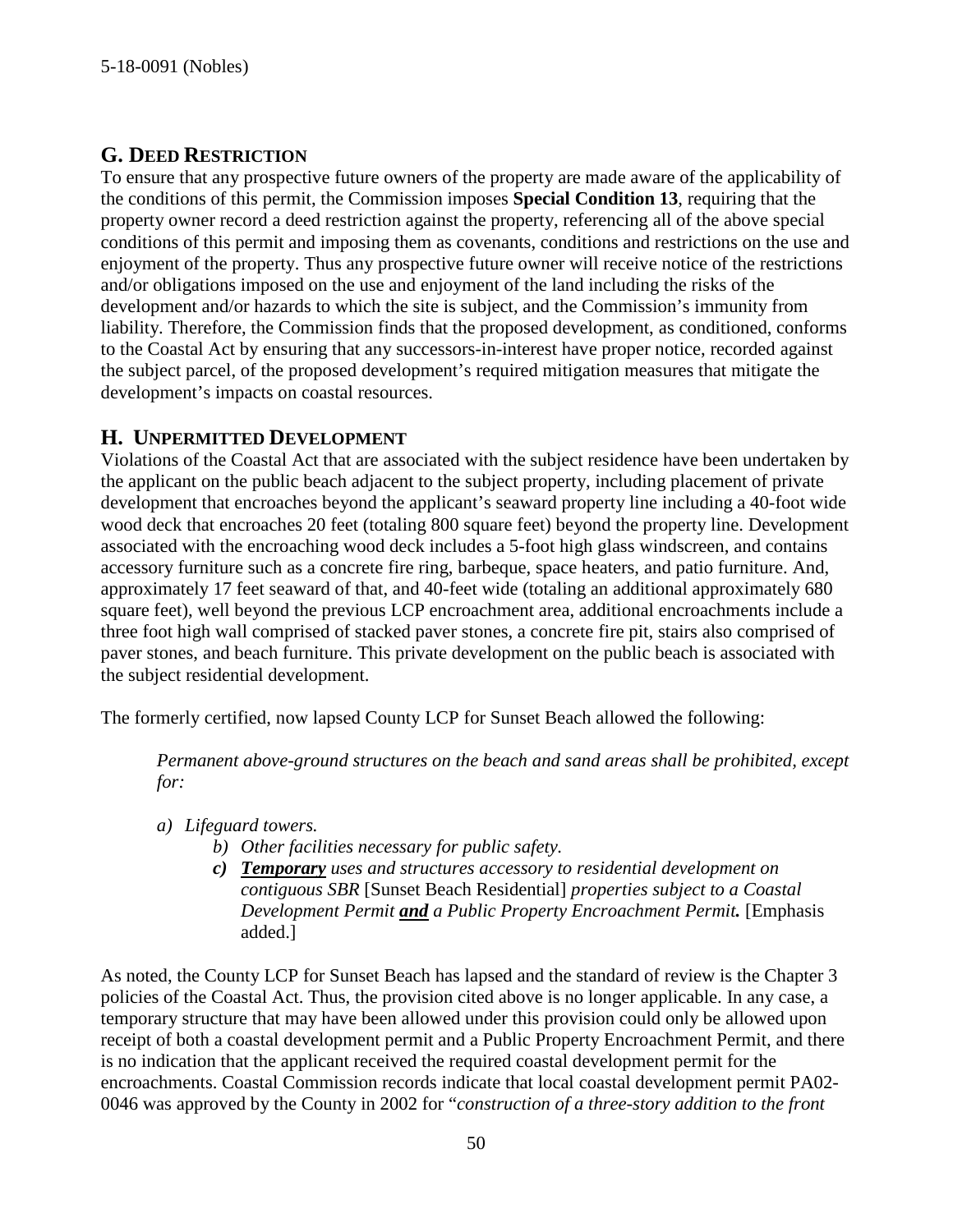[landward] *of an existing three-story single family dwelling and construction of a ground level deck at the rear* [seaward] *of the property.*"; however, the encroachments at issue were constructed at least seven years subsequent to the approval of the 2002 permit and do not appear to be associated with the 2002 permit. In addition, the applicant has submitted a plan purported to be approved by the County, but there is no legible date on the plan, including date of the signature on the plan. In any case, the plan shows a different deck footprint (Exhibit 4). The plan provided by the applicant shows a deck that is set back six inches from the extension of the northwest property line. Whereas the *Existing Topography Map* (prepared by George Bach, 12/31/2018) shows the existing deck with zero set back from the extension of the northwest property line. Moreover, the plan, even if approved by the County, is not equivalent to the Coastal Development Permit required for the encroachments under the LCP. Other than this cryptic plan, no other evidence that a coastal development permit and/or a public property encroachment permit was approved for the encroaching development has been provided. The applicant has indicated that all records related to the site were lost in a fire. While tragic, this cannot replace the need to demonstrate that the encroachments were authorized consistent with the requirements at the time.

Moreover, a Google Earth historic aerial photo dated November 2009 shows a much smaller deck, which appears to have been constructed between 2006 and 2008, seaward of the subject site (Exhibit 5). The County's 2002 permit would not have applied to the existing encroachments, which were built subsequent to November 2009. It is not entirely clear what the County permit approved, as Commission records simply indicate the deck approval allowed "*construction of a ground level deck at the rear* [seaward] *of the property*." The Commission's post certification records for the Sunset Beach area generally and this site specifically do not include project plans. Regarding the history of the deck at the site, the applicant's representative states, in a letter dated 4/30/2019: "*The homeowner purchased the Sunset Beach property in early 2008. At that time the home had a wooden deck placed at the back* [seaward side] *of the house to a 20' encroachment, which was put in place with a County approved permit. After purchase the homeowner hired a contractor to repair the deck to the state it remains in today*." However, the grant deed submitted with the CDP application as evidence of legal interest in the property indicates the property was purchased by the applicant in December 2009, subsequent to the November 2009 Google Earth historic photo. The statement quoted above, the timing of the purchase of the property, taken together with comparison of the Google Earth historic November 2009 aerial photo and the current Google Earth aerial photo, suggest the deck was re-built after the property was purchased by the applicant. And that the re-built deck was significantly larger than the earlier deck. There is no evidence to support that reconstruction of the deck after 2009 ever received a Coastal Development Permit or a Public Property Encroachment Permit.

Moreover, even though the applicant was informed that a coastal development permit would be required to remove the unpermitted development, and that the removal could be included in the subject coastal development permit application, and even though the applicant refused to include removal of the unpermitted development in the current coastal development permit application, nevertheless, the applicant removed the unpermitted development without benefit of a coastal development permit. Thus, both the encroaching development and the removal of the encroaching development are violations of the Coastal Act.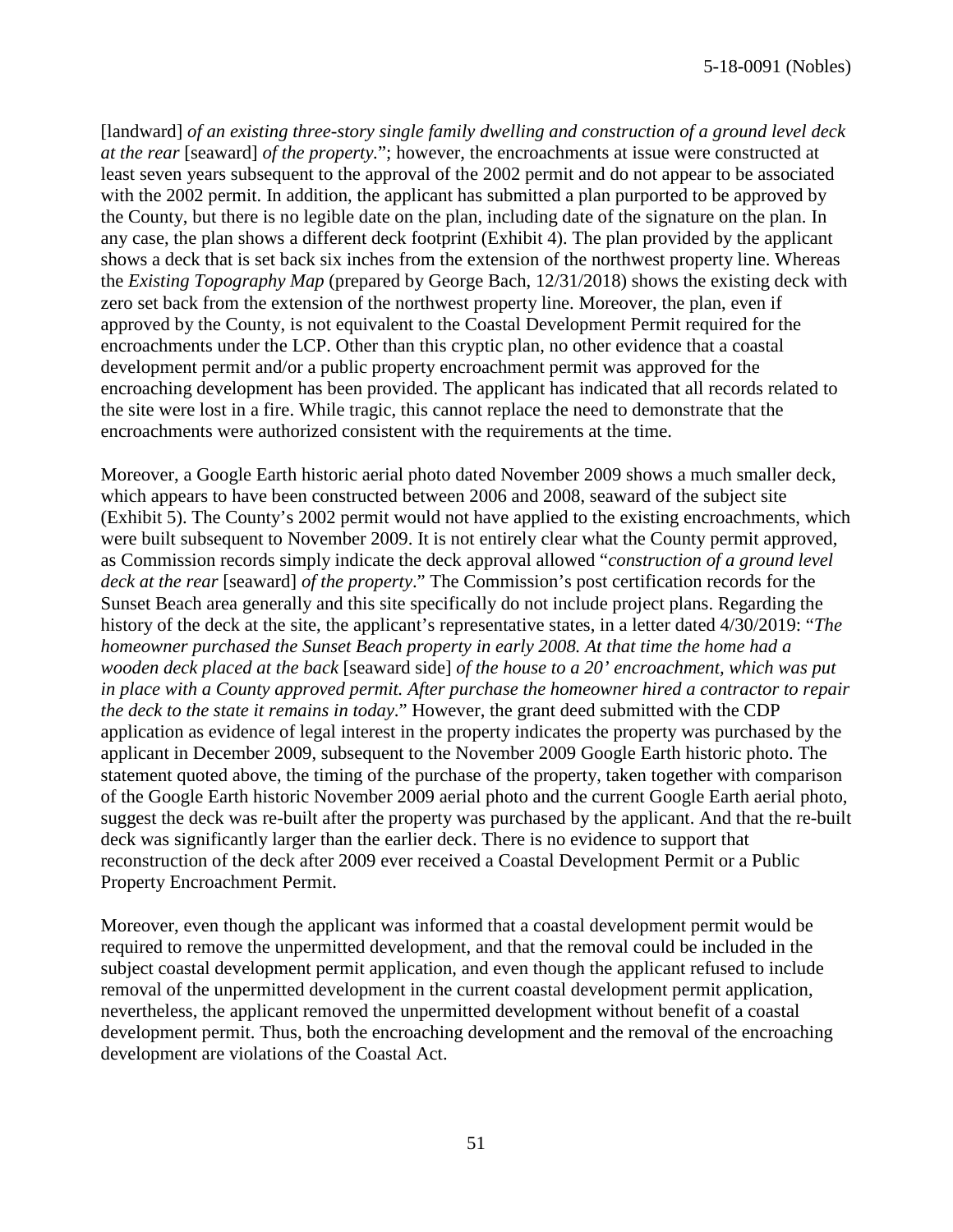The applicant is now requesting approval of removal of the encroachments after-the-fact through this application. In an effort to offset some of the adverse impacts from the unpermitted development, the applicant has proposed to restore the area where the encroachments were located, and adjacent public beach, to dune habitat, as discussed earlier in this staff report. In addition, the applicant is proposing to remove ornamental vegetation from the street end and beach adjacent to the property for the purpose of removing impediments to public access, and to install a public access sign, in order to create a more welcoming public accessway adjacent to the site. However, there were additional impacts to public access that occurred for a period of time due to the presence of the encroachments. While the encroachments have been removed and the site will be restored if the application is approved pursuant to the staff recommendation, the permit is issued, and the applicant complies with all of its terms and conditions, the applicant has not proposed an adequate resolution of the temporal public access impacts resulting from the violations, nor the Commission's claims for monetary penalties for the violations. Thus enforcement staff will consider action to address the violations of the Coastal Act, including but not necessarily limited to action pursuant to Coastal Act Section 30821, which authorizes the Commission to impose civil penalties for violations of the Coastal Act's public access provisions, with certain exceptions that do not apply here.

Consideration of the permit application by the Commission has been based solely on the consistency of the proposed development with the policies of Chapter 3 of the Coastal Act. Approval of this permit does not constitute a waiver of any legal action with regard to the alleged unpermitted development, nor does it constitute admission as to the legality of any development undertaken on the subject site without a coastal development permit.

## **I. LOCAL COASTAL PROGRAM**

Coastal Act section 30604(a) states that, prior to certification of a local coastal program ("LCP"), a coastal development permit must be issued upon a finding that the proposed development is in conformity with Chapter 3 of the Act and that the permitted development will not prejudice the ability of the local government to prepare an LCP that is in conformity with Chapter 3. Orange County's LCP for Sunset Beach was effectively certified in 1982 and updated in 1992. However, Sunset Beach was annexed into the City of Huntington Beach effective August 2011. This annexation terminated the County's LCP permitting jurisdiction for the area. The Sunset Beach annexation area has not yet been incorporated into the City of Huntington Beach certified LCP. Thus, there is not currently an effective certified LCP for Sunset Beach and, therefore, the Chapter 3 policies of the Coastal Act provide the standard of review for coastal development permits in the area. The City of Huntington Beach LCP (certified except in the Sunset Beach area) and the previously certified Sunset Beach LCP may be used as guidance as appropriate.

If the proposed project were approved as proposed with a zero to a few inches setback from the seaward property line, that would prejudice the ability of the local government, the City of Huntington Beach, to prepare an LCP amendment for the Sunset Beach area that is in conformity with the public access and recreation policies of the Coastal Act. A condition is imposed that requires the applicant to revise the project such that the proposed residence will conform to a minimum five-foot setback from the seaward property line. As described in greater detail earlier, such a setback is necessary to protect public beach access adjacent to the subject site and in the project vicinity. An even greater setback than required by **Special Condition 1** may be appropriate in other cases in Sunset Beach which is an issue that should be carefully evaluated as part of the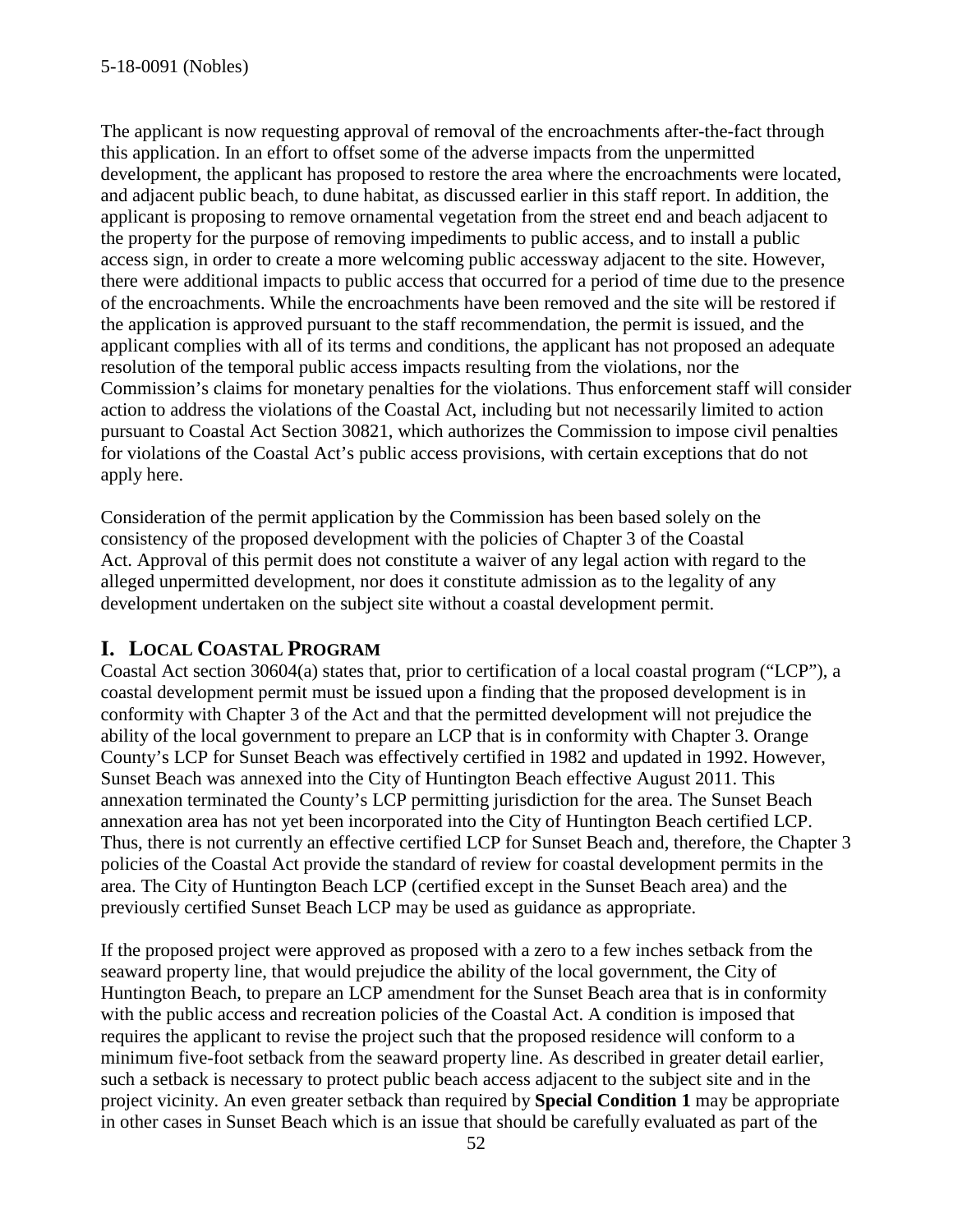future LCP amendment anticipated to be submitted by the City of Huntington Beach to incorporate this annexed area into the City's LCP. In addition, a condition is imposed that prohibits a shoreline protection device from ever being constructed at the site and that requires the applicant to remove site development if it becomes threatened by coastal hazards, including sea level rise. Without these, and the other special conditions, the project would prejudice the ability of the local government to prepare an LCP amendment for the Sunset Beach area that is in conformity with the public access and recreation policies of the Coastal Act. Therefore, only as conditioned, can the proposed development be found to be consistent with the Chapter 3 policies of the Coastal Act. Approval of the project, as conditioned, will not prejudice the ability of the local government to prepare an LCP that is in conformity with the provisions of Chapter 3 of the Coastal Act.

## **J. CALIFORNIA ENVIRONMENTAL QUALITY ACT (CEQA)**

Section 13096(a) of the Commission's regulations requires Commission approval of Coastal Development Permit applications to be supported by a finding showing the application, as conditioned by any conditions of approval, to be consistent with any applicable requirements of the California Environmental Quality Act (CEQA). Section 21080.5(d)(2)(A) of CEQA prohibits a proposed development from being approved if there are feasible alternatives or feasible mitigation measures available which would substantially lessen any significant adverse effect which the activity may have on the environment.

The City of Huntington Beach is the lead agency responsible for CEQA review. The City determined that the project qualifies for a CEQA exemption. Typically projects are exempt from CEQA pursuant to section 15303(a) of the CEQA Guidelines when they consist of construction of one single-family residence located within an urbanized residential zone. As conditioned, there are no additional feasible alternatives or additional feasible mitigation measures available which will substantially lessen any significant adverse impact the activity would have on the environment. Therefore, the Commission finds that the proposed project, as conditioned to mitigate the identified possible impacts, is consistent with CEQA and the policies of the Coastal Act.